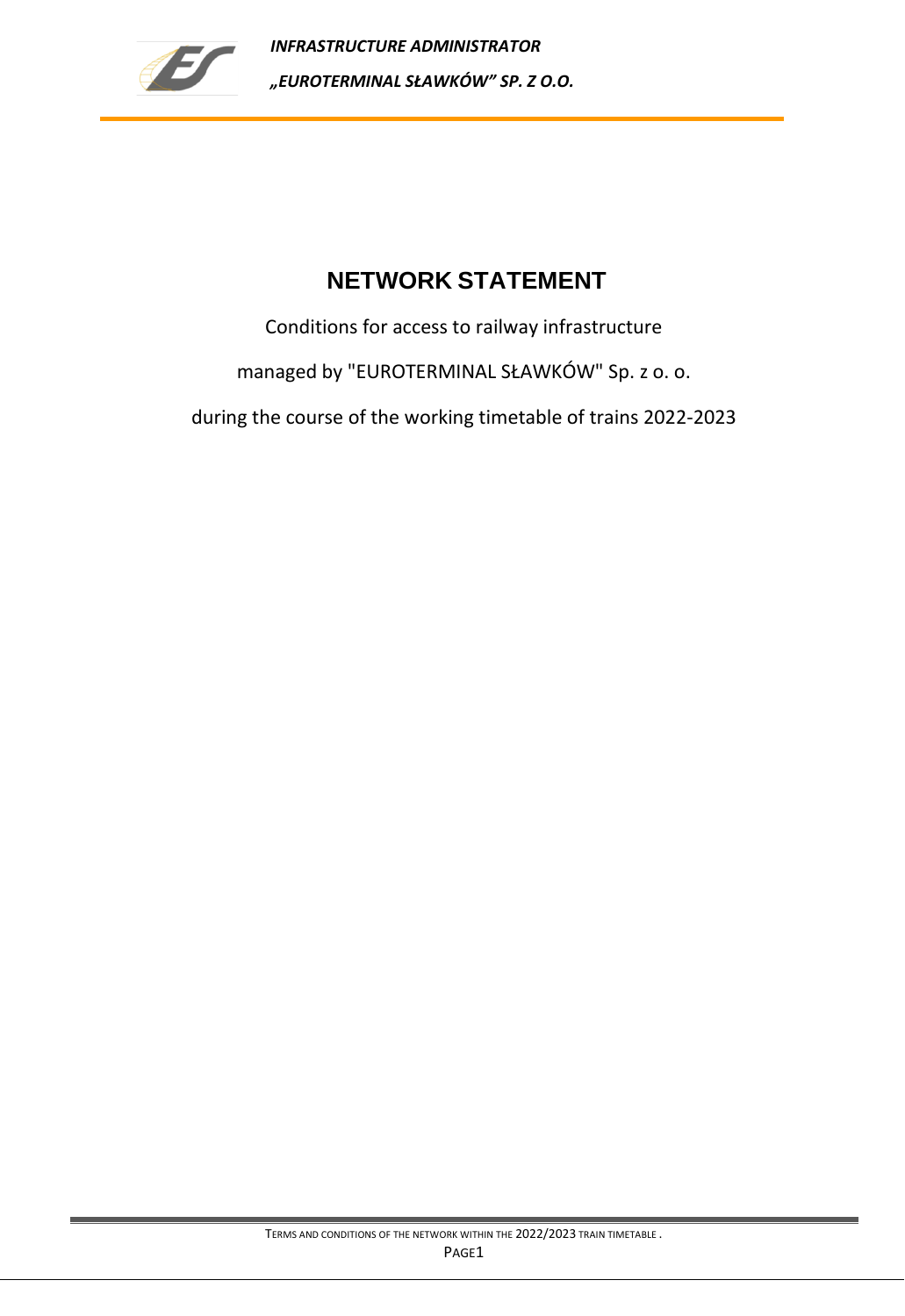

*INFRASTRUCTURE ADMINISTRATOR "EUROTERMINAL SŁAWKÓW" SP. Z O.O.* 

## **Table of contents**

|                                                                                                                                                                                                                                                                                                                              | 8  |
|------------------------------------------------------------------------------------------------------------------------------------------------------------------------------------------------------------------------------------------------------------------------------------------------------------------------------|----|
| § 2. How to obtain a license referred to in Article 43 of the Act and a security certificate referred to in                                                                                                                                                                                                                  | 9  |
|                                                                                                                                                                                                                                                                                                                              | 10 |
| § 4. The list of expeditionary points, their location in relation to railways and their characteristics, in<br>particular the length of active platform and loading edges, their height and access track parameters. 11                                                                                                      |    |
| § 5. The list of intersection points between rail infrastructure of other Administrators____________                                                                                                                                                                                                                         | 11 |
|                                                                                                                                                                                                                                                                                                                              | 11 |
| § 7. Restrictions on the use of railway infrastructure, including the implementation of tasks in the scope<br>referred to in Article 5, paragraph 1, point 4 of the Act and a list of the routes referred to in Article 29b                                                                                                  | 12 |
| Specific technical and organizational requirements for the use of railway infrastructure provided<br>§ 8.                                                                                                                                                                                                                    | 13 |
| § 9. Detailed specification of the services provided within the provision of railway infrastructure and the                                                                                                                                                                                                                  | 13 |
| § 10. Requirements and conditions for rolling stock, personnel and carriage organization _________                                                                                                                                                                                                                           | 14 |
| § 10a. The information that the Operator is obliged to provide to the Administrator before, during, and                                                                                                                                                                                                                      | 16 |
| How to carry powdered materials to prevent their dusting _______________________<br>§ 10b.                                                                                                                                                                                                                                   | 18 |
| The internal rules of the Administrator which apply to the Applicant and the Operator during<br>$\S 11.$<br>the preparation and working timetable trains                                                                                                                                                                     | 19 |
| The mode of submission and examination of applications referred to in § 4, paragraph 2-4 of<br>§ 12.<br>the Regulation, taking account of the treatment of freight services, international freight services and<br>applications for allocation of train train under an individual train timetable ____________________       | 20 |
| § 12a Applications form indicating the information which is mandatory to provide                                                                                                                                                                                                                                             | 20 |
| §12b. Information, whether in respect of applications referred to in Article 30, paragraph 10 of the Act,                                                                                                                                                                                                                    | 21 |
| §12 c. Procedures according to which Applicants can submit applications, including information about<br>the financial guarantees referred to in Article 29d, paragraph 3 of the Act, and how to share<br>information about the database of traction vehicles for which the Administrator has the traction<br>characteristics | 21 |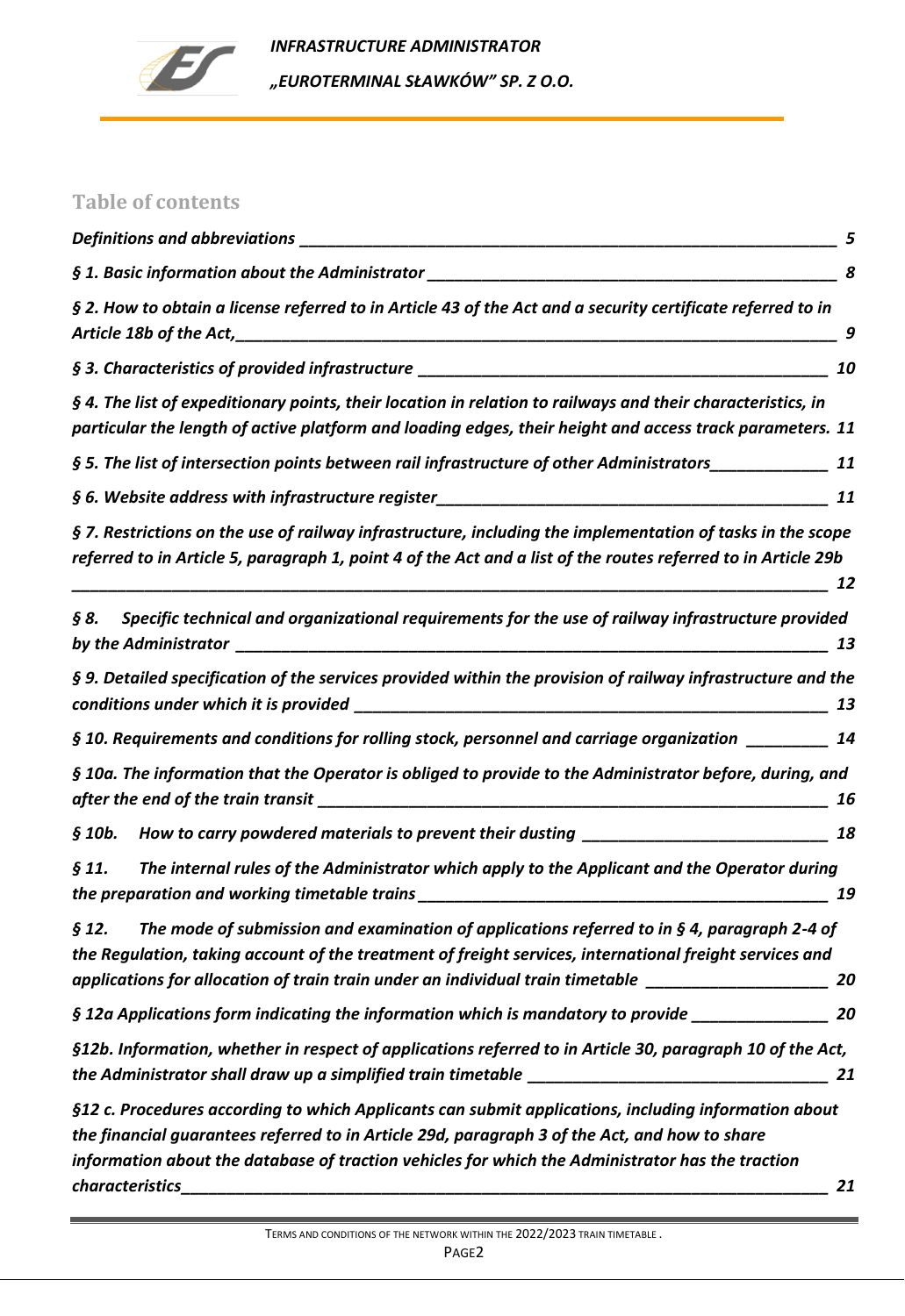

| § 12d. Requirements for Applicants<br>24                                                                                                                                                                                                                                                                             |
|----------------------------------------------------------------------------------------------------------------------------------------------------------------------------------------------------------------------------------------------------------------------------------------------------------------------|
| 12e. The schedule for the development of the annual train timetable of trains and changes in the<br>timetable<br>24                                                                                                                                                                                                  |
| 12f. The term after which PKP PLK shall not assign capacity on the basis of proposals for the<br>development of TT, specified as the number of days or hours prior to scheduled start of the train ___<br>25                                                                                                         |
| 12g. The conduct of the coordination process and the settlement of disputes________________________<br>25                                                                                                                                                                                                            |
| 12h. Priorities applied at the stage of development of the timetable, including the conditions under<br>which the previous levels of utilization of capacity by Applicant are taken into account ______________ 25                                                                                                   |
| 12i. The rules and criteria for the allocation of capacity applicable in the context of cooperation with<br>other Administrators, including how to deal with difficulties in establishing multinet routes _______ 25                                                                                                 |
| 26                                                                                                                                                                                                                                                                                                                   |
| 12k. The procedure in the case of congested infrastructure section referred to in § 7, para. 11, point 1 of<br>the Regulation, including the size of the use of the train route authorizing the Administrator to refuse<br>26                                                                                        |
| 26                                                                                                                                                                                                                                                                                                                   |
| 12m. How to provide Applicants with information about free capacity for the needs of an individual<br>timetable<br>27                                                                                                                                                                                                |
| 12n. Procedure of acceptance by the Applicant of an individual train timetable ____________________<br>27                                                                                                                                                                                                            |
| 12o. The threshold value of the use of the route, where failure to comply may result in the loss of the<br>27                                                                                                                                                                                                        |
| §13. Mode, terms and conditions to make changes in the train timetable_____________________________<br>27                                                                                                                                                                                                            |
| § 14. How to notify changes in the technical and operational parameters of railway lines which have<br>routes allocated, including the limitations related to robots, speed limits and other operative<br>limitations, malfunctions of rail traffic control and communication devices, and control devices and<br>27 |
| §15. Procedures of development and bodies responsible for the development of repairs schedules __ 28                                                                                                                                                                                                                 |
| § 16. Special measures to be taken in the event of disturbances caused by technical failure or accident<br>to ensure that all the necessary steps are taken to restore the normal situation, including contingency<br>28                                                                                             |
| §17. Checks carried out by authorized employees of the Administrator ______________________________<br>30                                                                                                                                                                                                            |
| §18. The threshold value of the use of the route allocated to a section of the railway infrastructure with<br>insufficient capacity, which when exceeded by the Operator authorizes the Administrator to deprive it<br>30                                                                                            |
| §19. How to determine and collect charges for the use of railway infrastructure __________________<br>30                                                                                                                                                                                                             |
| §20. Template of a framework agreement, if the Administrator offers their conclusion _____________<br>32                                                                                                                                                                                                             |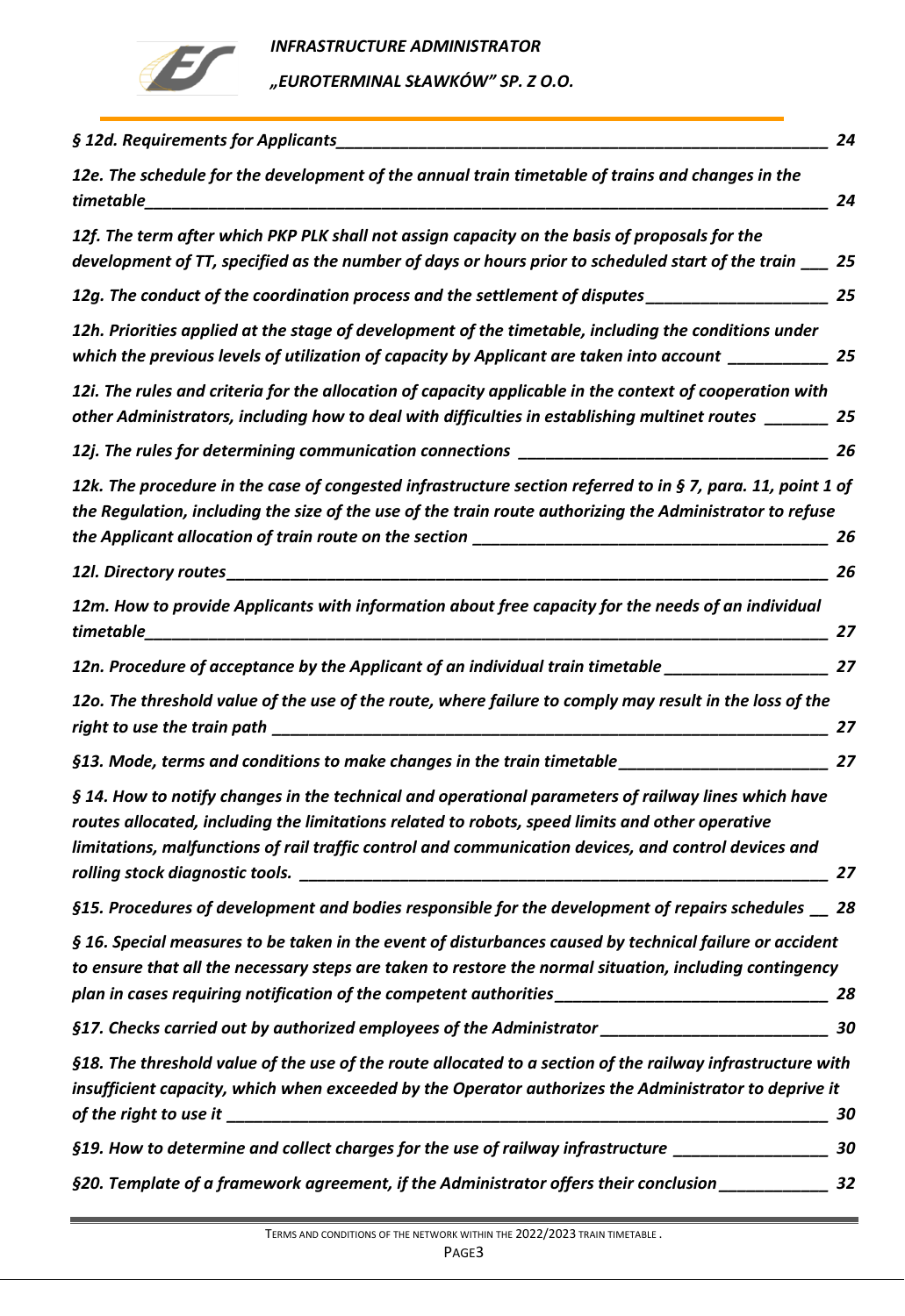

*"EUROTERMINAL SŁAWKÓW" SP. Z O.O.* 

*[§21. Procedures for the settlement of disputes and appeals in respect of \(i\) matters related to the](#page-31-1)  [provision of rail infrastructure and \(ii\) the execution plan referred to in Article 30f, paragraph 4 of the](#page-31-1)  Act [\\_\\_\\_\\_\\_\\_\\_\\_\\_\\_\\_\\_\\_\\_\\_\\_\\_\\_\\_\\_\\_\\_\\_\\_\\_\\_\\_\\_\\_\\_\\_\\_\\_\\_\\_\\_\\_\\_\\_\\_\\_\\_\\_\\_\\_\\_\\_\\_\\_\\_\\_\\_\\_\\_\\_\\_\\_\\_\\_\\_\\_\\_\\_\\_\\_\\_\\_\\_\\_\\_\\_\\_\\_\\_\\_\\_\\_\\_\\_\\_](#page-31-1) 32*

*[§22. The list of service infrastructure facilities connected to Administrator's network, their location in](#page-32-0)  [relation to the railway routes, the conditions of access and provision of services in these facilities or an](#page-32-0)  [indication of the website which contains such information is made available free of charge in electronic](#page-32-0)  [form\\_\\_\\_\\_\\_\\_\\_\\_\\_\\_\\_\\_\\_\\_\\_\\_\\_\\_\\_\\_\\_\\_\\_\\_\\_\\_\\_\\_\\_\\_\\_\\_\\_\\_\\_\\_\\_\\_\\_\\_\\_\\_\\_\\_\\_\\_\\_\\_\\_\\_\\_\\_\\_\\_\\_\\_\\_\\_\\_\\_\\_\\_\\_\\_\\_\\_\\_\\_\\_\\_\\_\\_\\_\\_\\_\\_\\_\\_\\_](#page-32-0) 33*

*[§23. The procedure to obtain exception from requirements for drivers from other Member States of the](#page-32-1)  [European Union to know Polish language in relation to railways or railway sections including border](#page-32-1)  [crossings with EU Member States neighboring with Poland](#page-32-1) \_\_\_\_\_\_\_\_\_\_\_\_\_\_\_\_\_\_\_\_\_\_\_\_\_\_\_\_\_\_\_\_\_\_ 33 [§24. The rules for the implementation of alterna](#page-32-2)tive communication \_\_\_\_\_\_\_\_\_\_\_\_\_\_\_\_\_\_\_\_\_\_\_\_\_\_ 33 [§25. Mode, term and the way of introducing changes and update the Terms and Conditions should such](#page-32-3)  [need occur\\_\\_\\_\\_\\_\\_\\_\\_\\_\\_\\_\\_\\_\\_\\_\\_\\_\\_\\_\\_\\_\\_\\_\\_\\_\\_\\_\\_\\_\\_\\_\\_\\_\\_\\_\\_\\_\\_\\_\\_\\_\\_\\_\\_\\_\\_\\_\\_\\_\\_\\_\\_\\_\\_\\_\\_\\_\\_\\_\\_\\_\\_\\_\\_\\_\\_\\_\\_\\_\\_\\_\\_\\_\\_](#page-32-3) 33 [§26. The execution plan. Punctuality and contractual penalties](#page-33-0) \_\_\_\_\_\_\_\_\_\_\_\_\_\_\_\_\_\_\_\_\_\_\_\_\_\_\_\_\_\_\_ 34 §27. Final provisions[\\_\\_\\_\\_\\_\\_\\_\\_\\_\\_\\_\\_\\_\\_\\_\\_\\_\\_\\_\\_\\_\\_\\_\\_\\_\\_\\_\\_\\_\\_\\_\\_\\_\\_\\_\\_\\_\\_\\_\\_\\_\\_\\_\\_\\_\\_\\_\\_\\_\\_\\_\\_\\_\\_\\_\\_\\_\\_\\_\\_\\_\\_\\_\\_\\_\\_](#page-34-0) 35 §28. The terms of Agreement [\\_\\_\\_\\_\\_\\_\\_\\_\\_\\_\\_\\_\\_\\_\\_\\_\\_\\_\\_\\_\\_\\_\\_\\_\\_\\_\\_\\_\\_\\_\\_\\_\\_\\_\\_\\_\\_\\_\\_\\_\\_\\_\\_\\_\\_\\_\\_\\_\\_\\_\\_\\_\\_\\_\\_\\_\\_\\_](#page-34-1) 35 Annex [No 1 The list of provided tracks in Sławków Euroterminal station](#page-35-0) \_\_\_\_\_\_\_\_\_\_\_\_\_\_\_\_\_\_\_\_\_\_\_\_ 36 Annex 2a Diagram of rail network [\\_\\_\\_\\_\\_\\_\\_\\_\\_\\_\\_\\_\\_\\_\\_\\_\\_\\_\\_\\_\\_\\_\\_\\_\\_\\_\\_\\_\\_\\_\\_\\_\\_\\_\\_\\_\\_\\_\\_\\_\\_\\_\\_\\_\\_\\_\\_\\_\\_\\_\\_\\_\\_\\_](#page-42-0) 43 [Annex 2a Intersection points between "EUROTERMINAL SLAVKOV" SP. z o. o. routes with neighboring](#page-43-0)  Administrators'. [\\_\\_\\_\\_\\_\\_\\_\\_\\_\\_\\_\\_\\_\\_\\_\\_\\_\\_\\_\\_\\_\\_\\_\\_\\_\\_\\_\\_\\_\\_\\_\\_\\_\\_\\_\\_\\_\\_\\_\\_\\_\\_\\_\\_\\_\\_\\_\\_\\_\\_\\_\\_\\_\\_\\_\\_\\_\\_\\_\\_\\_\\_\\_\\_\\_\\_\\_\\_\\_](#page-43-0) 44 [Annex No. 3 Rules for the conduct of the auction for unallocated capacity](#page-44-0) \_\_\_\_\_\_\_\_\_\_\_\_\_\_\_\_\_\_\_\_\_\_ 45 Annex no. 4 Price list for 2022/2023 TT [\\_\\_\\_\\_\\_\\_\\_\\_\\_\\_\\_\\_\\_\\_\\_\\_\\_\\_\\_\\_\\_\\_\\_\\_\\_\\_\\_\\_\\_\\_\\_\\_\\_\\_\\_\\_\\_\\_\\_\\_\\_\\_\\_\\_\\_\\_\\_\\_\\_\\_](#page-46-0) 47 [Annex no. 5 Schematic plan of Euroterminal Station](#page-51-0) \_\_\_\_\_\_\_\_\_\_\_\_\_\_\_\_\_\_\_\_\_\_\_\_\_\_\_\_\_\_\_\_\_\_\_\_\_\_\_\_ 52 Annex No 6 [Template of an application for the allocation of capacity to shunting, parking railway](#page-52-0)  vehicles [\\_\\_\\_\\_\\_\\_\\_\\_\\_\\_\\_\\_\\_\\_\\_\\_\\_\\_\\_\\_\\_\\_\\_\\_\\_\\_\\_\\_\\_\\_\\_\\_\\_\\_\\_\\_\\_\\_\\_\\_\\_\\_\\_\\_\\_\\_\\_\\_\\_\\_\\_\\_\\_\\_\\_\\_\\_\\_\\_\\_\\_\\_\\_\\_\\_\\_\\_\\_\\_\\_\\_\\_\\_\\_\\_\\_](#page-52-0) 53*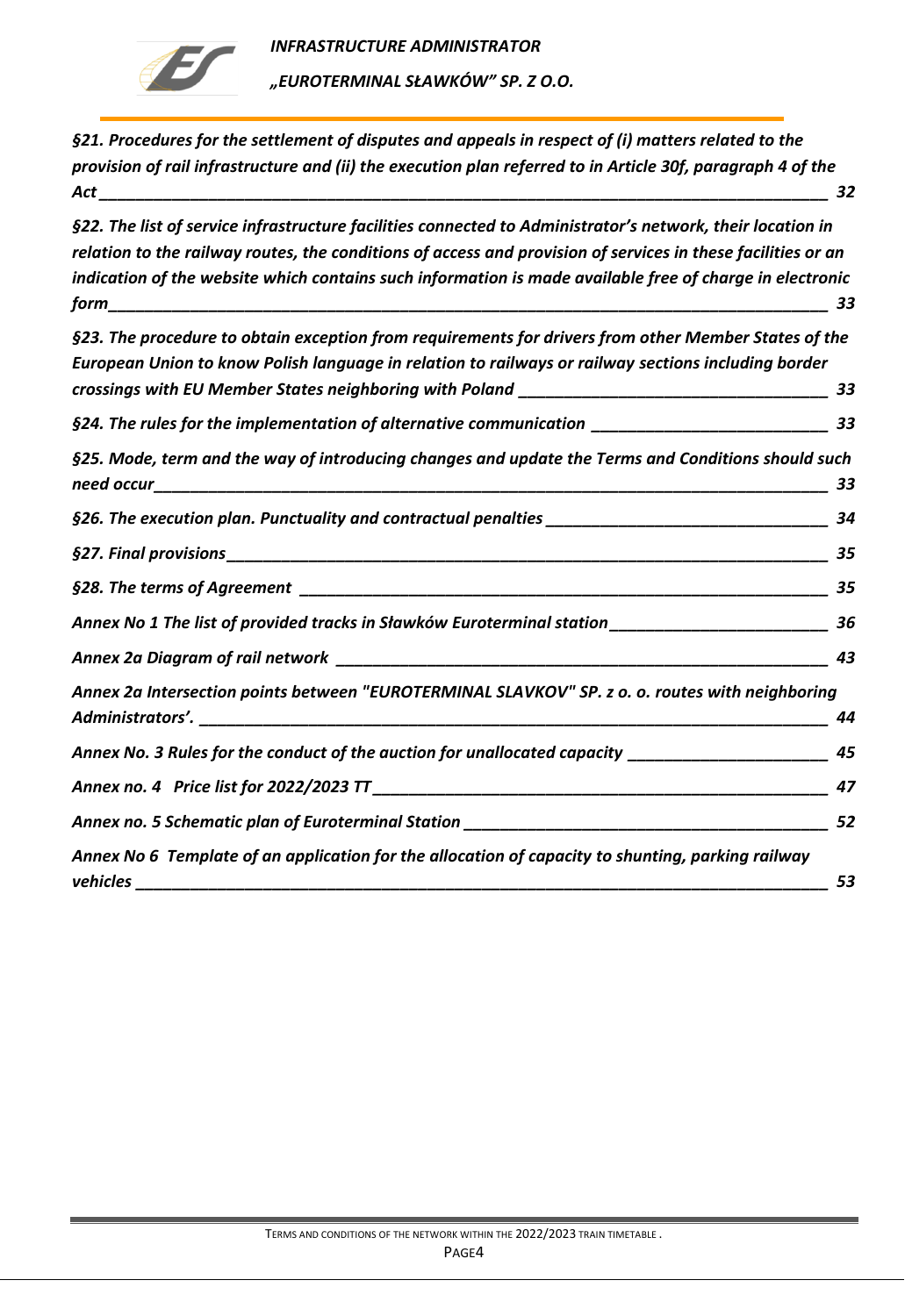

*"EUROTERMINAL SŁAWKÓW" SP. Z O.O.* 

## <span id="page-4-0"></span>**Definitions and abbreviations**

- 1. **the Applicant -** rail Operator, international economic interest grouping covering rail Operators or other entity interested in obtaining capacity, in particular, the organizer of the public rail transport, freight forwarder, shipper or combined transport operator.
- 2. **Security authorization -** a document proving that the infrastructure Administrator established a safety management system and that it is able to meet the requirements necessary for the safe design, operation and maintenance of railway infrastructure, including the signalling and traffic control system.
- 3. **Siding**  a railway designated by the infrastructure Administrator connected directly or indirectly with a railway route used to perform load operations, maintenance or stops of railway vehicles or to join railway vehicles to a railway network.
- 4. **Safety certificate** proof that the rail Operator has approved safety management system and that it is able to meet security requirements.
- 4a. **Uniform Safety Certificate** a document that demonstrates that a rail operator has established a safety management system and can safely operate in the intended area of operation.
- 5. **Railway** a railway track or railway tracks together with elements listed in paragraph 2 12 of annex 1 to this Act, provided that they are functionally linked, regardless of whether they are managed by the same entity.
- 6. **"Slavkov Euroterminal"** or **"Administrator"** -"EUROTERMINAL SŁAWKÓW" Sp. z o. o. with its registered office in Sławków.
- 7. **Incident -** an occurrence, other than accident or serious accident, which affects the safety of railway traffic.
- 8. **Rail infrastructure** -elements set out in annex 1 to the law on rail transport.
- 9. **Private infrastructure** rail infrastructure used solely for the own needs of its owner or its Administrator, other than carriage of passengers.
- 10.**Railway route -** a railway determined by Administrator's infrastructure designed to run trains.
- 11.**National Register of Infrastructure (NRI)** a register of railway infrastructure, as well as railway sidings operated on the territory of Poland.
- 12.**Shunt** an intended movement of the railway vehicle or trains and related activities on the railway, with the exception of the entry, exit and passage of the train.
- 13.**Service infrastructure facility** a building with ground which it is located on, and installations and devices, designed in whole or in part to provide one or more of the services referred to in paragraph 1, 2 and 3 of Annex No 2 to the Act.
- 14.**Railway area** area of land divided into parcels numbers with railway, buildings, structures and equipment intended to manage, operate and maintain a railway route and to transport people and things.
- 15.**Service infrastructure facility operator** an entity that manages the service infrastructure facility or provides services for the benefit of railway Operators for at least one of the services referred to in paragraph 2 and 3 of Annex No 2 to the Act on rail transport.
- 16.**PKP PLK** PKP Polskie Linie Kolejowe S.A. with its registered office in Warsaw.
- 17.**Train**  a rail vehicle or vehicles that meet the requirements specified for a train and which received the status of the train from infrastructure administrator.
- 18.**Train - kilometers**  meter of performance corresponding to the transit of one train or shunt railway vehicle at a distance of one kilometer.
- 19.**Railway vehicle**  a vehicle adapted to move around on its own wheels on railroad tracks, with the drive or without it, propelled by means other than human muscle power or without a drive;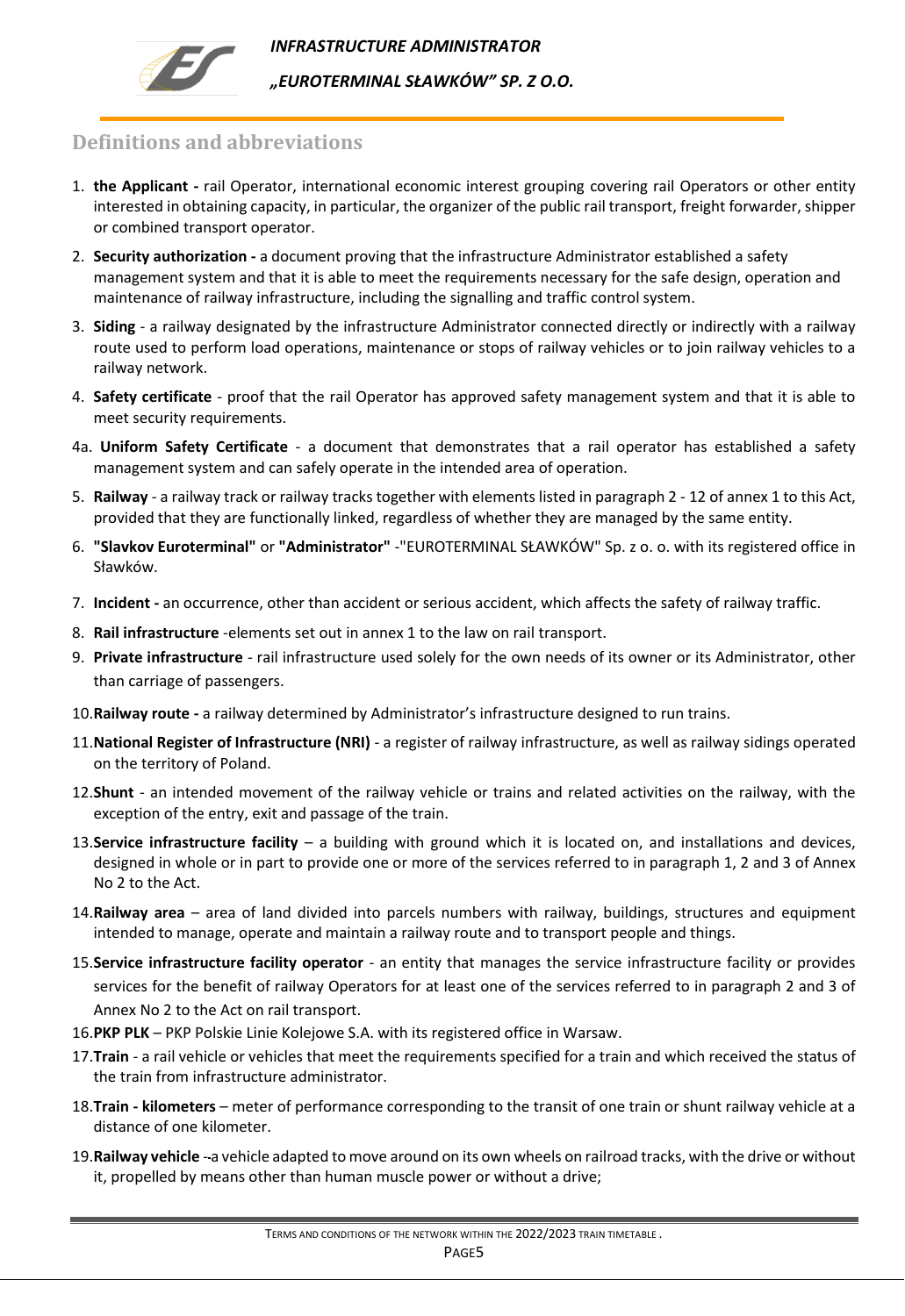

- 20. **Serious accident** each accident caused by collision, derailment of a train or any other similar event which has an obvious impact on railway safety regulation or security management:
	- a) with at least one fatal victim or at least five seriously wounded people, or
	- b) causing significant destruction of a railway vehicle, railway infrastructure or the environment, that can immediately be assessed by the Commission studying the accident to be worth at least 2 million euros.
- 21.**Employees of the Operator -** Operator's employees and other persons it uses in order to perform the agreement regarding access to the railway infrastructure.
- 22.**Employees of the infrastructure administrator -** Infrastructure administrator's employees and other persons it uses in order to perform the agreement for access to the railway infrastructure.
- 23.**Operator –** an entrepreneur entitled to perform railway transport, including entrepreneur providing only traction service, on the basis of license and uniform safety certificate (or current safety certificate), or entrepreneur entitled to perform railway transport on the basis of safety certificate;
- 24.**Network terms and conditions** a document that sets out the rule of provision of the managed infrastructure and service infrastructure facilities connected to Administrator's rail network, in particular the mode of submission and processing of applications for the allocation of capacity, the characteristics of the provided railway infrastructure and information about the conditions of access to it, price list, terms of use of shared infrastructure, range of services related to provision of rail infrastructure and the conditions under which they are provided.
- 25.**Terms and conditions of access to services infrastructure facility** a document developed by the facility operator which specifies the facilities that it concerns and their types, the scope of access to them which the operator is responsible for, the procedure of sharing the facilities, including the deadline for submission, and the scope of information which a request for access to the facility referred to in Article 36B, paragraph 1 of the law on rail transport should include, specific technical conditions of access to facilities, fees.
- 26.**PLK terms and conditions** -PKP Polskie Linie Kolejowe S.A. 2019/2020 network terms and conditions are available at [www.plk-sa.pl.](http://www.plk-sa.pl/)
- 27.**Train timetable (TT)**  a plan of train passages on a given rail network or its part at the time in which it is valid.
- 28.**AT** or "**Annual Timetable**" an annual train timetable train timetable valid between two successive changes in train timetable taking place at midnight on the second Saturday of December.
- 29.**IT** or **"Individual Timetable"** -an individual train timetable train timetable developed on the basis of an application for the allocation of new capacity during the period of IT validity.
- 30.**ST** or "Simplified timetable" train timetable developed on the basis of an application for train route allocation submitted later than 5 days before the scheduled launch of the train.
- 31.**Regulation**  regulation of the Minister of Infrastructure and Construction of 7 April 2017 on the provision of railway infrastructure.
- 32.**Rail network -** rail roads, passenger stations, marshalling yards, freight terminals, and all other rail infrastructure necessary to ensure the safe and continuous operation of the EU rail system;
- 33.**Emergency situation -** a sudden event that occurred regardless of the will of the Parties which prevents the performance of the agreement, in whole or in part, which could not be foreseen or prevented.
- 34.**Safety certificate**  a document confirming the ability of safe railway traffic management and the operation of railway carriage issued for entities that are exempt from obtaining a safety certificate/uniform safety certificate and safety authorization.
- 35.**Directory route** initial train path based on the repeated demand for capacity for IT applications.
- 36.**Train route**  capacity reserved for the train passage.
- 37.**The contract for use** a written agreement for the use of the allocated capacity and access to services provided in services infrastructure, including declarations of intent of the parties, concluded between the Administrator and the Operator.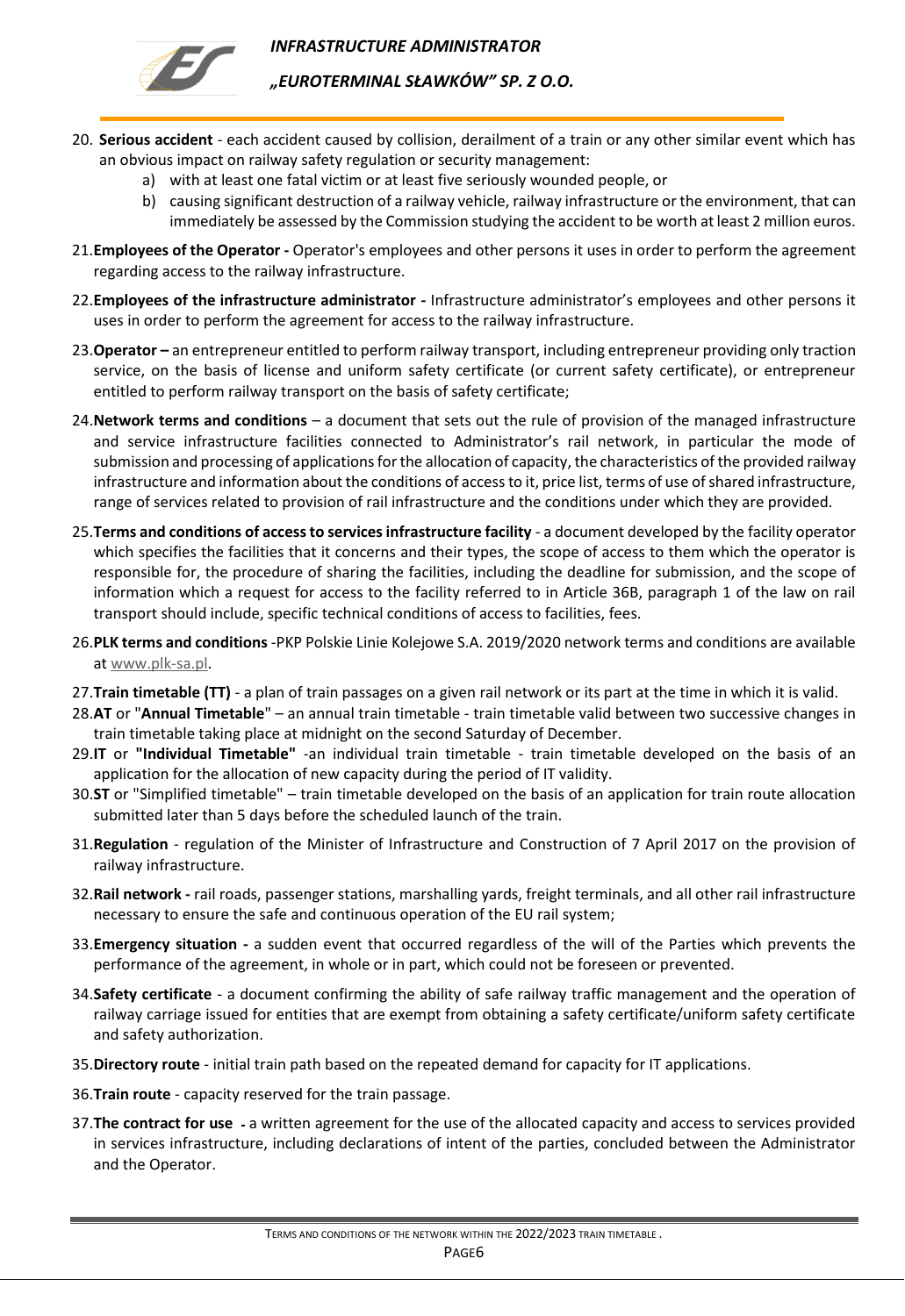



- 38.**Assignment agreement** agreement for the allocation of capacity between the the Administrator and the Applicant.
- 39.**Act**  the Act of 28 March 2003 on railway transport.
- 40.**Accident**  unintended sudden event or a string of such events with the participation of the railway vehicle causing negative consequences for human health, property or the environment, including in particular: collisions, derailments, occurrences on passes, occurrences with the participation of the people caused by a moving railway vehicle, fire of railway vehicle.
- 41.**Administrator**  "EUROTERMINAL SŁAWKÓW" sp. z o. o. with its registered office in Sławków.
- 42.**Occurrence**  an accident, a serious accident or incident.
- 43.**Capacity** an operational and motion capacity of a rail road for the trains to pass or shunt in the specified time.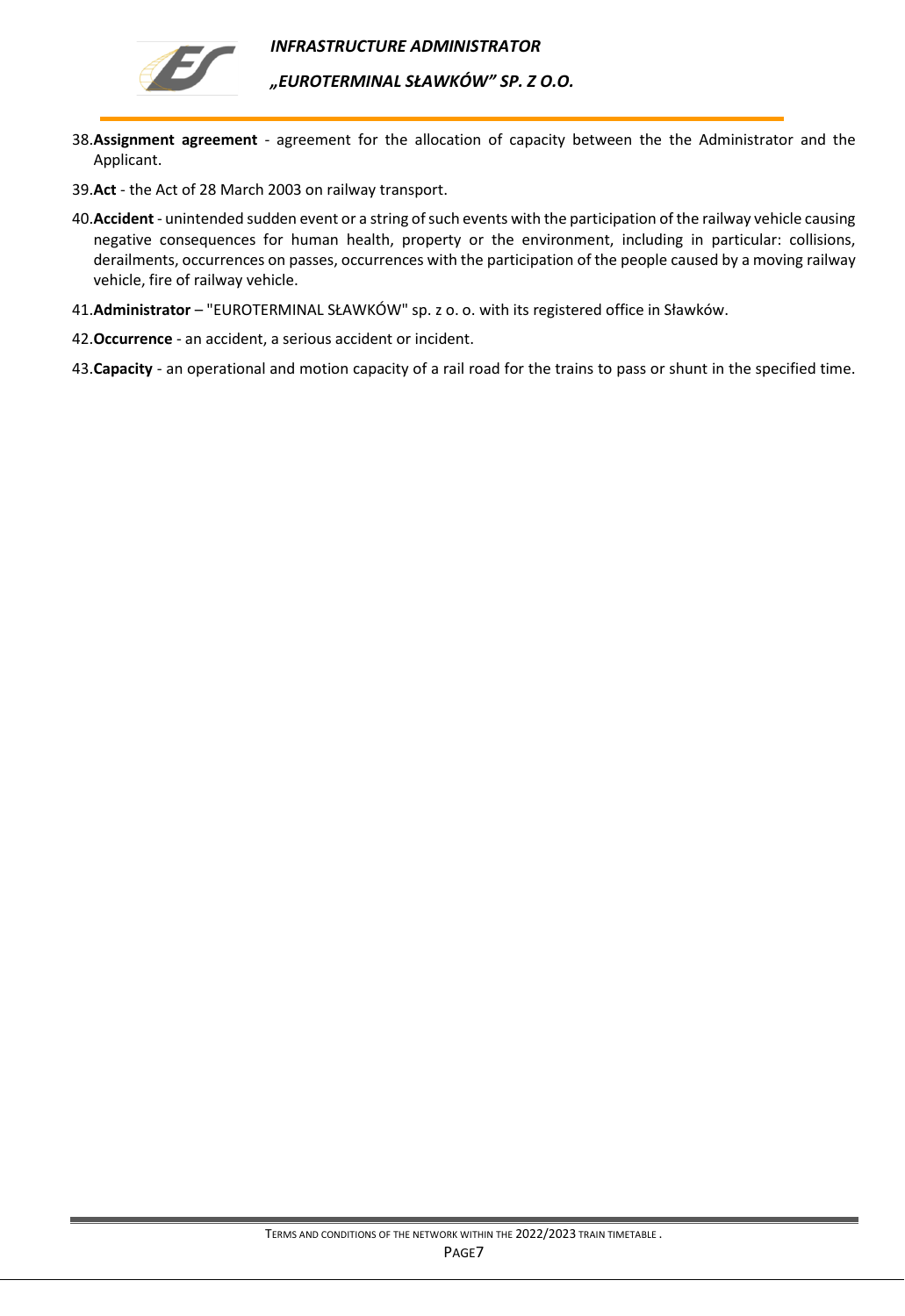

*"EUROTERMINAL SŁAWKÓW" SP. Z O.O.* 

- **§ 1. Basic information about the Administrator**
- <span id="page-7-0"></span>1. The provided railway infrastructure is administered by "EUROTERMINAL SŁAWKÓW" Sp. z o. o.
- 2. Data on economic activity:

**The District Court in Katowice - Wschód in Katowice, 8th Commercial Department of the National Court Register**,

The National Court Registry Number: **0000353127** Tax Identification Number: **6252413963** Company Register Number (REGON): **241546838** Share capital: **PLN 182,479,000**

- 3. The administrator has the Safety Authorization No. PL 2120190000, issued by the President of the Railway Transport Office of July 12, 2019, valid until July 14, 2024 related to the proper maintenance of the railway infrastructure and safe running of railway traffic.
- 4. Contact details

"EUROTERMINAL SŁAWKÓW" Sp. z o.o. 41 – 260 Sławków, ul. Groniec 1 Silesian province website: www.euterminal.pl

### 5. **Telephones:**

**Secretariat:**  fax: tel: + 48 32/714 24 00 email: [info@euterminal.pl](mailto:info@euterminal.pl)

### **Director of Operations:**

tel.: +48 32 /714 24 39 Mobile: + 48 693 230 628 e-mail: j.ubik@euterminal.pl

### **Representative for Safety Management System**

tel. +48 32 /714 24 38 mobile: +48 609 701 071 e-mail: [j.kwec@euterminal.pl](mailto:j.kwec@euterminal.pl)

**Asset and Investment Management Department** tel. + 48 32/7142429

e-mail: a.przybyla@euterminal.pl

## **Dispatching Office**

Tel.: +48 32 / 714 24 64 Mobile: +48 661 612 418 e-mail: [k.koperek@euterminal.pl](mailto:k.koperek@euterminal.pl) dyspozytor@euterminal.pl

## **The on-call train dispatcher "EUROTERMINAL SŁAWKÓW" Sp. z o. o.:**

tel.: +48 32 /714 24 42 mobile: +48 603 833 009 e-mail: dyzurny@euterminal.pl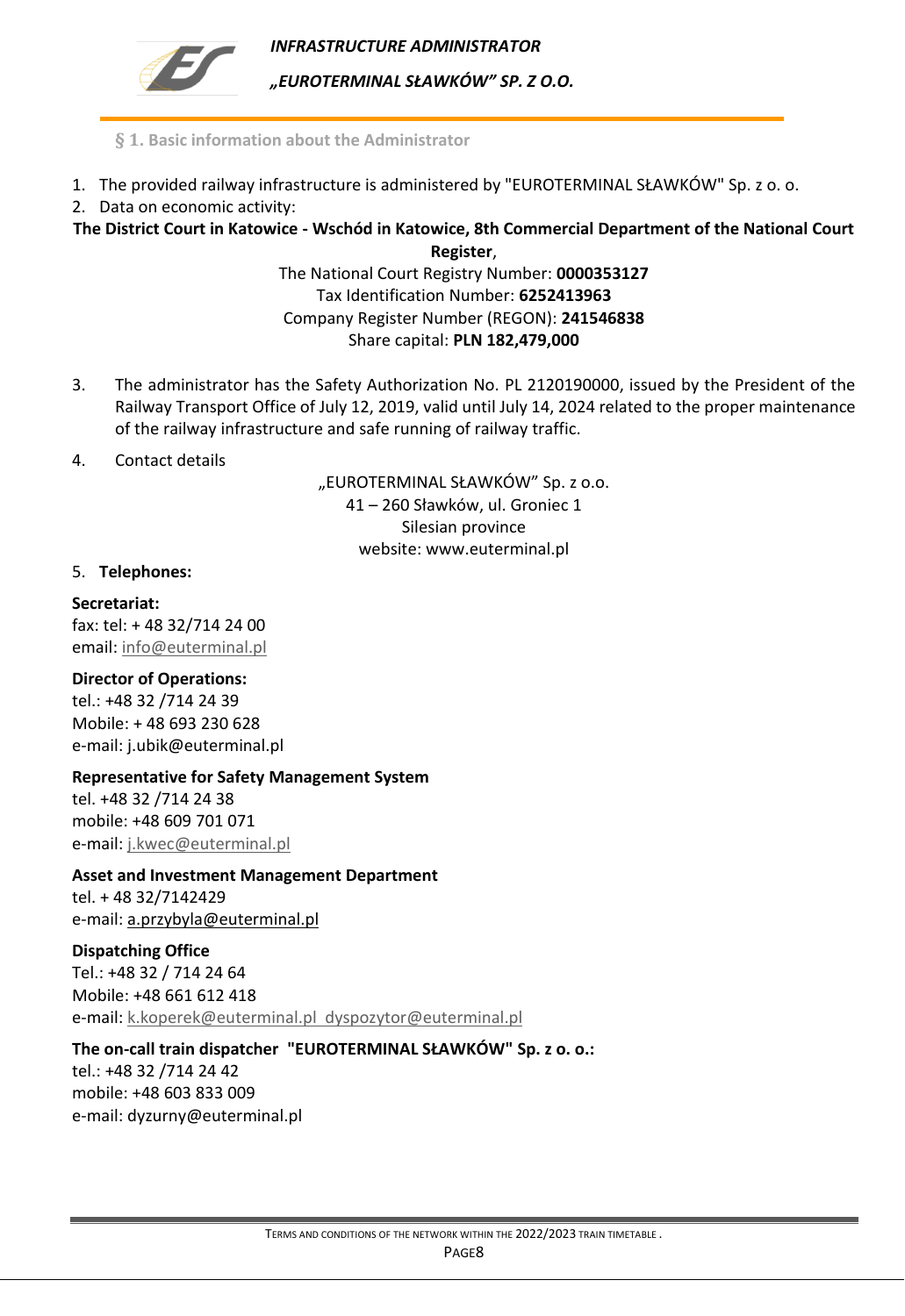

- <span id="page-8-0"></span>**§ 2. How to obtain a license referred to in Article 43 of the Act and a security certificate referred to in Article 18b of the Act,**
- 1. The railway infrastructure managed by "EUROTERMINAL SŁAWKÓW" Sp. z o.o. can be used by a Carrrier under following conditions:
	- 1) submission of a certified copy of a valid license referred to in Article 43 of the Act;
	- 2) submission of a certified copy of a valid safety certificate/uniform safety certificate referred to in Article 17e, paragraph 1 of the Act or a certified copy of a valid safety certificate referred to in Article 17e, paragraph 3 of the Act;
	- 3) submission of a declaration that the Operator will use a rolling stock that satisfies the conditions set out in the regulations issued under Art. 20 of the Act;
	- 4) submission of a declaration that the Operator shall immediately inform about the changes, suspension or withdrawal of the license or certificate or the safety certificate;
	- 5) signing of the Contract for use with the Administrator.
- 2. Free information in electronic form on how to obtain a licence referred to in Article 43 of the Act and uniform safety certificates referred to in Article 18b of the Act is available on the website of the Railway Transport Office:
	- 1) For licensing: licensing: [https://www.utk.gov.pl/pl/licencje-dla](https://www.utk.gov.pl/pl/licencje-dla-przewoznik/licencjonowanie/15979,Licencjonowanie.html)[przewoznik/licencjonowanie/15979,Licencjonowanie.html](https://www.utk.gov.pl/pl/licencje-dla-przewoznik/licencjonowanie/15979,Licencjonowanie.html)
	- 2) For uniform safety certificates: [https://www.utk.gov.pl/pl/bezpieczenstwo](https://www.utk.gov.pl/pl/bezpieczenstwo-systemy/zarzadzanie-bezpieczen/jednolity-certyfikat-be/17733,Jednolity-certyfikat-bezpieczenstwa.html)[systemy/zarzadzanie-bezpieczen/jednolity-certyfikat-be/17733,Jednolity-certyfikat](https://www.utk.gov.pl/pl/bezpieczenstwo-systemy/zarzadzanie-bezpieczen/jednolity-certyfikat-be/17733,Jednolity-certyfikat-bezpieczenstwa.html)[bezpieczenstwa.html](https://www.utk.gov.pl/pl/bezpieczenstwo-systemy/zarzadzanie-bezpieczen/jednolity-certyfikat-be/17733,Jednolity-certyfikat-bezpieczenstwa.html)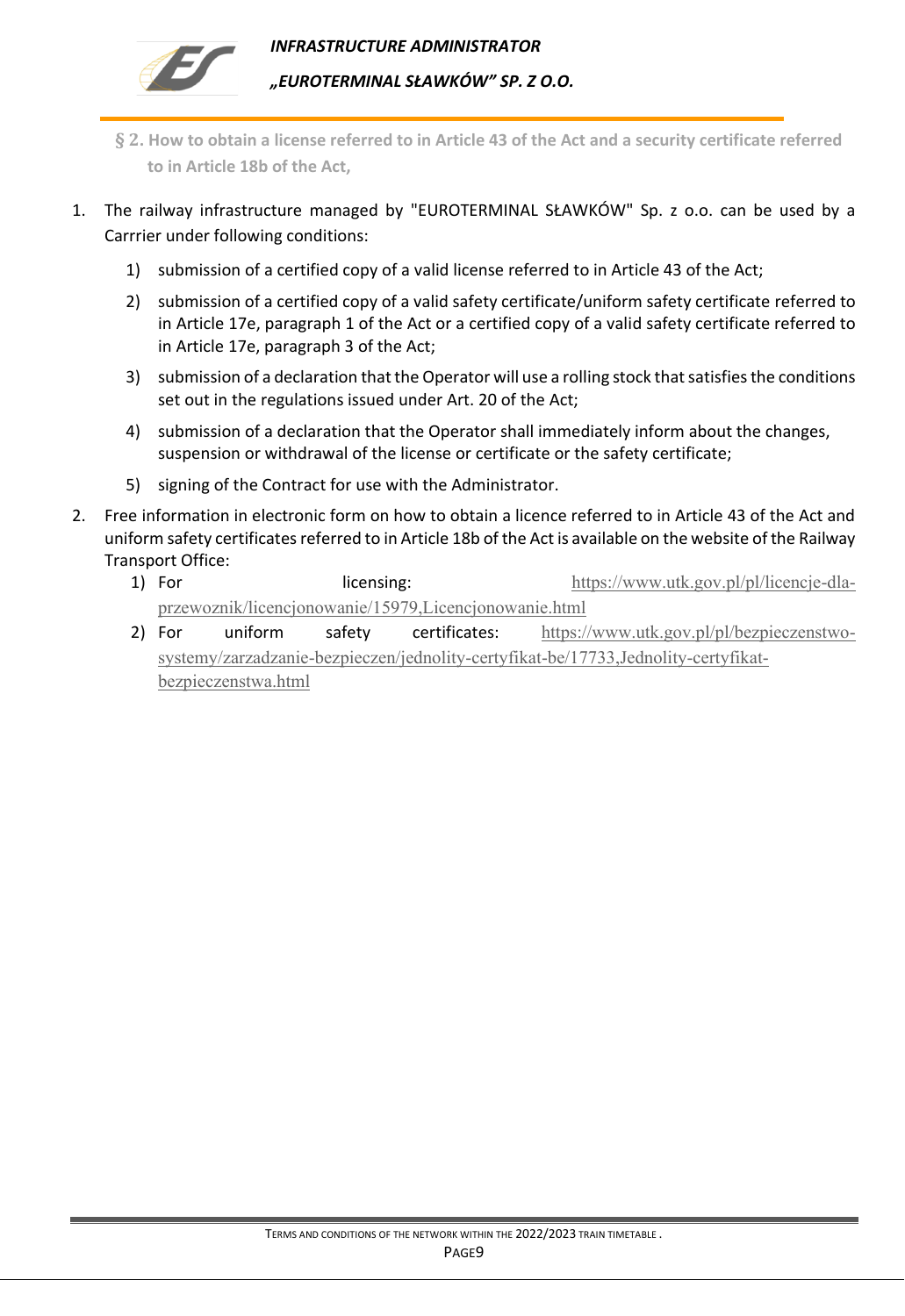

### **§ 3. Characteristics of provided infrastructure**

### 1. A list of available routes.

| Rout<br>e | Route name                                                   | Route start   |    |      |                                    | Route end |      |     | Departs from<br>the route | Route     | Route | Permissible<br>axle load | Permissible   |
|-----------|--------------------------------------------------------------|---------------|----|------|------------------------------------|-----------|------|-----|---------------------------|-----------|-------|--------------------------|---------------|
| no.       |                                                              | Name          | km | type | Name                               | km        | type | No. | km                        | category* | class | [kN]                     | speed in km/h |
| 665       | SOSNOWIEC<br>$MACZKI -$<br>EUROTERMIN C MACZKI<br>AL SŁAWKÓW | SOSNOWIE 0.00 |    | R 3  | SŁAWKÓW<br><b>EUROTERMIN</b><br>AL | 5.493     | ko   | 133 | 12.751                    | Secondary | 4     | 22.5 Mg<br>(221kN/SC)    | 30            |

\* An Administrator's line category was established on the basis of the parameters indicated in the Regulation of the Minister of Transport and Maritime Economy on technical conditions which railway buildings and their location should meet.

2. The line owned by "EUROTERMINAL SLAVKOV" is on its entire length a secondary category line within the meaning of the Regulation of the Minister of Transport and Maritime Economy on the technical conditions which railway buildings and their location should meet and it is not divided into sections.

- <span id="page-9-0"></span>3. Permissible technical speed on the route managed by "EUROTERMINAL SŁAWKÓW" is 30 km/h on route no. 665.
- 4. A permissible axle load of each railway vehicle operated on the route, managed by "EUROTERMINAL SŁAWKÓW" is 221 kN on line no. 665.
- 5. In order to determine average daily traffic, the load with passes is 14 trains/day.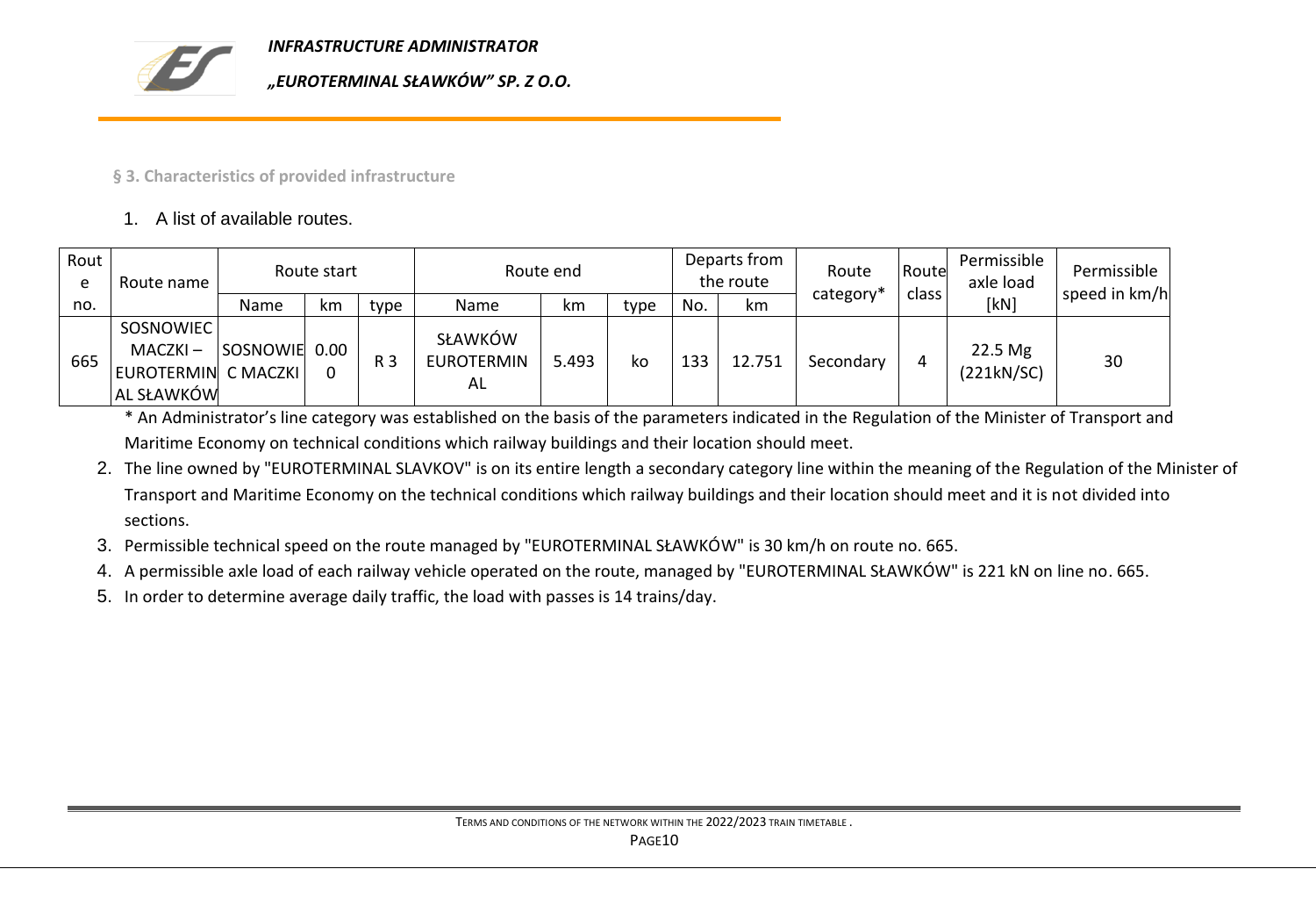<span id="page-10-0"></span>**§ 4. The list of expeditionary points, their location in relation to railways and their characteristics, in particular the length of active platform and loading edges, their height and access track parameters.**

| Route<br>no. | Route<br>km. | Station name            | Post name             | Active            | Number of in<br>and out tracks | Access to<br>the supply<br>of fuel |
|--------------|--------------|-------------------------|-----------------------|-------------------|--------------------------------|------------------------------------|
| 665          | 3.268        | Sławków<br>Euroterminal | "CSR" setting<br>post | 24 hours a<br>dav | 8                              | None                               |

## 1) The list of expeditionary points managed by the Administrator

2) The list of available tracks along with the technical parameters and services infrastructure facilities (loading and unloading, assembly works, warehouses, container board, parking tracks) available on particular tracks is contained in Annex No 1.

<span id="page-10-1"></span>**§ 5. The list of intersection points between rail infrastructure of other Administrators**

- 1. Intersection points of "EUROTERMINAL SŁAWKÓW" railway infrastructure.
	- 1.1. Route no. 665 begins at junction no. 3 of Sosnowiec Maczki station (PKP PLK SA)- km. 0.000 of route no. 665; branches off from on route no. 133 Dąbrowa Górnicza Ząbkowice-Kraków on km 12.751, contact point 17. meter of route no. 665.
	- 1.2. The contact point with the siding of the Medyka Sławków Reloading Terminals isjunction No. 121 (the beginning of the siding is the centre of junction No. 121).
	- 1.3. The contact point with siding AmeriGas sp. z o.o. is on track 21 at the location of Wk21 derail (km 1,217 of track 21). The extension of track 21 of the Sławków Euroterminal station is track 21a (1435 mm) belonging to Amerigas Sp. z o.o. The beginning of the siding in the standard gauge system (1435 mm) is the beginning of track No. 21a located at 4,365 km of the station (entrance gate to the Amerigas area).
	- 1.4. Annex 2a shows the schematic plan of the network, Annex 2b shows intersection points of "EUROTERMINAL SŁAWKÓW" Sp. z o. o. with neighbouring Administrators: PKP PLK SA on the track of 1435 mm clearance and PKP LHS sp. z o.o. on the track of 1520 mm clearance.

## <span id="page-10-2"></span>**§ 6. Website address with infrastructure register**

The essential elements of railway infrastructure are described in the National Register of Infrastructure (RINF) kept by the President of the Office of Rail Transport in an electronic form which is available to authorized users at https://rinf.utk.gov.pl. You can learn how to obtain authorization from:<https://utk.gov.pl/pl/rejestry/rinf/12038,RINF-PL.html>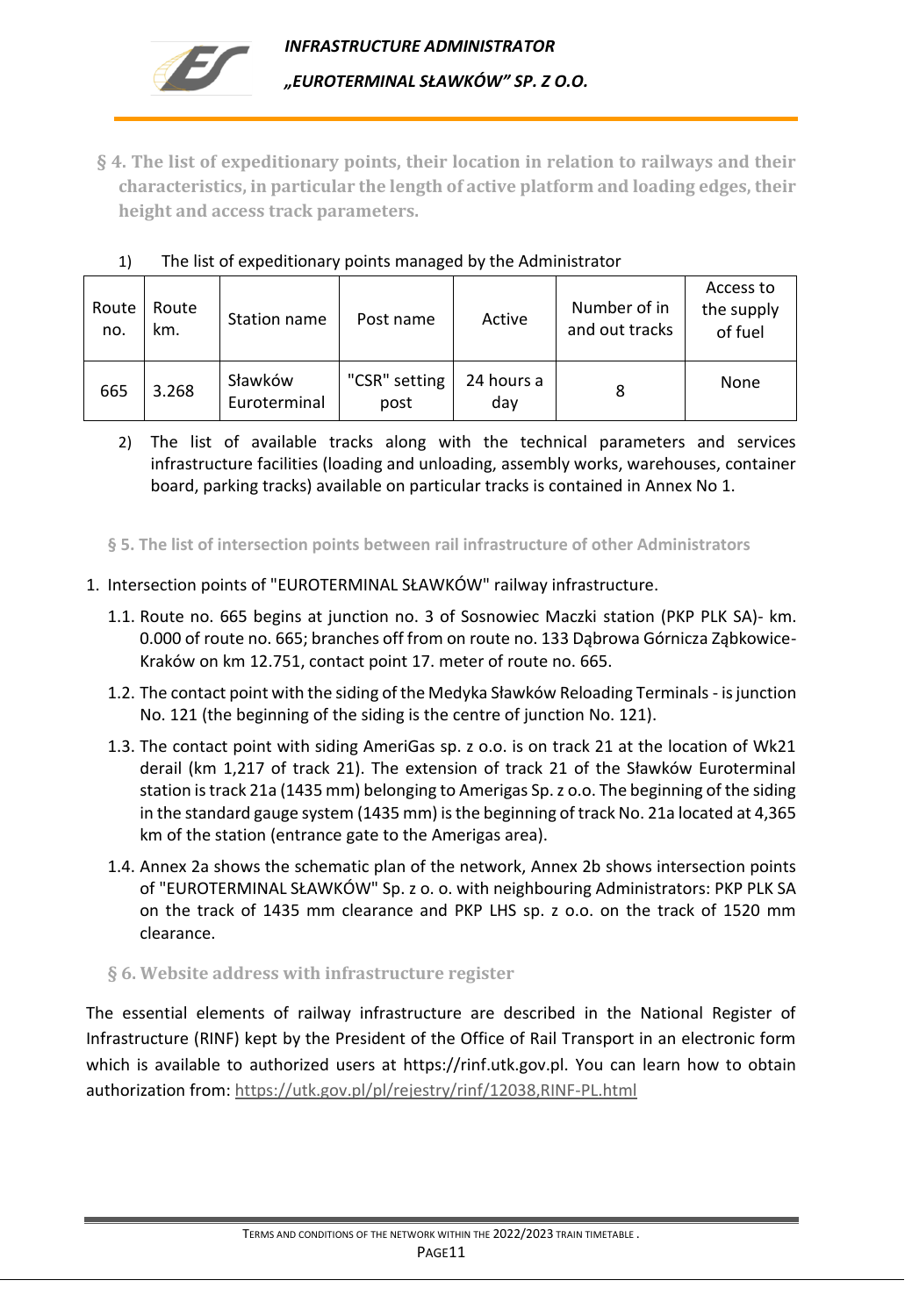

- <span id="page-11-0"></span>**§ 7. Restrictions on the use of railway infrastructure, including the implementation of tasks in the scope referred to in Article 5, paragraph 1, point 4 of the Act and a list of the routes referred to in Article 29b**
- 1. When using the provided infrastructure, the following may occur:
	- 1) sudden movement restrictions affecting the scheduled execution of passes, as a result of damage to technical elements of the railway;
	- 2) occurrences, which the Administrator knew would happen, but could not prevent them, for example, strike, passage lockout, demonstrations;
	- 3) prevention of passing or stopping of Operator's railway vehicle as a result of failure to comply with requirements by the railway vehicle or persons operating it laid down in the contract for use, Act and executive regulation pursuant to this Act and requirements posed by the Administrator in its internal provisions;
	- 4) movement restrictions that affect the scheduled journeys, resulting from emergency situations and other, that the Administrator did not know about, or caused by sudden weather changes;
	- 5) reduced mobility in case of security threats or traffic related to State security and defence;
	- 6) planned or unplanned maintenance, construction or modernization of railway infrastructure.
- 2. The Administrator's dispatcher shall immediately notify of the occurrence of the situation referred to in paragraph 1. 1 the following persons:
	- 1) The Applicant which has concluded the agreement for the allocation;
	- 2) The Operator which has concluded the contract for use of railway infrastructure which the situation referred to in paragraph 1. 1 concerns.
- 3. It is permitted to use phone or email to notify of changes resulting from the sudden need to introduce operational constraints relating to:
	- 1) technical and operational parameters which the transit follows, including limitations related to robots, operating restrictions introduced;
	- 2) rail traffic control and connectivity devices operation.
- 4. The Administrator shall inform of any restrictions in access to railway infrastructure resulting from the technical condition or renovations also on its website.
- 5. Where the Administrator will plan, within the timetable, to perform any repairs on the infrastructure, it shall, at least 2 weeks before the start of the timetable of trains, make available on its website a schedule of the planned repairs indicating the scope of the repair and the period when they will be carried out.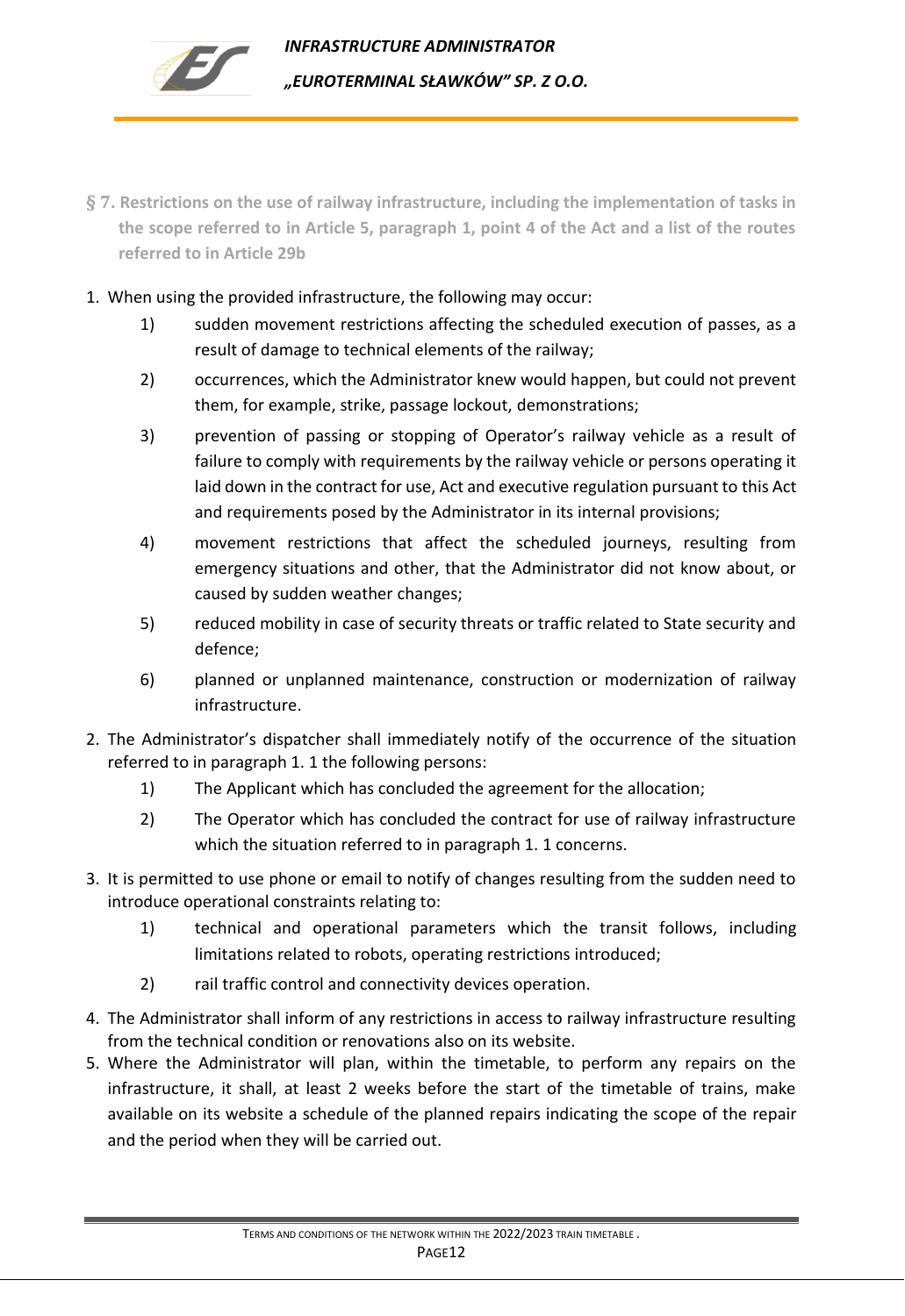

- 6. On the basis of the annual technical efficiency status protocol for Euroterminal Sławków, the Wealth Management and Investment Department shall develop a project schedule referred to in point 5 above. The schedule will be made available on Administrator's website.
- 7. If the Administrator does not plan any maintenance during the period of the timetable, the schedule referred to in paragraph 5 above, will not be drawn up and posted on the website.
- 8. Any changes to the schedule referred to in point 5 above, to be made within the period of validity of the timetable, which it applies, will be posted on Administrator's website, and the Operators which the Administrator has entered into an Agreement with, shall be informed about these the changes in writing or by electronic mail to the addresses provided in the agreements with the Operators.
- 9. Under Article 174, paragraph 1 of the Act of 27 April 2001 on Environment Protection, the use of Administrator's railway lines must not result in exceeding the standards of environmental protection, including, in particular, by emissions of hazardous substances to water, land or air.
- 10. The Administrator has not distinguished preferential railway routes referred to in Article 29b of the Act.
- <span id="page-12-0"></span>**§ 8. Specific technical and organizational requirements for the use of railway infrastructure provided by the Administrator**
- 1. Information about the technical and operating parameters of the infrastructure managed by the Administrator are contained in the Technical Terms and Conditions of a station. Detailed information about a railway route managed by the Administrator shall be provided by Administrator's Dispatcher, tel: 32 7142464, e-mail [dyspozytor@euterminal.pl](mailto:dyspozytor@euterminal.pl)
- 2. Other requirements arising out of the specificity of use of allocated routes.
	- 2.1. The Administrator shall ensure the transportation of Operator's ordinary parcels, emergency and hazardous goods consignments.
	- 2.2. The Operator shall submit an application for the carriage of extraordinary or emergency foods shipment to PKP PLK SA which organizes transits on routes to and beyond the intersection point of a route that belongs to the Administrator. The application shall be submitted in accordance with the provisions of PLK Terms and Conditions, which contains an application form together with the instructions.
	- 2.3. Operator's employees are required to know the " ESr-10 Instructions of extraordinary consignments carriage" in case of extraordinary consignments and adhere to their provisions.
	- 2.4. Operator's employees involved in the carriage of hazardous goods must know "ESn-1 Instructions of hazardous goods carriage by rail" and strictly adhere to their provisions.
- <span id="page-12-1"></span>**§ 9. Detailed specification of the services provided within the provision of railway infrastructure and the conditions under which it is provided**
- 1. The use of rail roads must not violate the safety of the rail traffic, safe transport of things and environment protection and the preservation of historical monuments.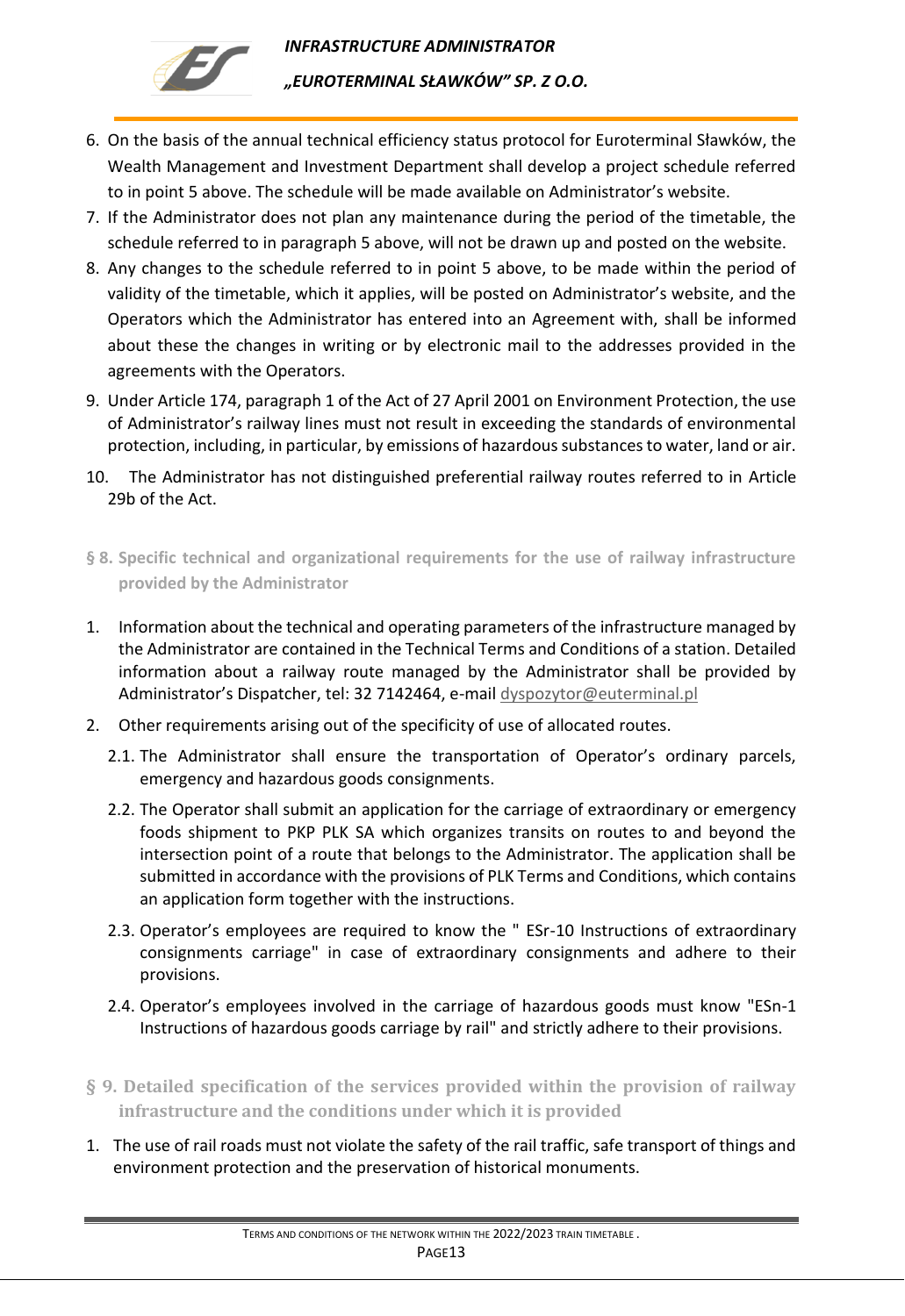

- 2. The Administrator provides the railway infrastructure to Operators in accordance with the allocated capacity, in accordance with the terms and conditions of the traffic on the railway infrastructure as defined by Regulation of the Minister of Infrastructure of 18 July 2005 on the General conditions for the conduct of rail traffic and signaling, and Administrator's internal rules.
- 3. The range of services provided includes basic services resulting from transit in TT and services under the minimum access to railway infrastructure, related to shunts and extra services performed.
- 4. Services provided to Operators under the minimum access to the railway infrastructure:
	- 1) support of the application for the allocation of capacity submitted to PKP PLK for a part of railway infrastructure owned by the Administrator on railways intersection, at the junction between Administrator's infrastructure and PKP PLK (Sosnowiec Maczki – Sławków Euroterminal route no. 665);
	- 2) provision of railway infrastructure, including switches and junctions within the allocated capacity;
	- 3) rail traffic control and the provision of information on train traffic;
	- 4) provision of information required to introduce or carry out transport operations which the capacity has been granted for.
- 5. Services provided in service infrastructure facilities on the principles set out separately in the statutes and terms and conditions regarding access to these objects.
- 6. Services that can be provided to Operators:
	- 1) shunting;
	- 2) other services are provided to support the devices (car weighs)
	- 3) services provided on the basis of contracts customized for Operator's induvial needs regarding transfer of information and observation of a train with a shipment containing hazardous goods and supervision of emergency shipments;
	- 4) provision of supplementary information;
	- 5) other services commissioned by the Operator.
- 7. The railway infrastructure under the minimum access shall be provided under the condition that the Operator concludes a contract for use with the Administrator. The Administrator shall present the Operator indicated by the Applicant with a draft contract for use within a period to be agreed with the Applicant.
- <span id="page-13-0"></span>**§ 10. Requirements and conditions for rolling stock, personnel and carriage organization**
- 1. Requirements for personnel
	- 1.1. All Operators' employees taking part in the use of the railway infrastructure must be familiar with the internal rules of the Administrator and strictly adhere to these rules.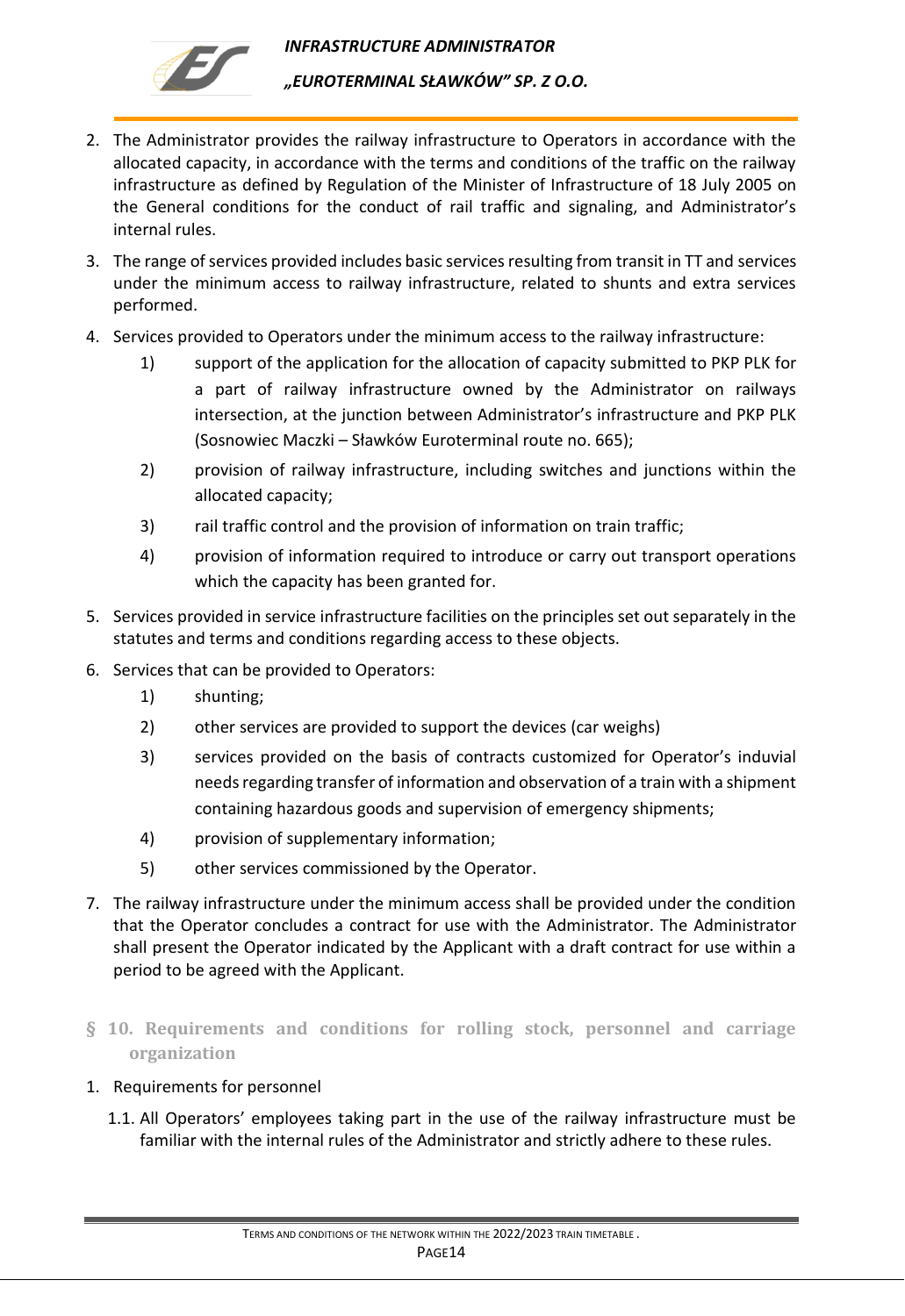

*"EUROTERMINAL SŁAWKÓW" SP. Z O.O.* 

- 1.2. Operator's employees who perform activities directly related to rail traffic management and railway vehicles drivers must meet the conditions laid down in the Act and the respective executive Acts issued on its basis.
- 1.3. During the execution of tasks under the Agreement, Operator's employees must have a personal permit entry to enter Administrator's railway area, the current train timetable and documents and tools listed in the agreement between the Administrator and the Operator.
- 2. The Administrator, upon Operator's request, shall issue personal permits to enter the whole or specific area of Administrator's rail infrastructure for Operator's employees so that they can carry out activities related to the implementation of the agreement.
	- 2.1. The permits referred to above are valid along with Operator's employee identity document with a photograph.
	- 2.2. The permit referred to above shall be issued by the Administrator for a fee, for a period of one year, with the possibility of extension. For the issue of a permit referred to in paragraph 1 and for the issue of a duplicate, as well as for the issue of the extensions, a issuing fee of 5.00 PLN shall apply for each document.
	- 2.3. Applications for permits issue must contain:
		- 1) Name and surname together with ID series and number and job position of a person whom the document is to be issued for
		- 2) the railway area which the application concerns;
		- 3) When applying for the permit to enter Administrator's areas for a period of less than 1 year or when applying for an extension, it is necessary to indicate the term for which it is to be issued/renewed.
- 3. Requirements for rolling stock and rail vehicles.
	- 3.1. Railway vehicles of the Carriers must meet the technical requirements set out in the regulations issued on the basis of the Act and its implementing acts, in particular in the Regulation of the Minister of Infrastructure of October 12, 2005 on the general technical conditions for the use of rail vehicles and EU law.
	- 3.2. Operators' railway vehicles should have relevant documents in accordance with the regulation of the Minister of Transport of November 2, 2006 on the documents that should be present in a railway vehicle (Journal of Laws No. 9 of 2007, item. 63).
	- 3.3. Annulled
	- 3.4. The transfer of rolling stock by the Operator to Administrator's disposal, in particular, for its moving or unloading/loading, does not mean the transfer of responsibility for the technical efficiency (condition) of the rolling stock to the Administrator; the responsibility remains with the Operator. The Administrator shall responsible, however, for any damages caused by its exclusive fault in its rolling stock.
- 4. Requirements for special rolling stock.

Marking of a special rolling stock should be in accordance with regulations issued under the Act.

5. Requirements in terms of automation and telecommunications.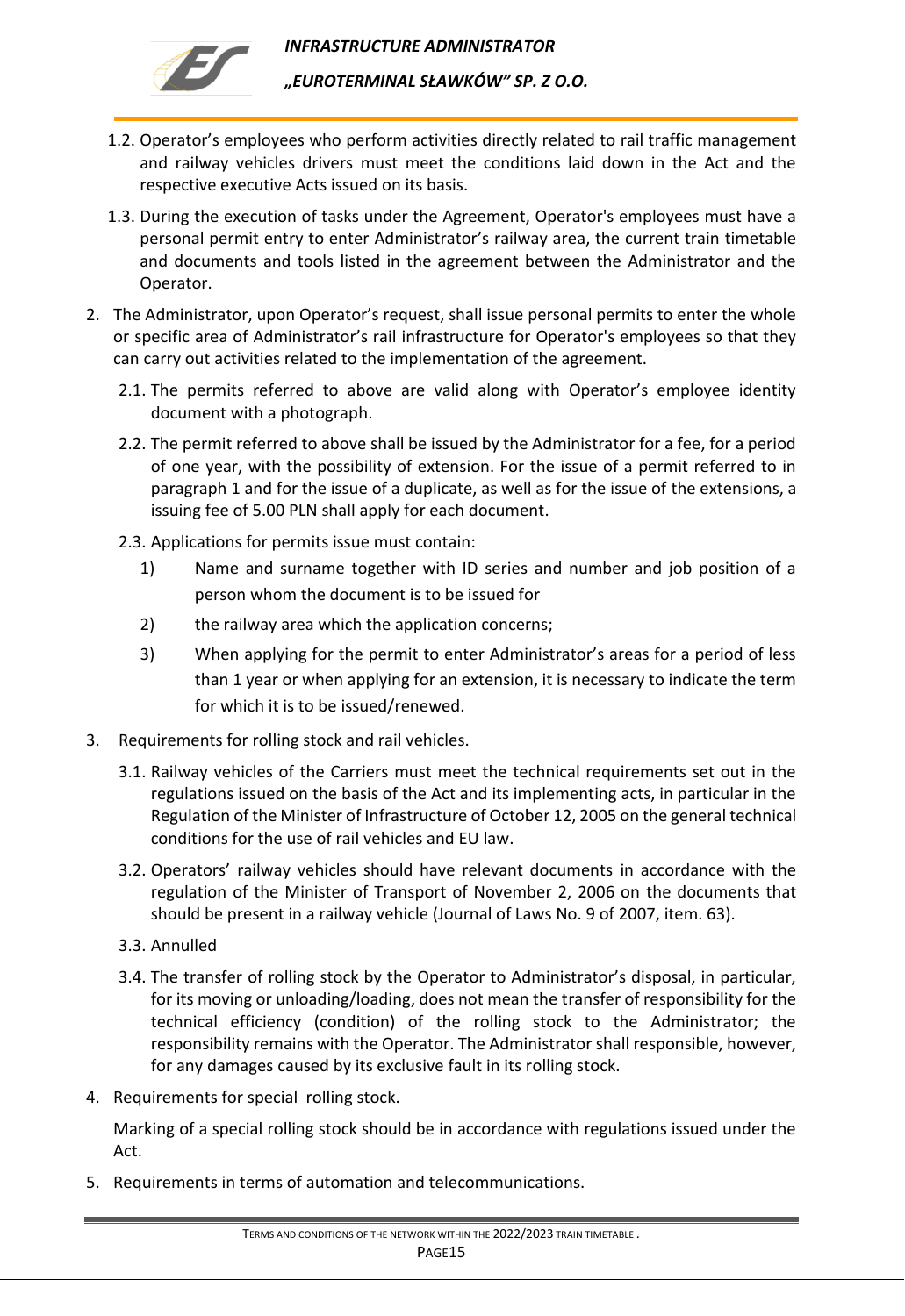

*INFRASTRUCTURE ADMINISTRATOR "EUROTERMINAL SŁAWKÓW" SP. Z O.O.* 

- 5.1. Traction vehicles (including self-propelled track machines) must be equipped with radiotelephony devices which enable communication with the dispatcher.
- 5.2. Radiotelephony devices must comply with the requirements set out in the Act of 16 July 2004, Telecommunication Law (Journal of Laws of 2016, item. 1489, as amended).
- 5.3. Wheelsets of rolling stock must provide electrical short-circuiting of rails coupling wheelset resistance cannot be greater than 50 mΩ.
- 5.4. Suspension elements of Operator's railway vehicles:
	- 1) they should ensure the possibility of cooperation with track vacancy control devices and switches used on Administrator's railway network;
	- 2) they can not produce distortions that prevent the proper operation of rail traffic control devices and radio devices (also on the rail vehicle).
- 6. Requirements for radiotelephone network
	- 6.1. In order to work in radiotelephony train or shunt network, radiotelephony devices must meet the following requirements:
		- 1) Present current document or mark confirming device' compliance with provisions of the Act of 16<sup>th</sup> July 2004 Telecommunications Law
		- 2) they must have a current certificate of release to service issued by the President of the Office of Rail Transport (Head Railway Inspector);
		- 3) they must possess current radio authorization (approval) issued by the competent authority;
		- 4) they must work with devices used in Administrator's Radiotelephone Networks;
		- 5) they must not cause interference with radiotelephone network operated across Administrator's rail area.
	- 6.2. The devices operating in radiotelephony rail and shunt network must not be made available for the use of other users unauthorized to work in these networks.
- 7. Requirements for the carriage organization.
	- 7.1. By the conclusion of the contract for use, the Operator acquires the right to use the capacity allocated to the Applicant and it obliges to comply with the principles of organization of railway traffic on the provided railway infrastructure contained in the internal rules and regulations.
	- 7.2. Before running the shunt drive, the Operator is obliged to provide information regarding the mass of the rolled stock and estimated time of maneuvers completion. Confirmation that the shunts have been completed is synonymous with the release of capacity.
- <span id="page-15-0"></span>**§ 10a. The information that the Operator is obliged to provide to the Administrator before, during, and after the end of the train transit**
- 1. Before, during, and after the end of the train transit, the Operator is obliged to provide the Administrator with any information related to the implementation and safety of the transit (information about events relevant to the safety and continuity of traffic management, especially the safety of people and property, including events on the railway route), in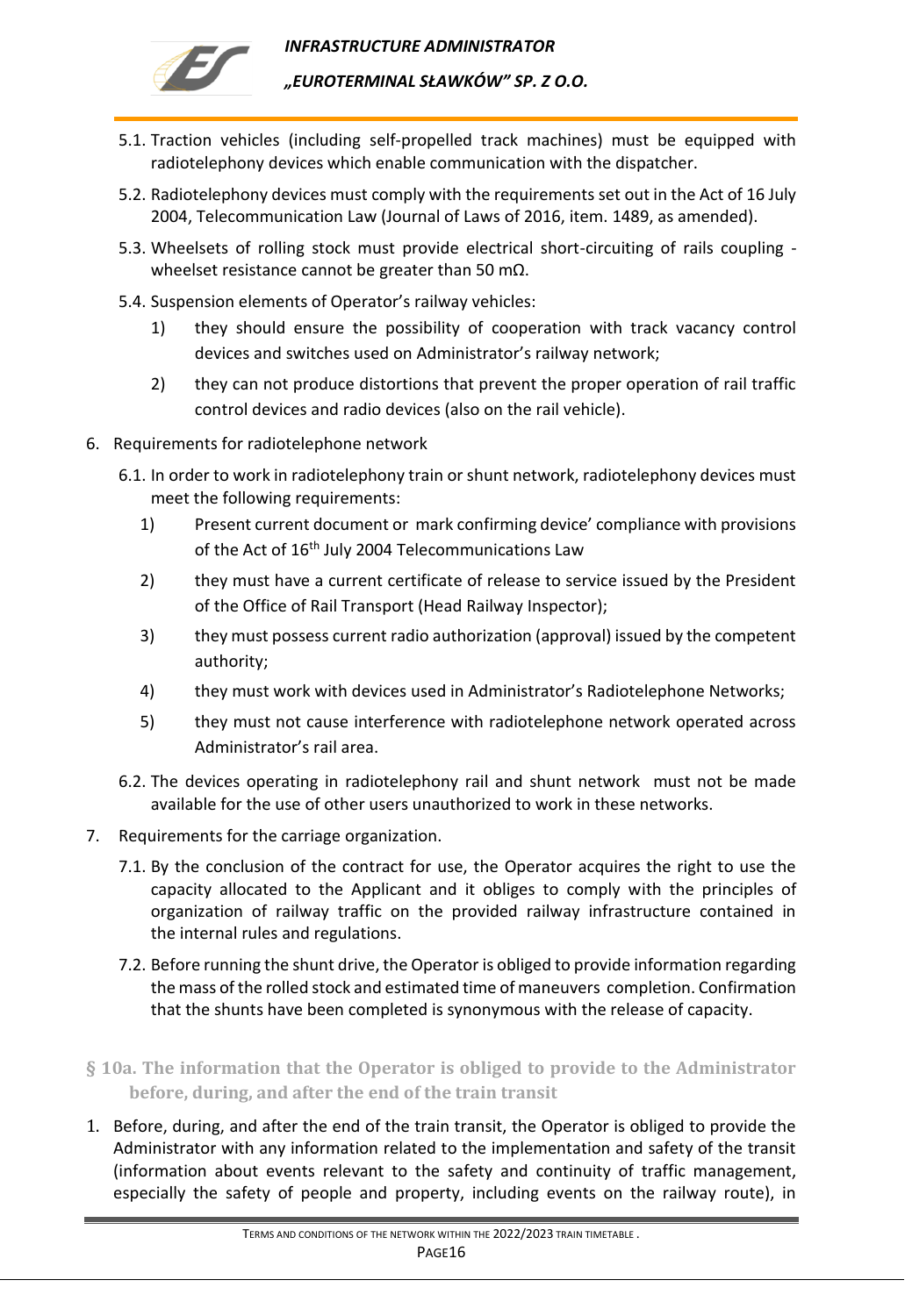

*"EUROTERMINAL SŁAWKÓW" SP. Z O.O.* 

particular the information referred to in these terms and conditions, and information about the readiness or its lack to carry out shunting of wagons provided to/from loading points. How to communicate the information shall be set out in the Contract for use.

- 2. The readiness of Operator's train to departure takes place according to the "ESr-1 Instructions on train traffic management".
- 3. The request is made using train radio devices by providing:
	- 1) train number;
	- 2) number and series of traction vehicle;
	- 3) type of cargo (in the case of dangerous goods transport information about the presence of wagons with dangerous goods and/or high-risk dangerous goods (HRDG) in the train giving their number and UN numbers of transported goods and/or extraordinary consignment, giving the number of consent to transport of extraordinary consignment);
	- 4) train gross weight;
	- 5) train length in meters;
	- 6) driver's name;
	- 7) hours of reporting.
- 4. The notification of the readiness for departure is recorded by the dispatcher in a telephone log together with information reported by the driver.
- 5. Driver's report confirmed by dispatcher by reporting:
	- 1) the name of the Operator;
	- 2) carriage route;
	- 3) the type of load (applies to the transportation of hazardous materials) information about the presence on the train set of wagons with dangerous goods and/or high-risk dangerous goods (HRDG) - indicating their number and UN numbers of transported goods and/or extraordinary consignment, indicating the number of obtained consent to transport of extraordinary consignment).
	- 4) the names of the dispatcher;
	- 5) the time when the report was accepted;
	- 6) the number under which the report was registered in the official telephone log.
- 6. Notification of readiness for departure shall be deemed as made in time that commits the Administrator to complete the journey in accordance with the contract in case it is made before the scheduled departure of the train in time that allows the train to depart on time.
- 7. Authorized employee of the Operator (the driver or any other employee designated in technical regulations) should inform the dispatcher of any deviations from the parameters set out in the train timetable. In particular, the notice should specify the nature and cause of the resulting obstacles and specify the expected delay. Before the train departs, the dispatcher should pass the necessary the train driver all necessary, current information, commands or permissions.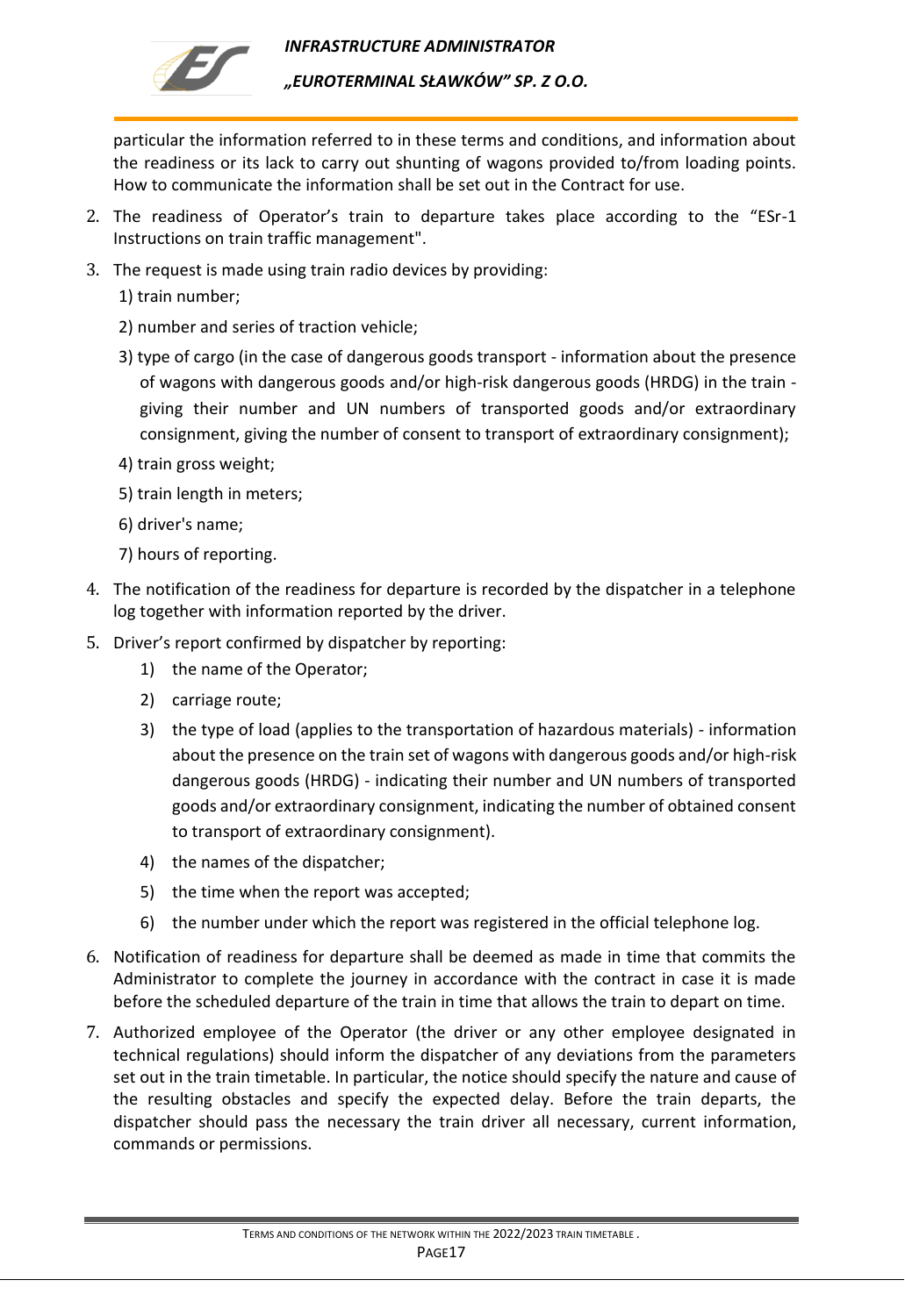

*"EUROTERMINAL SŁAWKÓW" SP. Z O.O.* 

- 8. If with the time limit for notification of the readiness for the departure of the train is not met according to the principles described above, the Operator shall not be entitled to any claims concerning punctuality to the Administrator.
- 9. The Operator for locomotives in bulk, trains for loading and trains for traveling shall compile a "list of railway vehicles the train is composed of" which will provide the basis to financial settlements between the parties of the agreement. Operator's rail team is obliged each time to pass the required documents from the dispatcher to the Administrator.
- 10. The Administrator has the right to request other information from the Operator, as long as they are significant for the proper use of the infrastructure or the settlement of Administrator's remuneration and the Operator is obliged to provide them.
- 11. Rules for notifications:
	- 1) in cases of events relevant to the safety and continuity of traffic management, as well as the safety of people and property, including in railway accidents, the following entities shall be notified respectively:
		- a) on Administrator's part dispatcher of signal box with CSR;
		- b) on Operator's part cell/people/positions listed in the Agreement;
	- 2) in cases of notification of disruptions in the implementation of the timetable, the persons or positions notifying or receiving this information are specified in the Contract for Use;
	- 3) in other cases, the notifications and provision of information relating to the implementation of the Contract for Use:
		- a) on Administrator's part cells/people/positions listed in the Contract for Use;
		- b) on Operator's part cells/people/positions listed in the Contract for Use;
- 12. Documentation confirming the fact of the notification and its content is stored for a period of 5 years.
- 13. The Carrier and the Administrator are obliged, pursuant to the provisions of the Commission Implementing Regulation (EU) No 402/2013 of 30 April 2013 on a common safety assessment method for risk evaluation and assessment and repealing Regulation (EC) No 352/2009 and Commission Regulation (EU) of 16 November 2012 No. 1078/2012 on a common safety method for monitoring, participation in the risk management process and exchanging information relevant to safety.

### <span id="page-17-0"></span>**§ 10b. How to carry powdered materials to prevent their dusting**

- 1. Powdered materials carriage requires wagons of appropriate type (series) in accordance with their intended purpose with sealed boxes to prevent them from pouring out on the railway.
- 2. When carrying loose materials (0-10 granulate) in open wagons, the load besides the even allocation of the dispatch on loading surface, must not overhang from the wagon
- 3. The Operator shall be responsible for securing the load.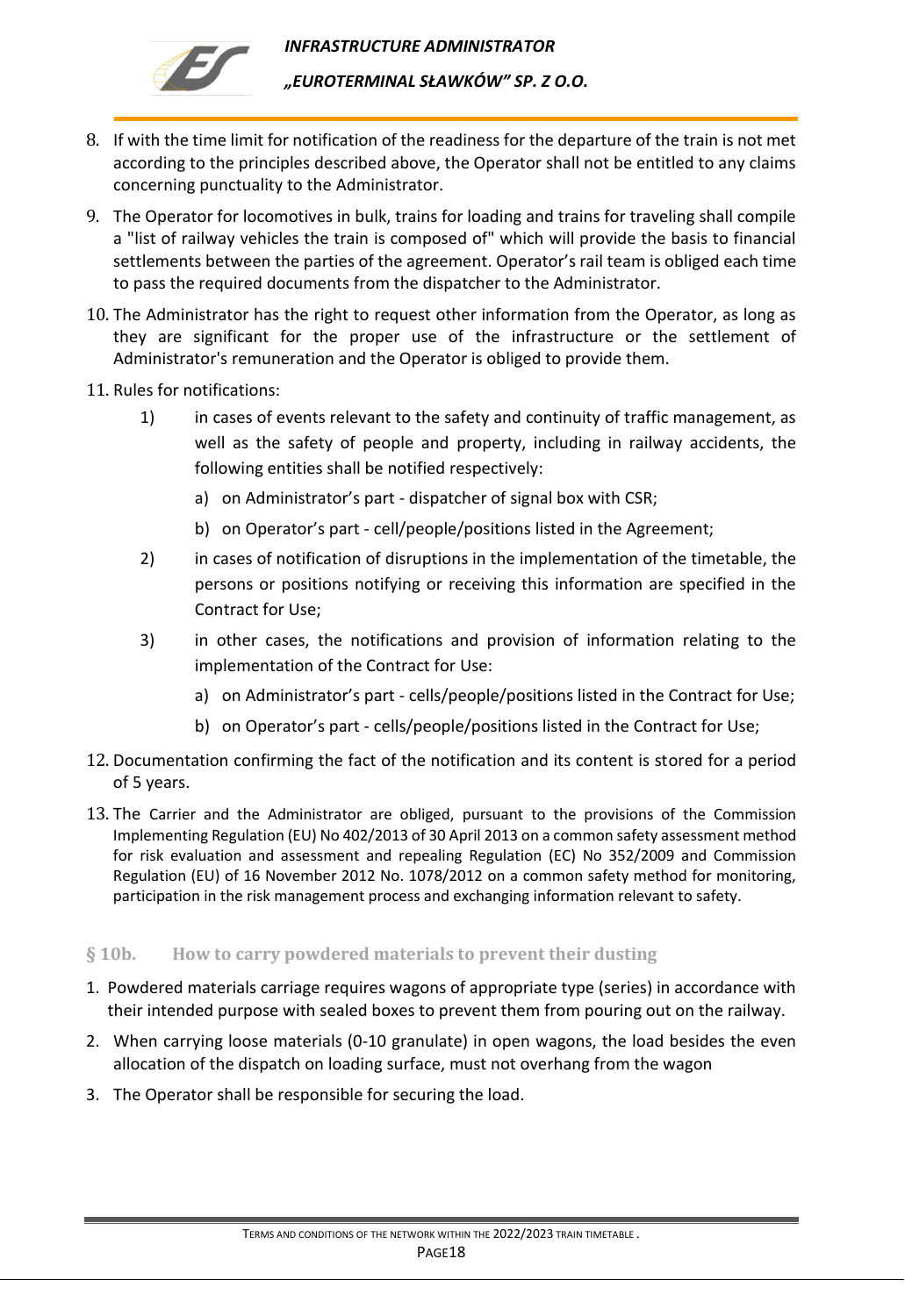

- <span id="page-18-0"></span>**§ 11. The internal rules of the Administrator which apply to the Applicant and the Operator during the preparation and working timetable trains**
- 1. The list of Administrator's internal rules governing trains traffic on a managed infrastructure:
	- 1) Instructions for trains traffic management "ESr-1";
	- 2) Instructions concerning shunting technique and methods of proper compilation and distribution of a rolling stock on the train "ESr-2";
	- 3) Instructions how to proceed in major accidents, railroad accidents and incidents "ESr-8";
	- 4) Statement of organization and conduct for the carriage of shipments of emergency "ESr-10";
	- 5) Instructions from rail signaling "ESe-1";
	- 6) Instructions how to use radio system "ESl-1";
	- 7) Instructions how to proceed with rail carriage of hazardous goods "ESn-1";
	- 8) Technical regulations regarding stations to the extent necessary to manage rail traffic securely;
	- 9) PKP PLK Instructions regarding train traffic management Ir-1 the train traffic on the single-rail Sosnowiec Maczki – Euroterminal Sławków route no. 665 , without line interlock, is run based on telephone notification of trains in accordance with the provisions of PKP PLK instructions: Instructions regarding train traffic management Ir-1.
- 2. Operator's employees must know and observe the provisions of the documents listed in paragraph 1 to ensure the safe management of railway traffic.
- 3. Before performing the carriage, the Operator shall ask the Administrator in writing to provide the requested extracts from the instructions/regulations which the Administrator agrees to immediately pass to the Operator in electronic or written form. The Administrator shall inform the Operators about the changes to instructions/regulations, with the exception of instructions indicated in point 1.9 above, within 14 days prior to their entry into force.
- 4. All Operators' employees involved in the process of using railroad infrastructure must confirm in writing their knowledge of Technical Station Regulations and Instructions mentioned in point 1 in the scope necessary for safe execution of railroad services on the Administrator's infrastructure. Responsibility for meeting the above obligation lies with the Operator who undertakes to immediately send to the Administrator a written statement on the confirmation of knowledge of the above regulations by all its employees participating in the process of using the infrastructure.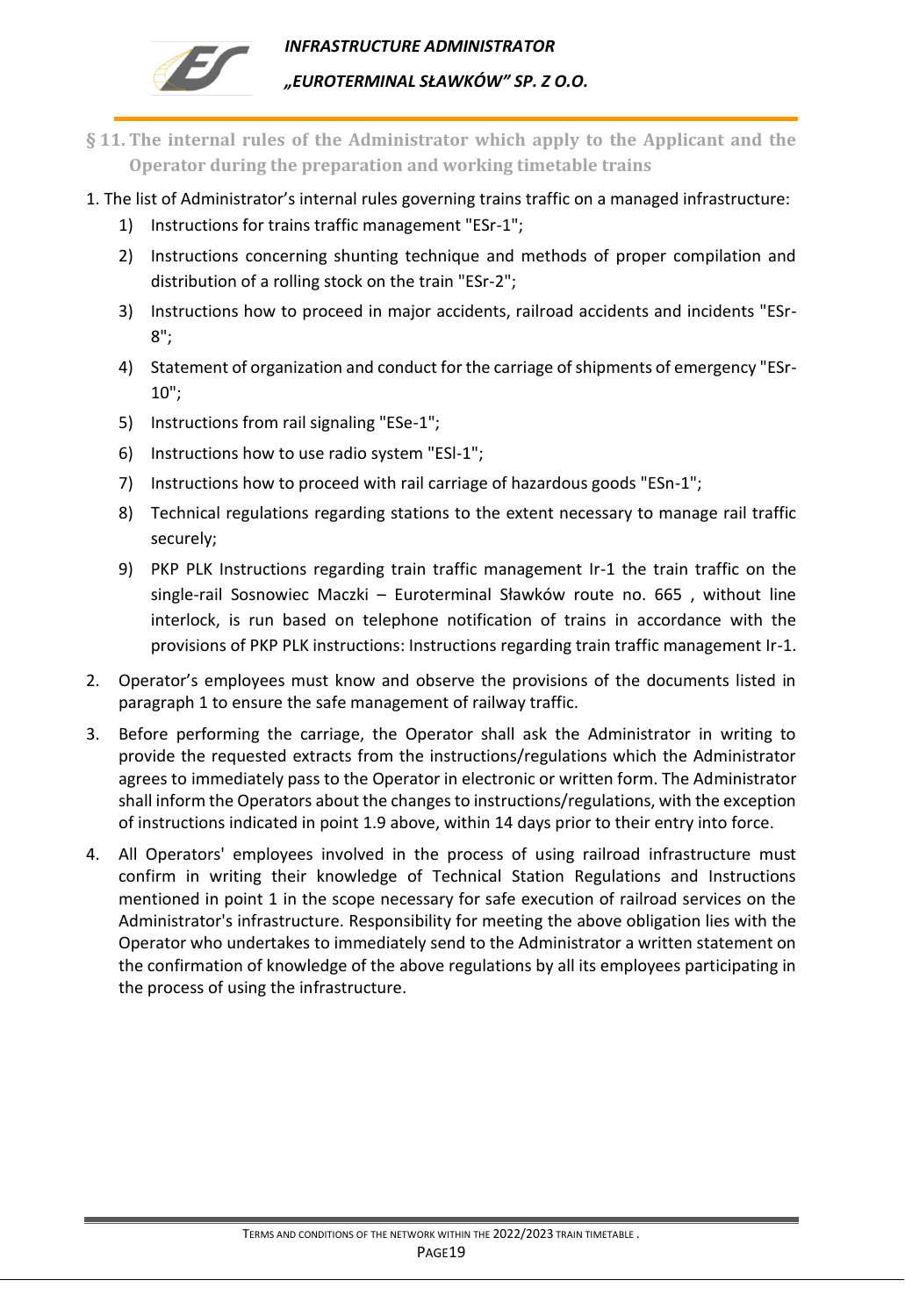

<span id="page-19-0"></span>**§ 12. The mode of submission and examination of applications referred to in § 4, paragraph 2-4 of the Regulation, taking account of the treatment of freight services, international freight services and applications for allocation of train train under an individual train timetable**

Transits carried out on the railway route managed by "EUROTERMINAL SŁAWKÓW" to and beyond the intersection point with PKP PLK route shall be organized by PKP PLK according to the rules and conditions laid down in PLK terms and condition. Trains from the Sławków Euroterminal station via intersection point with PKP PLK (Sosnowiec Maczki) and from the intersection point with PKP PLK (Sosnowiec Maczki) to Sławków Euroterminal are transferred based on train timetable drawn up by PKP PLK.

### <span id="page-19-1"></span>**§ 12a Applications form indicating the information which is mandatory to provide**

- 1. In order to obtain the capacity for a train on Sosnowiec Maczki Sławków Euroterminal route within the timetable (including an Individual Timetable and Simplified Timetable), the interested Applicant shall submit an application for a route to PKP PLK in accordance with the provisions of the rules of PLK terms and conditions which include an application form for allocation of train route together with the instructions how to fill it (available at [www.plk-sa.pl\)](http://www.plk-sa.pl/). The deadline for submission of applications is specified in PLK terms and conditions.
- 2. In order to obtain the capacity to perform shunts or capacity to make stops of railway vehicles, the interested Applicant shall submit an application to "Euroterminal Sławków" in electronic form to the following address [dyspozytor@euterminal.pl](mailto:dyspozytor@euterminal.pl).
- 3. The application for the allocation of capacity to perform shunts must include the following information:
	- 1) the aim of the shunts;
	- 2) the place where shunts are performed specify services infrastructure facility or siding adjacent to Administrator's infrastructure;
	- 3) the type of shunting vehicles;
	- 4) SENDER/ RECEIVER
	- 5) gross mass of the train/railway vehicles;
	- 6) date of maneuvers
	- 7) deadline for shunts performance;
	- 8) the number of wagons.
	- 9) other
- 3.1. The application for the allocation of capacity to make stops of rail vehicles must include the following information:
	- 1) parking spot for railway vehicles;
	- 2) maximum length of railway vehicles;
	- 3) parking time for railway vehicles;
	- 4) term of parking;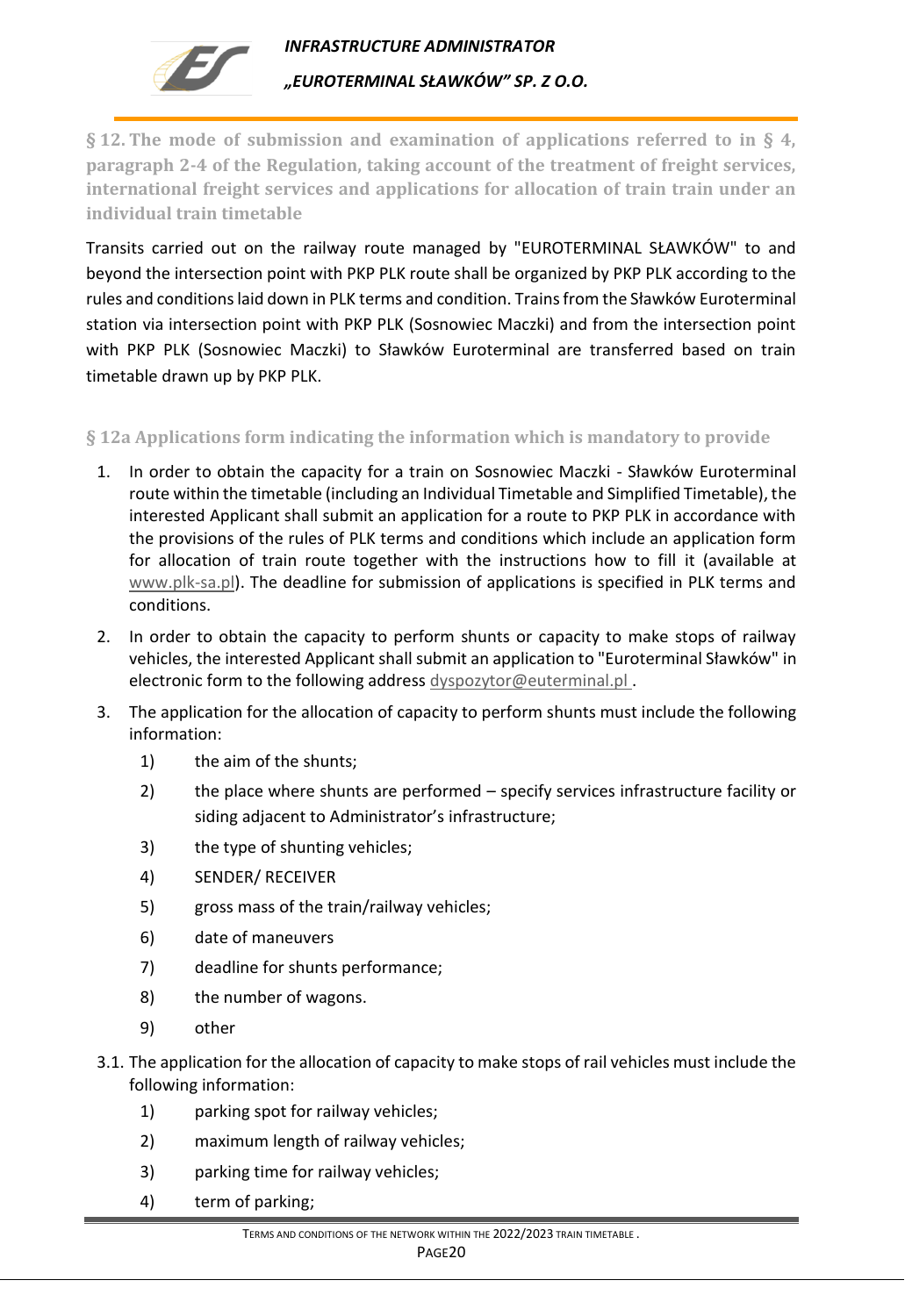

## 5) reason / cause for stabling wagons.

3.2. The application form for the allocation of capacity to perform shunts or to make stops of railway vehicles are defined in annex 6 to the Terms and Conditions.

<span id="page-20-0"></span>**§12b. Information, whether in respect of applications referred to in Article 30, paragraph 10 of the Act, the Administrator shall draw up a simplified train timetable**

In accordance with the agreement between Administrators on cooperation in the field of railways connection concluded between "Euroterminal Sławków" and PKP PLK, PKP PLK develops multinetwork train routes under TT, IT, ST and directory routes managed by PKP PLK and on the route managed by "Euroterminal Sławków" no. 665 (Sosnowiec Maczki -Euroterminal Sławków). Information on the development of simplified timetables are set out in PLK Terms and Conditions.

<span id="page-20-1"></span>**§12 c. Procedures according to which Applicants can submit applications, including information about the financial guarantees referred to in Article 29d, paragraph 3 of the Act, and how to share information about the database of traction vehicles for which the Administrator has the traction characteristics**

- 1. The procedure which Applicants can follow to submit their applications.
	- 1.1. Applications referred to in §12a can be submitted only an Applicant which has entered into an agreement for the allocation with the Administrator.
	- 1.2. The interested Applicant shall submit applications according to the procedure set out in § 12a of the Terms and Conditions.
	- 1.3. PLK Terms and Conditions specify the cases in which a change in gross weight of a train or a traction vehicle in relation to the information contained in the application for allocation of a train route does not require submission of the application for modification of the allocated train route.
	- 1.4. The application for the allocation of capacity to perform shunts shall be processed within four hours from the date of receipt to Administrator's Dispatch Office.
	- 1.5. The application for the allocation of capacity to makes stops of railway vehicles shall be processed within four hours from the date of receipt to Administrator's Dispatch Office
	- 1.6. The applicant may not apply for the allocation of capacity for different types of capacity, if they are not related to the successive activities performed with railway vehicles.
	- 1.7. In emergency situations, the applications for the allocation of capacity in order to make shunts or stops can be made by phone to Administrator's Dispatch Office. Applications submitted in this mode should include all data indicated in the annex No 6 to the Regulation for a given type of capacity. The Administrator may make the examination of the application dependent on the submission of the application in electronic form or presentation of documents specified by the Administrator within the date indicated by the Administrator.
	- 1.8. The application for the allocation of capacity to perform shunts and the application for the allocation of capacity to park railway vehicles shall be considered if they were submitted no later than four hours before the scheduled date of the capacity allocation.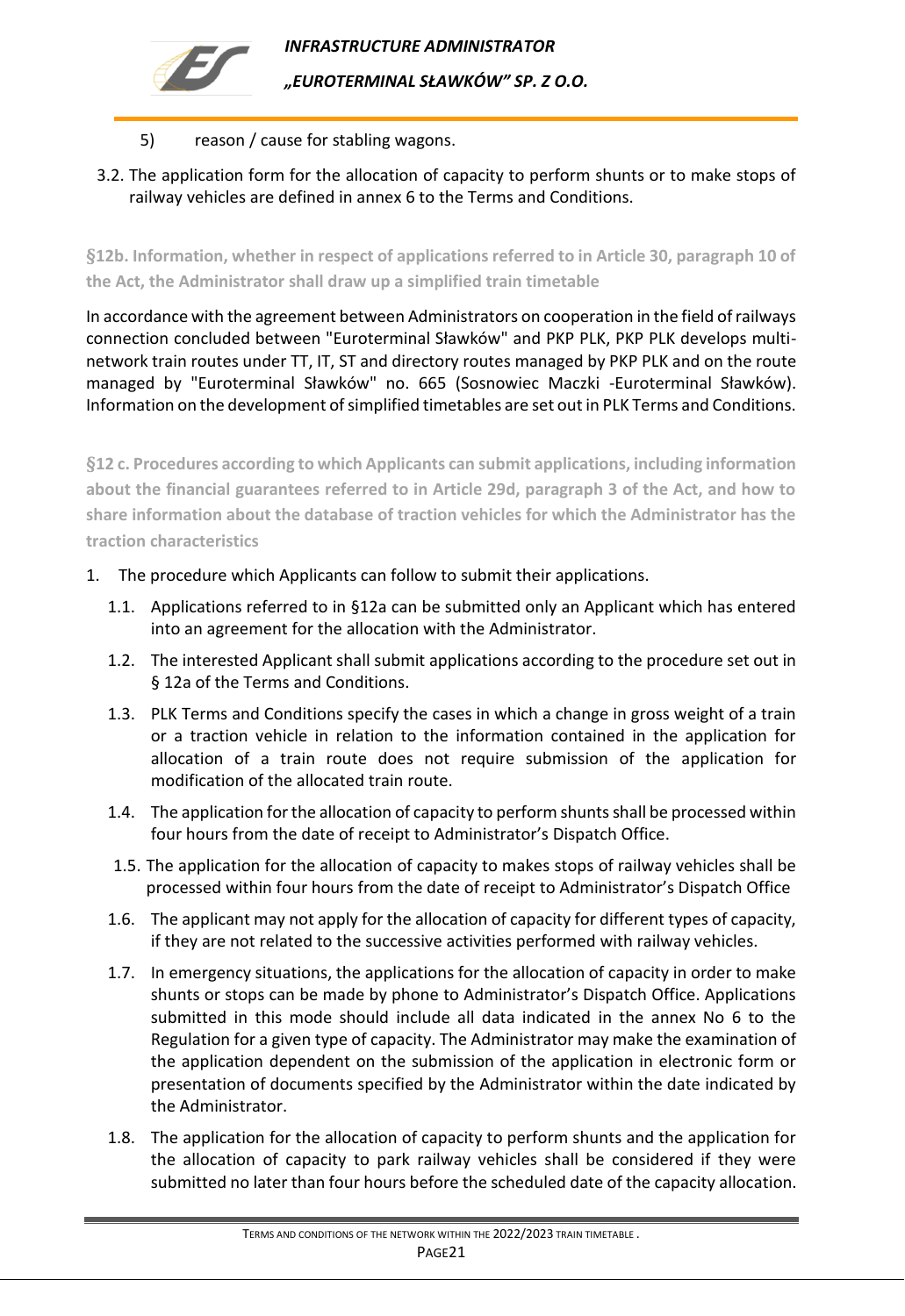

- 1.9. The moment of submission of the request sent via e-mail is the moment when e-mail message that contains the request was introduced to electronic means of communication in such a way that the Administrator is able to learn its content.
- 1.10. The Administrator shall confirm that the application was received in electronic form.
- 1.11. The Administrator shall return the applications which do not conform to the requirements specified in § 6, paragraphs 1 and 2 of the Regulation, to the Applicant indicating the reason for return. In the case of applications that do not satisfy the requirements specified in § 6, paragraph 3 of the Regulation or other deficiencies in relation to the legal requirements of the Terms and Conditions, the Administrator shall ask the Applicant to complete the application within 5 working days.
- 1.12. The administrator shall notify the Applicant in electronic form (e-mail) if their application was approved or not.
- 1.13. The Administrator may make examination of the application dependent on amendments introduced by the Applicant that would enable its examination.
- 1.14. The Administrator is entitled to request, and the Applicant is required to submit any other information or documents necessary to examine the application. If the Applicant fails to serve them within the time limit indicated by the Administrator, the Administrator may not take the application into account and the Applicant shall be promptly informed of the fact.
- 1.15. The examination shall be examined taking into account the term of capacity allocation and the order of applications receipts.
- 1.16. Due to the short period of examination of applications for the allocation of capacity to perform shunts and in order to park railway vehicles, the Administrator does not provide for the possibility of modification of the allocated capacity within this range.
- 1.17. The allocation of infrastructure capacity specifies the period of time reserved for the Applicant in order to enable to shunt or park railway vehicles.
- 1.18. The allocation of capacity to perform shunts requires determination of the period necessary for the implementation of loading operations at Administrator's service infrastructure facility .
- 2. The abandonment of the allocated capacity
	- 2.1. The Applicant has the right to resign from the allocated train route. The Administrator shall charge a reservation fee from the Applicant for non-utilisation of the allocated capacity, if the Applicant does not indicate the Operator that is to use the allocated capacity, or the Operator indicated by the applicant does not conclude the Contract for Use with the Administrator. The Administrator shall charge a reservation fee on the principles set out in annex 4.
	- 2.2. If a Operator does not use the whole or part of the train route allocated within the timetable for reasons beyond Administrator's control, the latter shall charge a reservation fee from the Operator respectively for all the unused route or for any unused portion of the allocated route on principles set out in annex 4.
	- 2.3. The moment of resignation shall be deemed to be the date, time and minute of the receipt of a valid application by the Administrator. The Administrator shall acknowledge the receipt of the resignation.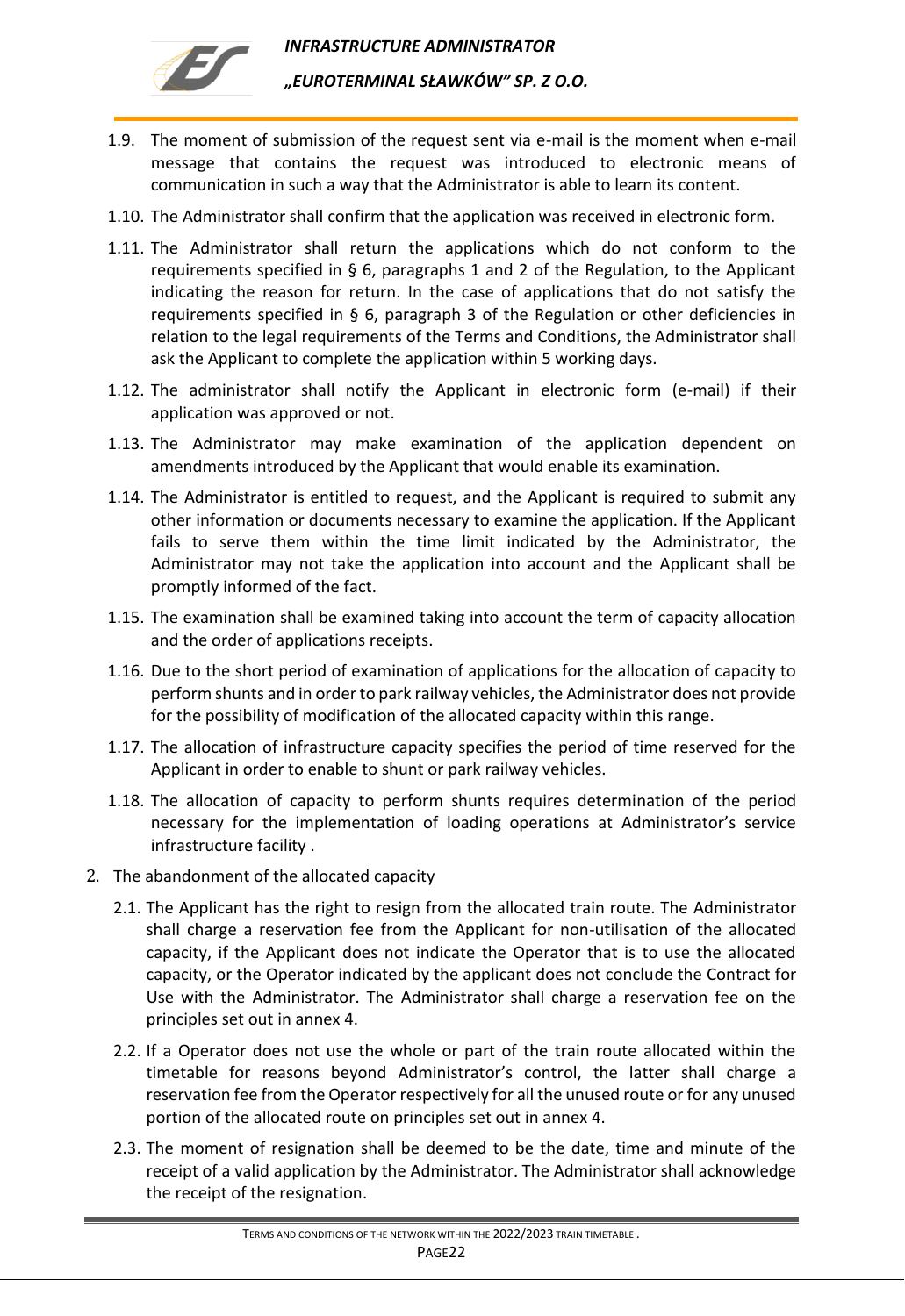

- 2.4. Provision of inaccurate data in the application for the abandonment of the allocated capacity results in a refusal to accept it.
- 2.5. The Operator shall notify of the resignation of the allocated capacity to shunt or park a rail vehicle to the following address: [dyspozytor@euterminal.pl.](mailto:dyspozytor@euterminal.pl)
- 2.6. The Operator shall notify PKP PLK of the resignation of allocated train route to transit on the principles set out in PLK Terms and Conditions.
- 3. Financial guarantees
	- 3.1. The Administrator may require from the Applicant which submits the request for the allocation of infrastructure capacity or the Operator which concludes the agreement for use, to present a financial guarantee referred to in the Commission implementing Regulation (EU) 2015/10 of 6 January 2015 on the criteria for applicants submitting applications for railway infrastructure capacity and repealing Commission's implementing Regulation (EU) no 870/2014.
	- 3.2. The financial guarantee may be submitted only in the form of:
		- a) Advance payment a deposit (hereinafter referred to as: "Deposit"), aimed at reducing and settling in advance future liabilities to make payments for access to the infrastructure in the event of arrears in this respect not less than 30 days, or
		- b) Guarantees of financial institutions that undertake to settle the above liabilities in the event of arrears in this respect not shorter than 30 days; The Railway Infrastructure Administrator will only accept guarantees issued by banks and insurance companies operating in the territory of the Republic of Poland.
	- 3.3. The choice of financial guarantee form is up to the Applicant or the Operator.
	- 3.4. The Applicant/Carrier shall, within the period specified in the Agreement, provide a credit rating for the Applicant or Carrier, as applicable, not more than two years old, provided by a credit rating agency or other entity that prepares professional ratings or credit scores.
	- 3.5. If Applicant's or respectively Operator's creditworthiness receives a negative assessment, i.e. such that would indicate that Applicant's, or respectively, Operator's creditworthiness is less than the estimated value for ordered services of minimum access to the infrastructure for a period of 2 months, the Administrator shall require to be presented with a financial guarantee.
	- 3.6. The financial guarantee must be presented by the Applicant or, where applicable, the Operator no later than ten days before the first day of the month in which the Applicant will receive the allocation of infrastructure capacity or the Operator will begin the use of the allocated capacity. - whereby in the case of a financial institution guarantee, the presentation of the guarantee shall be understood to mean the beginning of its term.
	- 3.7. The Administrator can use the financial guarantee to satisfy any payable claims towards the Applicant or, where applicable, the Operator arising from the contract. If as a result of this satisfaction, the amount of financial guarantee will be reduced, the Applicant or, where applicable, the Operator will be obliged, at the request of the Administrator, to promptly complement the amount of the financial guarantee to the value resulting from paragraph 3.9 below, no later than within 7 days from the receipt of such request.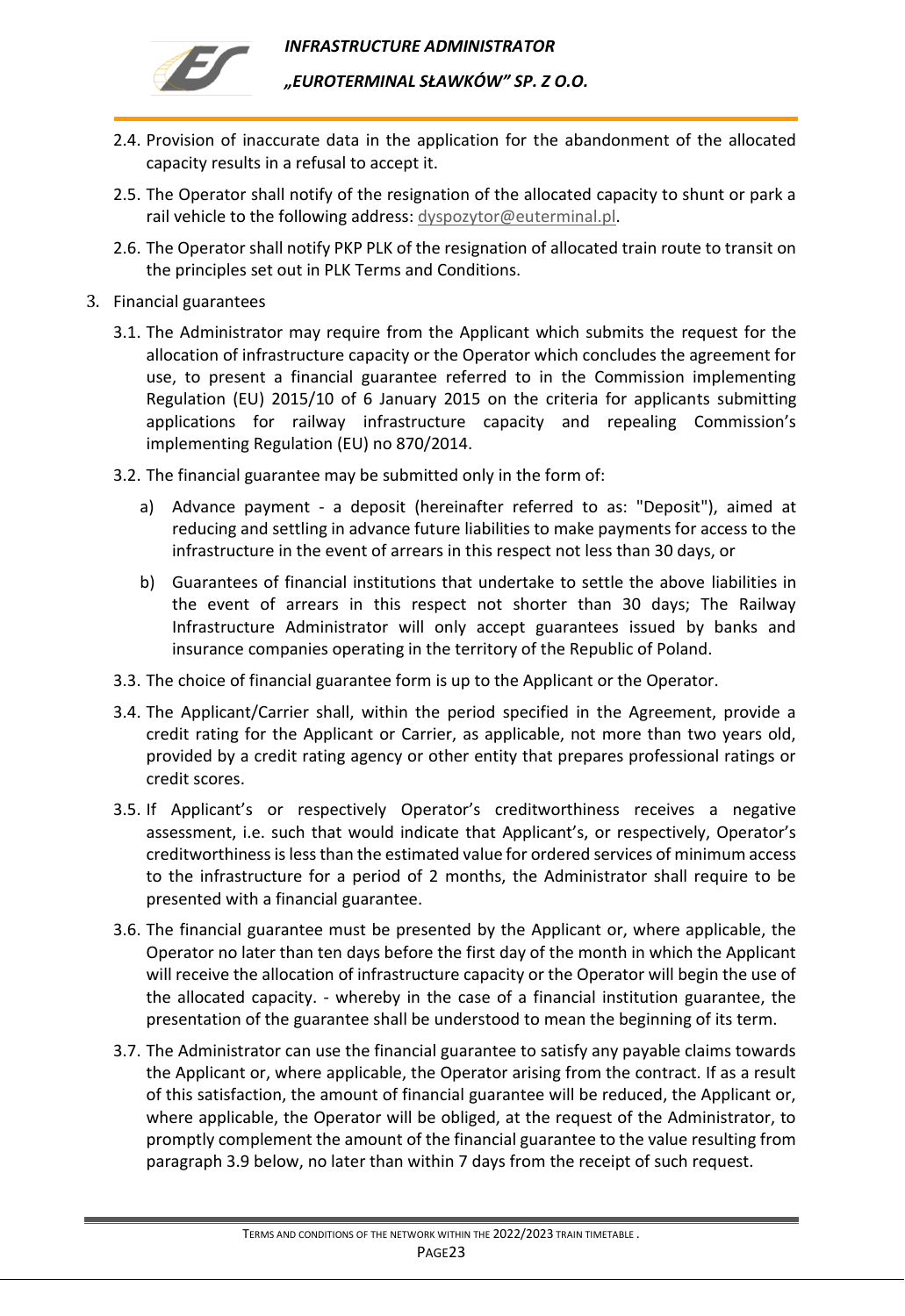

- 3.8. If the financial guarantee is not presented or complemented within the time limit referred to in paragraph 3.6 or 3.7 above, the Administrator shall call the Applicant, or respectively, the Operator to submit or supplement guarantees from financial institution within 7 days or the advance payment within 7 days from the date of receipt of the request under the pain of refusal of applications for capacity allocation or refusal to allow the use of capacity.
- 3.9. The amount of required financial guarantee corresponds to the estimated value of the gross fees for ordered services of minimum access to the infrastructure for a period of two months.
- 3.10.The term of validity of institution's guarantee must include the 2017/2017 timetable and two months after its completion.
- 3.11. The deposit referred to in par. 3.2 (a) hereof is not subject to interest or indexation.
- 3.12.The mode of payment and return of the deposit shall be determined by Agreement for allocation or Contract for Use.
- 4. The information about the database of traction vehicles for which the Administrator has traction characteristics, can be obtained at [j.stysz@euterminal.pl](mailto:j.stysz@euterminal.pl)

### <span id="page-23-0"></span>**§ 12d. Requirements for Applicants**

- 1. The Applicant is entitled to submit an application for the allocation of capacity after it concludes the Agreements for allocation with the Administrator.
- 2. In order to benefit from the capacity to perform carriage which ends in the sidings or service infrastructure facilities supported with Administrator's track system, but which are not managed by the Administrator, the Applicant is obliged to submit a certified original copy of the permission from siding user, or respectively from services infrastructure facility operator for the adoption of a train or a shunt of the Applicant. The permission may be recorded by the siding user or respectively by service infrastructure facility operator on a copy of the application for access.
- 3. In the application for the allocation of capacity, the Applicant shall specify the estimated time of use of the infrastructure and provide other information required by the Administrator in order to optimise the capacity of the railway infrastructure (e.g. the duration of support for siding / services infrastructure facility).
- 4. Upon Administrator's call, the Applicant shall submit, without delay, additional information that is necessary to resolve Applicant's request or perform the Agreement of assignment or the Contract of Use.

## <span id="page-23-1"></span>**12e. The schedule for the development of the annual train timetable of trains and changes in the timetable**

PKP PLK shall develop draft TT on routes managed by PKP PLK and a route managed by the Administrator no. 665 Sosnowiec Maczki – Sławków Euroterminal and shall pass it to the Operator to agree on the part that concerns the Operator, in accordance with the terms laid down in PLK Terms and Conditions.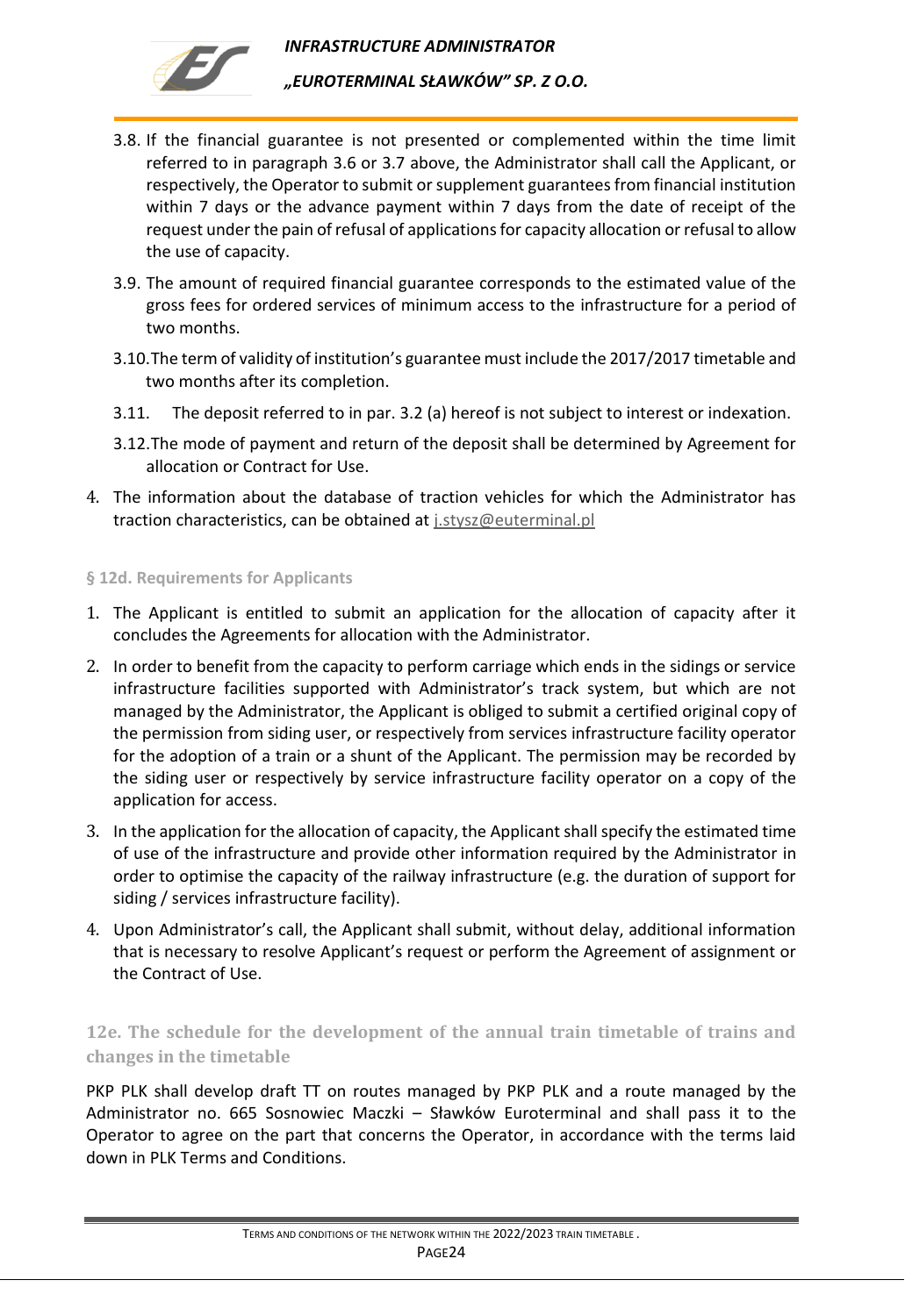

<span id="page-24-0"></span>**12f. The term after which PKP PLK shall not assign capacity on the basis of proposals for the development of TT, specified as the number of days or hours prior to scheduled start of the train**

The term after which PKP PLK shall not assign capacity based on proposals for the development of TT shall be determined by PLK Terms and Conditions.

## <span id="page-24-1"></span>**12g. The conduct of the coordination process and the settlement of disputes**

- 1. In the event of a conflict between the applications for the allocation of train routes by different Applicants, the process of coordination and settlement of disputes shall by carried out by PKP PLK in accordance with PLK Terms and Conditions. If the Applicant fails to respond within 5 working days of receipt of information from PKP PLK about proposals for solutions to conflicts, this shall be treated as acceptance.
- 2. In the event of a conflict between the applications for the allocation of capacity to perform shunts and proposals for the allocation of capacity to park railway vehicles submitted by different Applicants, the Administrator shall provides the best possible implementation of the declared needs through consultations with interested Applicants.
- 3. The Administrator shall submit a proposal to resolve the conflict situation immediately after its disclosure. The proposed solutions shall be discussed in the process of coordination, but in the course of the coordination process, the Applicant can submit their comments and proposals for modification of the submitted applications that are taken into account by the Administrator within technical and operational possibilities.
- 4. If in the process of coordination, the interested participants do not reach an agreement on solutions to conflicts, the Administrator shall adopt an optimal solution in terms of capacity utilization, by giving priority to the Applicant which, in Administrator's assessment, would make optimal use of the railway infrastructure.

<span id="page-24-2"></span>**12h. Priorities applied at the stage of development of the timetable, including the conditions under which the previous levels of utilization of capacity by Applicant are taken into account**

- 1. The development of timetables and priorities applied at the stage of development of the timetable is in accordance with the rules laid down in PLK Terms and Conditions.
- 2. Detailed mode of TT development by PKP PLK is referred to in PLK Terms and Conditions.
- 2. Allocation of capacity for technological carriages for the Administrator shall be carried out, where appropriate, taking into account the current capacity.

<span id="page-24-3"></span>**12i. The rules and criteria for the allocation of capacity applicable in the context of cooperation with other Administrators, including how to deal with difficulties in establishing multinet routes**

1. Capacity is allocated on the basis of applications submitted by the Applicants which have entered into an agreement for the allocation.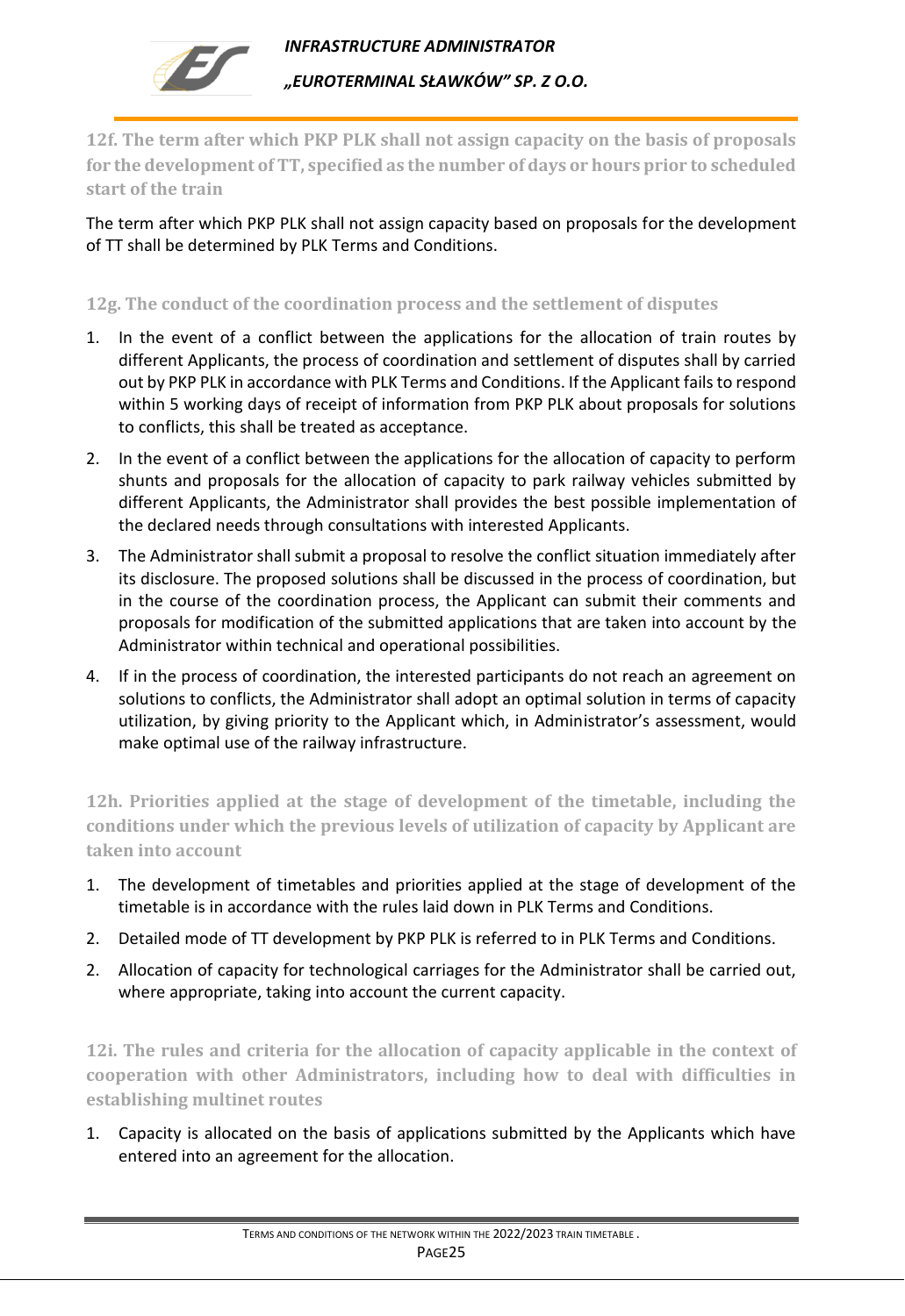

- 2. PKP PLK develops draft TT on routes managed by PLK and on the route managed by the Administrator no. 665 Sosnowiec Maczki – Sławków Euroterminal. The rules and criteria for the allocation of capacity applicable in the context of cooperation with other Administrators, including how to deal with difficulties in establishing multinet routes shall be specified in PLK Terms and Conditions.
- 3. The Operator shall submit the applications for the allocation of train routes to PKP PLK.
- 4. The applicant may not apply for the allocation of capacity for different types of capacity, if they are not related to the successive activities performed with railway vehicles.
- 5. The Applicant may indicate in its application other proposals for capacity allocation immediately preceding the one requested for the same composition of railway vehicles.

### <span id="page-25-0"></span>**12j. The rules for determining communication connections**

The Administrator shall not apply communication connections between trains and shunting depots.

<span id="page-25-1"></span>**12k. The procedure in the case of congested infrastructure section referred to in § 7, para. 11, point 1 of the Regulation, including the size of the use of the train route authorizing the Administrator to refuse the Applicant allocation of train route on the section**

- 1. In the event of a conflict between submitted applications for TT development, PLK shall carry out consultations with interested Applicants according to the principles laid down in PLK Terms and Conditions.
- 2. If it is not possible to carry out the orders referred to in the applications due to the limited capacity on parts of routes adjacent to the intersection points of railway routes, the proceedings in this regard shall be carried out by the party which is the reason for the lack of capacity.
- 3. A higher fee may be charged for the use of railways sections with insufficient capacity during the congestion accordance with the principles set out in Article 34, para. 1-3 of the Act.
- 4. The rules for the conduct of the auction for unallocated capacity are contained in annex 3 to these Terms and Conditions.
- 5. When is found that the Applicant for the following three calendar months in a given year has used less than 70% of the allocated capacity within AT, the Administrator may refuse to allocate the capacity for this Applicant in subsequent AT, in whole or in part.
- 6. If the Applicant is refused the allocation of capacity because of a congested infrastructure section, the Administrator shall inform it immediately of the reason for the refusal together with possible options for consideration of the request made by the Applicant.

#### <span id="page-25-2"></span>**12l. Directory routes**

Allocation of train routes from PKP PLK directory using the railway line managed by the Administrator is determined in PLK Terms and Conditions.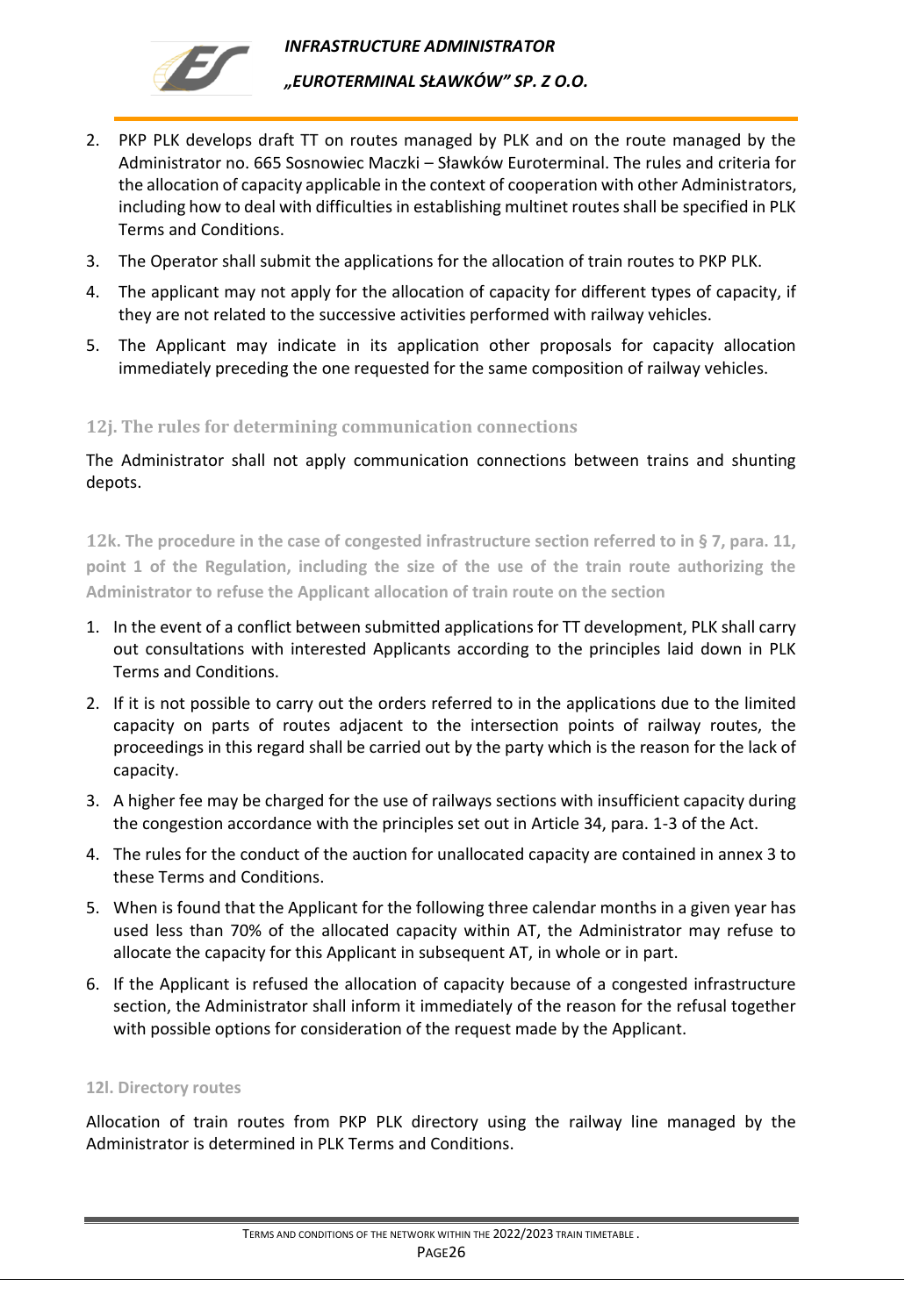

<span id="page-26-0"></span>**12m. How to provide Applicants with information about free capacity for the needs of an individual timetable**

How to provide Applicants with information about free capacity for the needs of an individual timetable shall be specified in PLK Terms and Conditions

<span id="page-26-1"></span>**12n. Procedure of acceptance by the Applicant of an individual train timetable**

<span id="page-26-2"></span>Procedure of acceptance by the applicant of IT is set out in PLK Terms and Conditions.

**12o. The threshold value of the use of the route, where failure to comply may result in the loss of the right to use the train path**

The Operator which during the period covering 31 consecutive scheduled journeys on the route of the train has used less than 70% of the allocated capacity, must not use the railway infrastructure on the basis of the allocated train route. The Administrator shall apply the provisions referred to in § 15 paragraph 1. 4-8 of the Regulation.

## <span id="page-26-3"></span>**§13. Mode, terms and conditions to make changes in the train timetable**

In order to implement changes to TI on route no. 665 Sosnowiec Maczki – Sławków Euroterminal, the interested Applicant shall submit an application PKP PLK for its modification/update on the principles set out in PLK Terms and Conditions. The mode, the conditions and the date of the introduction of changes to the route no. 665 shall be specified in PLK Terms and Conditions.

- <span id="page-26-4"></span>**§ 14. How to notify changes in the technical and operational parameters of railway lines which have routes allocated, including the limitations related to robots, speed limits and other operative limitations, malfunctions of rail traffic control and communication devices, and control devices and rolling stock diagnostic tools.**
- 1. Notification of changes concerning the technical and operational parameters of the railway line managed by the Administrator which have routes allocated, including limitations related to robots, speed limits and other constraints, malfunctions of rail traffic control and communication devices shall be made via [www.euterminal.pl](http://www.euterminal.pl/) in particular in the form of posting of Temporary Rules of Procedure for traffic and shunting work management during renovation/repair.
- 2. In addition, the information referred to in paragraph 1. shall be submitted via electronic means (e-mail) to the Applicants and to the Operators, at the addresses specified in these agreements.
- 3. The station has entry gates and where the clearance is limited it has forepeaks. These spots are determined in Technical Rules and Regulations of Sławków Euroterminal station. However, they are not devices for control or diagnostics.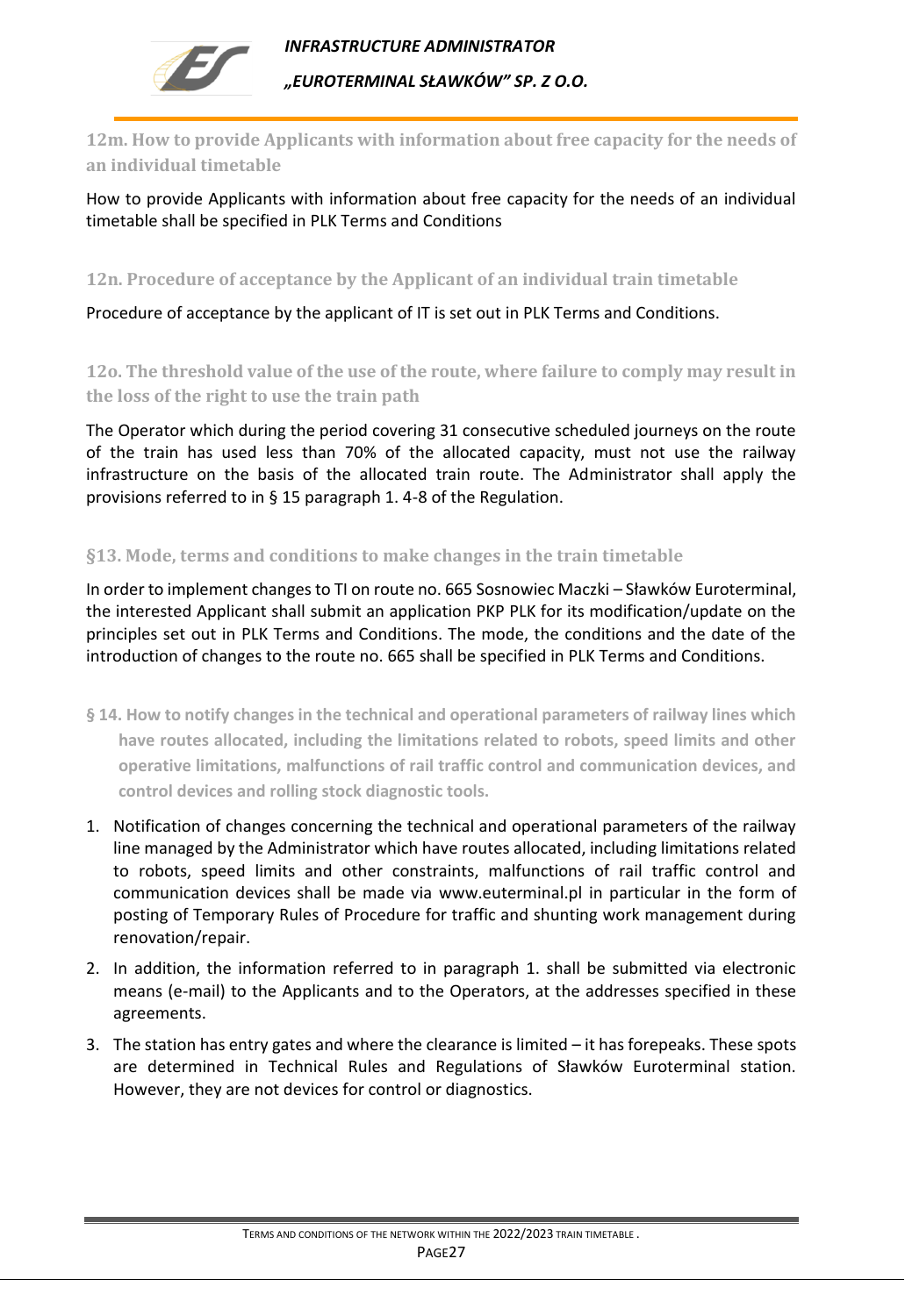

- <span id="page-27-0"></span>**§15. Procedures of development and bodies responsible for the development of repairs schedules**
- 1. Rules for the development of schedules for planned and unplanned renovations.
	- 1.1. In case the Administrator shall schedule the execution of planned infrastructure repairs, at least 2 weeks before the beginning of the calendar year, it shall publish the schedule for the planned repairs on its website, indicating the scope of the maintenance and repair and the period when they will be carried out.
	- 1.2. On the basis of the annual technical status protocol for Sławków Euroterminal station, the Administrator shall assess the need to carry out the renovation of the railway infrastructure. If the overhaul turns out to be necessary, the Administrator shall draw up a draft timetable referred to in paragraph 1.1. The Administrator shall provide a schedule on their website.
	- 1.3. If the Administrator does not plan any renovations in next calendar year, the schedule referred to in point 1.1. above, shall not be drawn up and posted on the website.
	- 1.4. Any changes to the schedule referred to in paragraph 1.1. above to be made during the calendar year to which it applies, will be posted on Administrator's website and the Operators which the Administrator has entered into an Agreement with, shall be informed of these changes in writing or by electronic mail.
	- 1.5. In case there is a need to carry out an unplanned repair, including emergency repairs, the Administrator shall inform the Operators which it has entered into Agreements with in writing or by e-mail and it will post the appropriate information on its website. The Administrator shall prepare a schedule of unplanned renovation (indicating the scope of the repair and the period when it will be carried out) and post it on its website.
- 2. The scheduled long-term closures of rails will take place within intervals that do not collide with train timetable. The Operators shall be notified of any difficulties in relation to this with a 2-week notice.

<span id="page-27-1"></span>**§ 16. Special measures to be taken in the event of disturbances caused by technical failure or accident to ensure that all the necessary steps are taken to restore the normal situation, including contingency plan in cases requiring notification of the competent authorities**

- 1. In the event of disturbance to train movements caused by technical failure or accident the Administrator shall inform without delay the interested Applicants, who have allocated capacity for the infrastructure that a technical failure or an accident concern.
- 2. When an event occurs in Administrator's railway area, the Operator and the Administrator shall undertake to act in accordance with the law, including, in particular, the Regulation of the Minister of Infrastructure and Construction of 16 March 2016 on serious accidents, accidents and incidents in rail transport and the proceedings in cases of railway major accidents, accidents and incidents ESr-8.
- 3. A detailed plan of the procedure in cases requiring notification of the competent authorities are determined in Administrator's Safety Management System procedure: P/17- the readiness and the procedure in case of risks/events.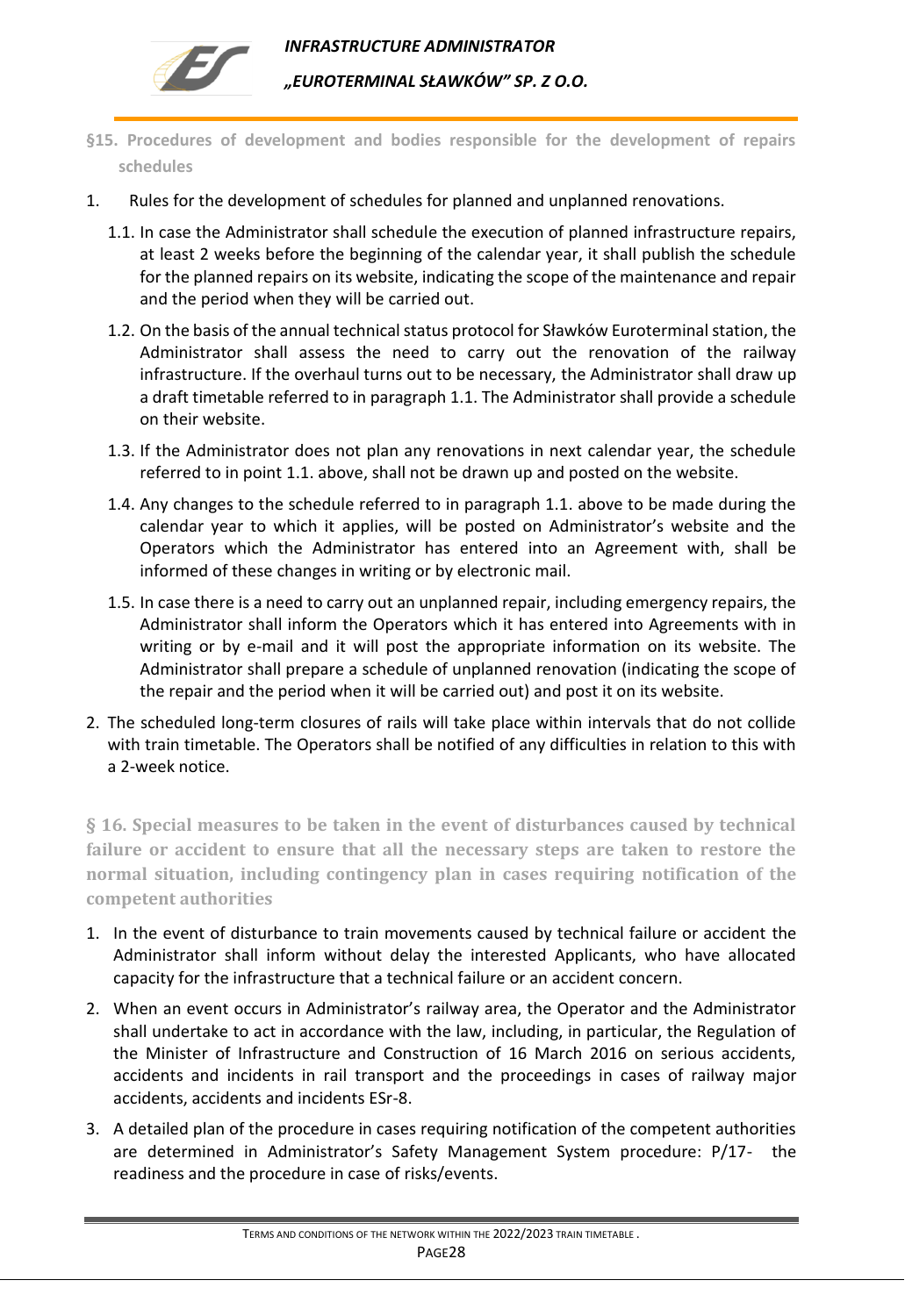

- 4. The Administrator shall notify the persons concerned, i.e. the Applicants which have concluded an agreement for allocation and Operators which have concluded the Contract of Use of the occurrence of interference, obstruction (including the limitations related to robots, speed limits, traffic control devices malfunction, etc.) affecting their operational activities, to the addresses specified in these contracts via email, and in case of urgent need - by telephone. In accordance with the provisions of the Act, the Administrator is obliged to withhold or reduce rail traffic on the whole or in any part of the railway infrastructure in case of security or carriage threats.
- 5. The Operator and the Administrator shall undertake to:
	- 1) cooperate in order to minimize the negative effects of these events;
	- 2) cooperate to remove the consequences of the events in order to restore railway traffic;
	- 3) help victims;
	- 4) cooperate in determining the causes of accidents.
- 6. The causes of events and responsibility for their consequences shall be determined by the Railway Commission set up by the Administrator with the participation of the Operator.
- 7. Failure or refusal by the Carrier to indicate persons who will participate in the work of the railway committee on its behalf shall not prevent the work of the committee; the findings of the committee in such a situation shall be binding on the Carrier and the Administrator.
- 8. The Railway Commission is appointed to carry out investigation into rail event pursuant to the Instructions of proceedings in cases of major accidents, railroad accidents and incidents ESr-8, Commission's findings shall be presented in the form of a final findings protocol that is agreed by the representatives of the parties to the contract and which contains in particular:
	- 1) determination of the circumstances, causes and the final qualification of the event;
	- 2) description and size of the damage and loss arising from the consequences of the event;
	- 3) determines conclusions preventing similar accident or incident in the future.
- 9. To the extent determined in the post-accident procedure and signed memorandum of understanding, the Operator and the Administrator are required to repair the damage, including the reimbursement of costs incurred when removing the effects of the event and provision of help and cover the costs of damages in proportion to the degree of contribution to the occurrence of the event.

Determination of losses created as a result of the event (serious accident, accident or incident) and responsibility for it shall be carried out by a team appointed in accordance with an Instruction to handle serious accident, accident or incident on the railway ESr-8.

- 10. In case of interference, the Administrator shall take steps to restore normal operating conditions.
- 11. If there are deviations from the TT caused by the event or accident due to the fault of the Operator, the Operator shall be liable to the Administrator and other users for caused difficulties in the operation of the infrastructure.
- 12. The Operator shall not be liable for any deviations from the TT resulting from operational difficulties due to the fault of the Administrator.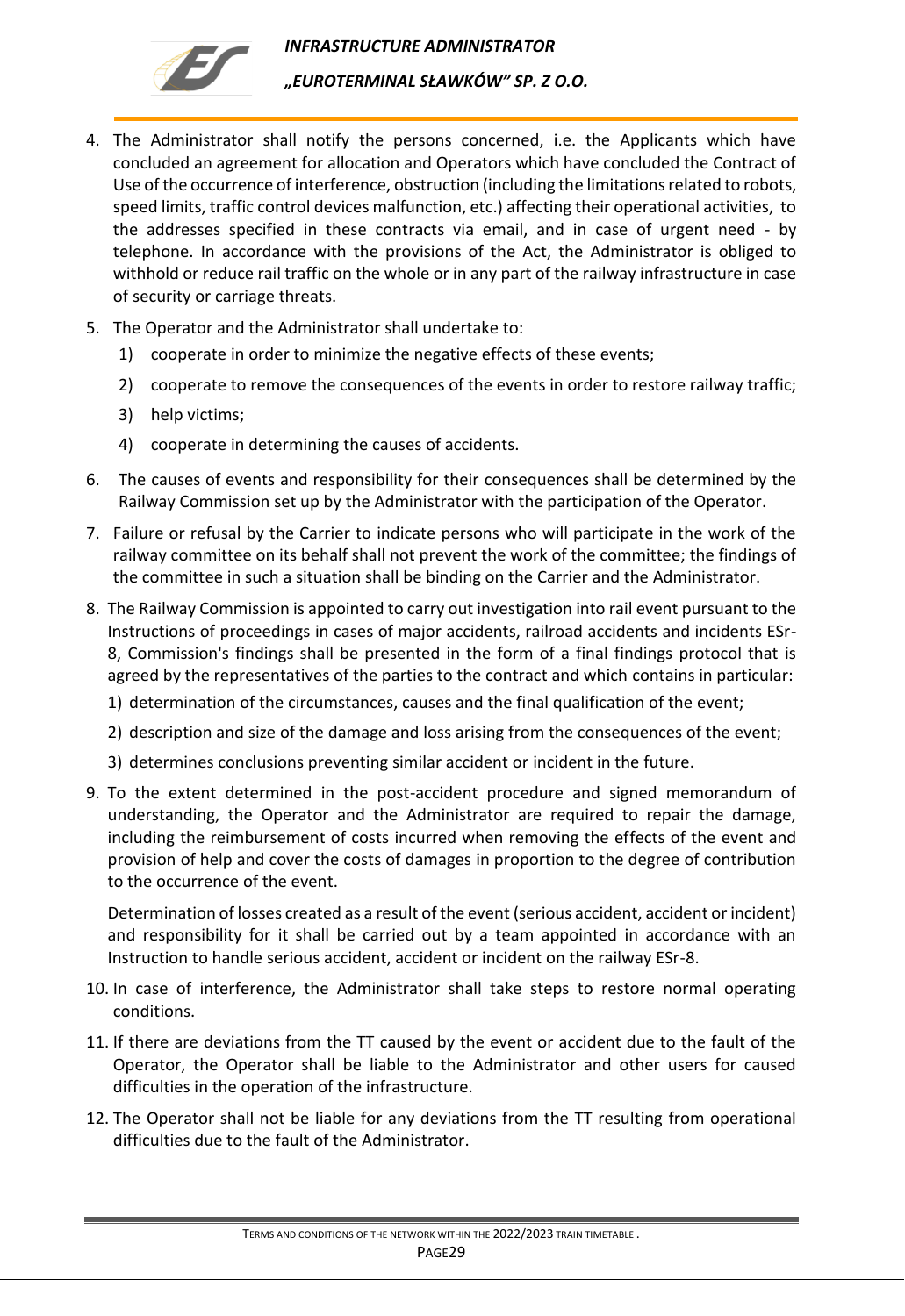

*"EUROTERMINAL SŁAWKÓW" SP. Z O.O.* 

- 13. The Administrator has the right, in the event of operational difficulties of a sudden nature, to use Operator's or another Operator's railway vehicle to remove a damaged railway vehicle from the trail (to tow it to the nearest place which is appropriate to leave the vehicle).
- 14. The Operator shall be obliged to cover the costs of the removal of the effects of the events and operational difficulties arising from causes on its part.
- 15. The payment of obligations arising from paragraph 11 and 12 are governed according to the principles set out in the Agreement.
- 16. An entity that causes environment pollution shall bear the costs for the removal of this pollution under the Act of 27<sup>th</sup> April 2001 Environment Protection law and shall bear the costs of ground cultivation or removal of the damage done.

## <span id="page-29-0"></span>**§17. Checks carried out by authorized employees of the Administrator**

### The administrator has the right to:

- 1) carry out checks and controls via its authorized employees of trains, rail vehicles, Operator's employees and the transport documentation and the condition of Operator's rolling stock in order to ensure safe and compliant traffic management;
- 2) refuse the pass of the train when they find irregularities on train or people serving, in respect of the provisions, instructions, safety management system, principles deriving from terms and agreements;
- 3) check the compliance with the provisions in force by Operator's employees in Administrator's railway area;
- 4) request from the Operator explanation of the ways the agreements are implemented in the cases, when there is suspicion of breach of contract, or threat to the safety of persons or property.
- <span id="page-29-1"></span>**§18. The threshold value of the use of the route allocated to a section of the railway infrastructure with insufficient capacity, which when exceeded by the Operator authorizes the Administrator to deprive it of the right to use it**

The Operator which during the period covering 31 consecutive scheduled journeys on the route of the train has used less than 70% of the allocated capacity, must not use the railway infrastructure on the basis of the allocated train route. The Administrator shall apply the provisions referred to in §15, paragraph 4-8 of the Regulation.

<span id="page-29-2"></span>**§19. How to determine and collect charges for the use of railway infrastructure**

- 1. Existing provisions regarding charges determination.
	- 1.1. Charging system and a method to determine rates for access to railway infrastructure has been developed under the Act, Implementation Regulation of the Commission (EU)  $2015/909$  of  $12<sup>th</sup>$  June 2015 on rules how to settles costs which are borne directly as a result of train's passage and the Regulation.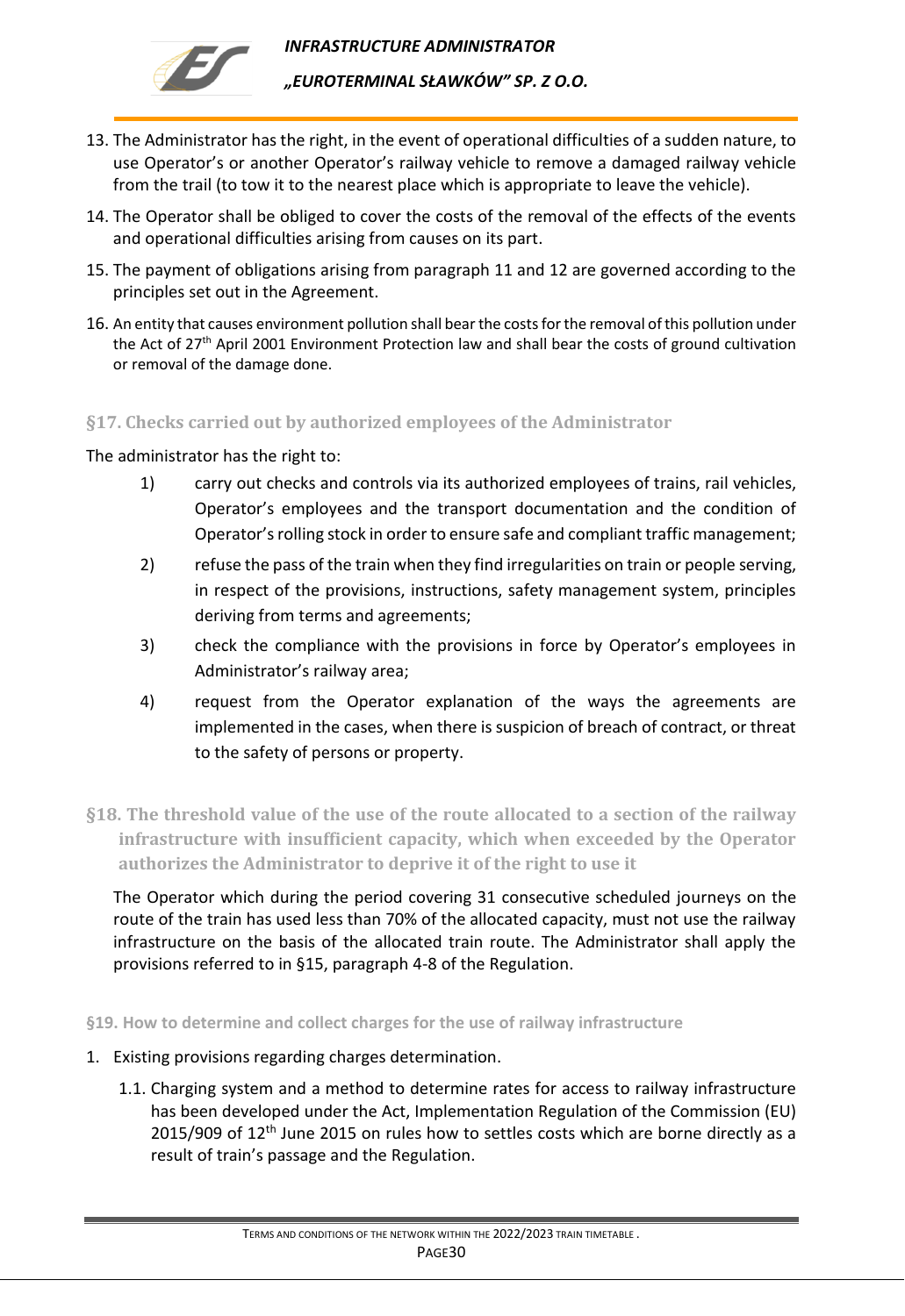

- 1.2. Unit rates of basic, shunting rate and additional fees after the approval by the President of the Office of Rail Transport have been published on Administrator's website [www.euterminal.pl](http://www.euterminal.pl/)
- 1.3. The basic fee for services provided as part of the minimum access to the railway infrastructure is set as the product of the train route and the unit rate specified for the train journey over a distance of one kilometre (the length of the Administrator's line calculated to the axis of the station is 3,800 km).
- 1.4. The manoeuvring fee for services provided as part of the minimum access to the railway infrastructure related to the carried out manoeuvres is the product of the manoeuvring train journey over the average distance and the unit rate depending on the mass determined for the journey over a distance of one kilometre (the average distance to loading points and sidings is 2,000 km) ).
- 1.5. The total gross weight of the train (t) is the sum of the gross weights of all rail vehicles in the train (including locomotives).
- 1.6. When determining the gross weight of the train, one locomotive is assumed to have a weight of 100 tonnes.
- 2. The draft price list referred to in Article 33, para. 13 of the Act, together with the results of the market analysis, as referred to in § 21 para. 17 of the Regulation.
	- 2.1. Price list referred to in Article 33, para. 13, of the Act, constitutes annex 4 to these Terms and Conditions.
	- 2.2. The Administrator has not made market analysis referred to in §21, para. 17 of Regulation.
- 3. How to determine the category of a railway route.
	- 3.1. Route category has been fixed on the basis of the following technical parameters:
		- 1) carriage load;
		- 2) speed of trains;
		- 3) axle load limit.
	- 3.2. On the administrator's premises, the railway lines were classified as secondary, there are two classes of tracks distinguished: class 4 - applies to main - basic and additional tracks and class 5 - applies to other railway station tracks. Track classes were determined on the basis of actual parameter values:
	- transport traffic within  $4 8$  Tg/per year;
	- maximum speed 30 km /h;
	- permissible axle loads of locomotives and wagons 221 kN.
- 4. The division of the carriage market, which has been applied in determining the scope of application of the value of the parts of the rates associated with a type of performed services referred to in § 21, para. 1 of the Regulation.
	- 4.1. The Administrator has not made the division of the carriage market, since the railway infrastructure managed by the Administrator is exclusively used for freight traffic.
	- 4.2. Freight services are not divided into types (because of the transported cargo) to determine rates.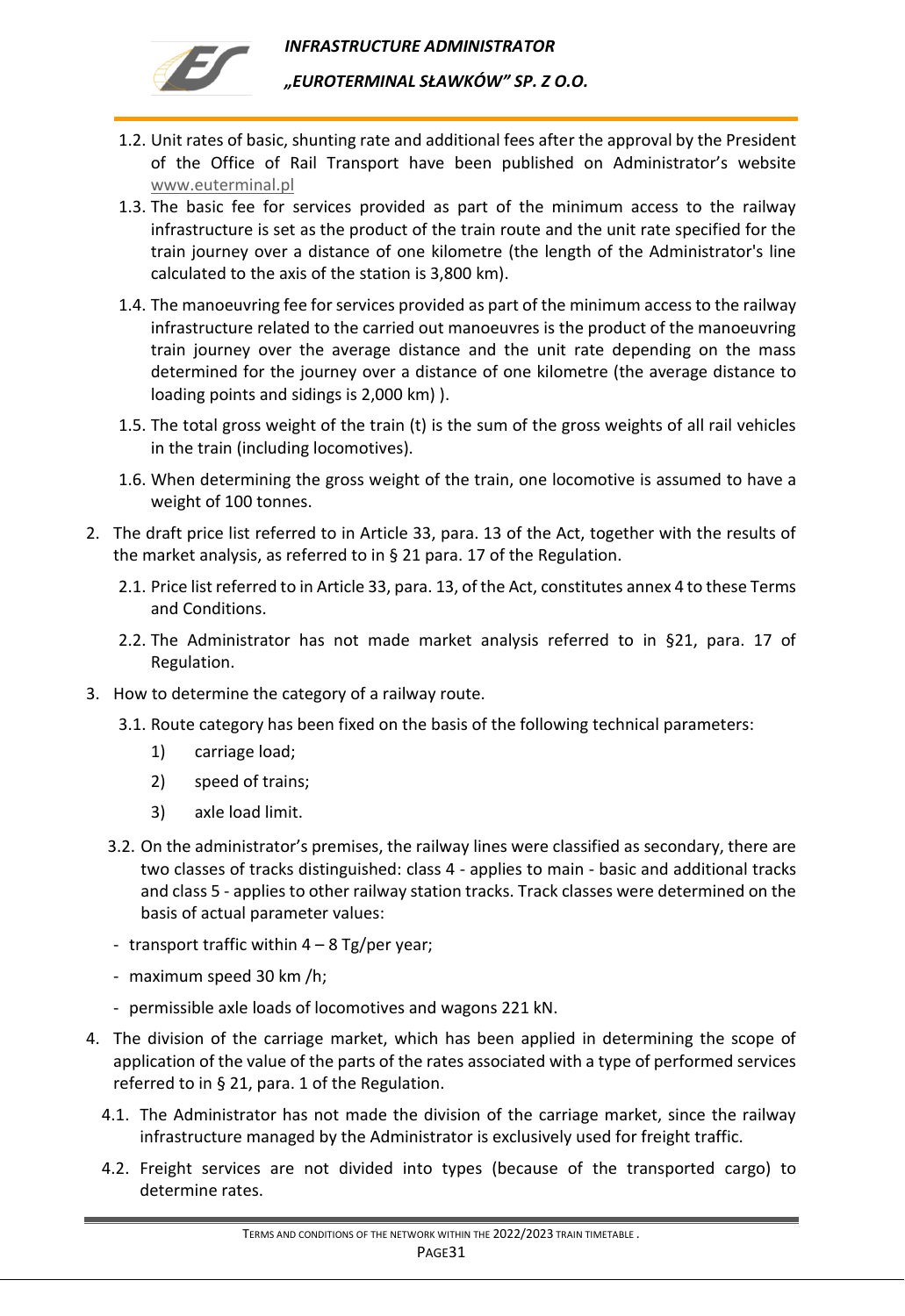



*"EUROTERMINAL SŁAWKÓW" SP. Z O.O.* 

- 5. The value of the part of the rates associated with a type of performed services referred to in § 21 para. 1 of the Regulation, broken down into types of carriage.
	- 5.1. The Administrator does not classify the types of carriages performed because the infrastructure managed by "EUROTERMINAL SŁAWKÓW" Sp. z o. o. applies only to freight traffic.
- 6. Information whether the unit rates shall be determined on the basis of the factual or planned state

6.1. The Administrator shall determine the unit costs on the basis of the facts.

- 7. A statement that the same charging policies apply to all Operators
	- 7.1. The Administrator states that the same charging policies apply to all Operators
- 8. Information on fees on which the administrator has already made a decision and the changes envisaged over the next five years.
	- 8.1. The fee system referred to in these Regulations will not change during the 2022/2023 train timetable period.
	- 8.2. The administrator does not have any information about the expected changes in the next five years.

<span id="page-31-0"></span>**§20. Template of a framework agreement, if the Administrator offers their conclusion**

The Administrator does not offer the conclusion of the framework agreement.

- <span id="page-31-1"></span>**§21. Procedures for the settlement of disputes and appeals in respect of (i) matters related to the provision of rail infrastructure and (ii) the execution plan referred to in Article 30f, paragraph 4 of the Act**
- 1. Disputes and appeals in matters related to the provision of infrastructure shall be settled by Administrator's Board, subject to paragraph 6.
- 2. Disputes and appeals in matters related to the execution plan shall be settled by Administrator's Board, subject to paragraph 6.
- 3. Applications and the appeals shall be submitted in writing at Administrator's registered office with a detailed description of the case, the reasons, and the proposed solution.
- 4. In the case of deficiencies which prevent consideration of the application or appeal, the Administrator shall call to have them removed within 7 days on pain of leaving a letter without consideration.
- 5. Disputes and appeals addressed to the Board of the Administrator shall be settled within 10 working days from the date of receipt of the application or appeal, and in the case of deficiencies which prevent consideration of the application or appeal, within 10 working days after their removal in accordance with Administrator's request.
- 6. If both parties agree, the disputes may be settled by an impartial third party (the arbitrator) indicated by the Administrator. Determination and settlement of the arbitrator is binding on the parties and the allocation of costs for the proceedings, including the remuneration of the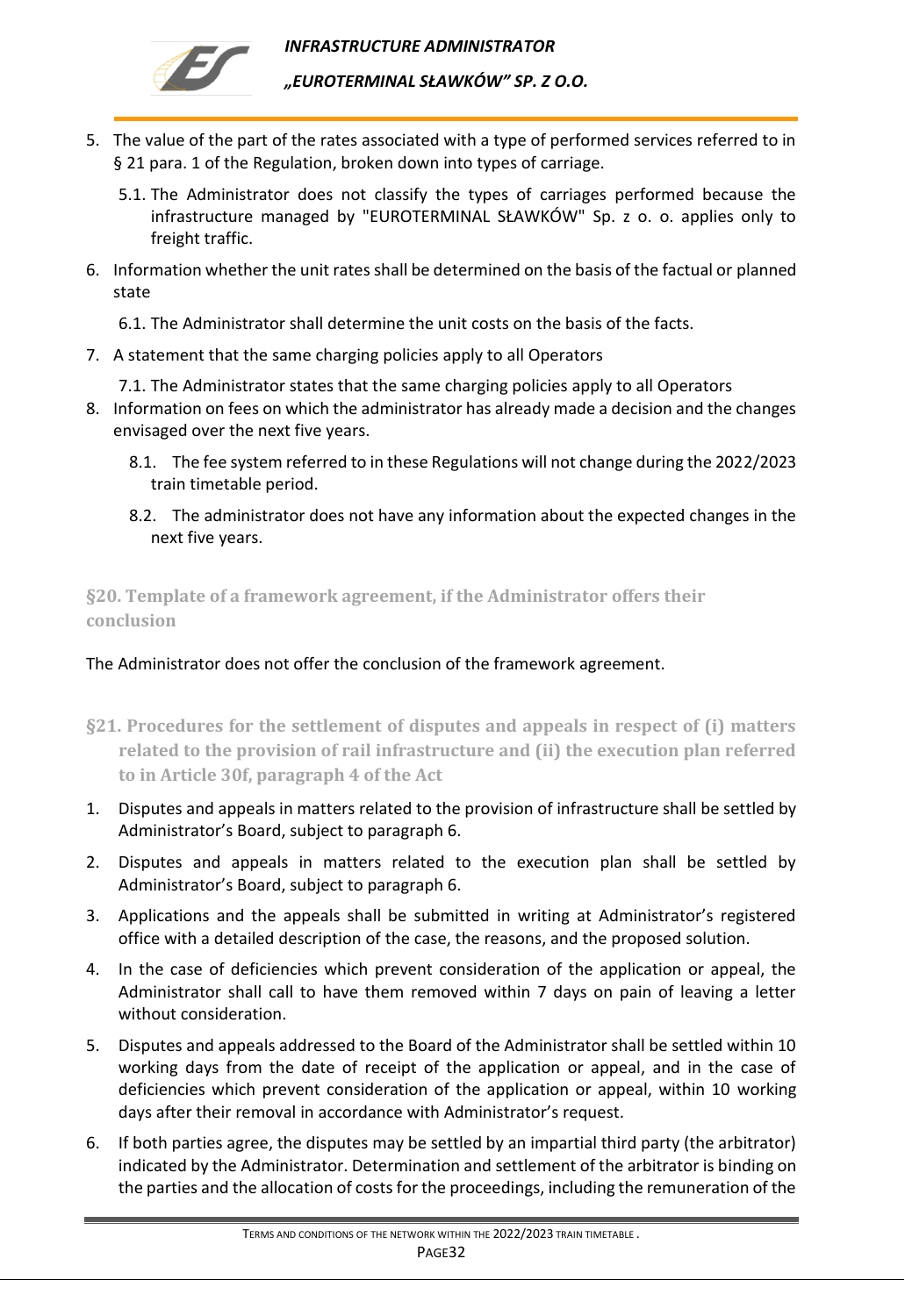

arbitrator, shall be agreed by the parties in writing within 5 working days from the date of the expression of consent by the parties to have their dispute settled by the arbitrator. In the absence of settlement within that period of the above principles and failure to extend this term by the parties, a statement of the parties to have a dispute settled by third party shall expire. In this situation, the dispute shall be settled the Administrator.

- 7. The above procedures for the settlement of disputes and appeals do not exclude legal protection remedies provided in mandatory provisions of law.
- <span id="page-32-0"></span>**§22. The list of service infrastructure facilities connected to Administrator's network, their location in relation to the railway routes, the conditions of access and provision of services in these facilities or an indication of the website which contains such information is made available free of charge in electronic form**
- 1. The list of service infrastructure facilities connected to the network and their locations in relation to the normal track railway line is included in Annex 1 to these Terms and Conditions. The schematic location of service infrastructure connected to Administrator's network is specified in Annex 5 to the Regulation (schematic plan).
- 2. The list of services provided under service infrastructure managed by "EUROTERMINAL SŁAWKÓW" Sp. z o.o. is specified at [www.euterminal.pl.](http://www.euterminal.pl/)
- <span id="page-32-1"></span>**§23. The procedure to obtain exception from requirements for drivers from other Member States of the European Union to know Polish language in relation to railways or railway sections including border crossings with EU Member States neighboring with Poland**

Railway lines managed by the Administrator do not include border crossings with the Member States of the European Union neighboring with Poland.

## <span id="page-32-2"></span>**§24. The rules for the implementation of alternative communication**

Railway infrastructure managed by the Administrator does not support passenger transport, therefore, it does not provide for the implementation of alternative communication.

<span id="page-32-3"></span>**§25. Mode, term and the way of introducing changes and update the Terms and Conditions should such need occur** 

- 1. Amendments to these Terms and Conditions shall be carried out following prior consultation with the Applicants which have existing agreements for the allocation and Operators with which have Contracts of Use concluded with the Administrator. These changes shall become effective within 10 days from the date of their introduction, subject to the provisions of paragraph 2.
- 2. Changes resulting from generally applicable laws shall be made within the time limits laid down in these provisions.
- 3. Consultations are carried out via email. Email addresses for correspondence concerning the Terms and Conditions should be sent to [info@euterminal.pl](mailto:info@euterminal.pl)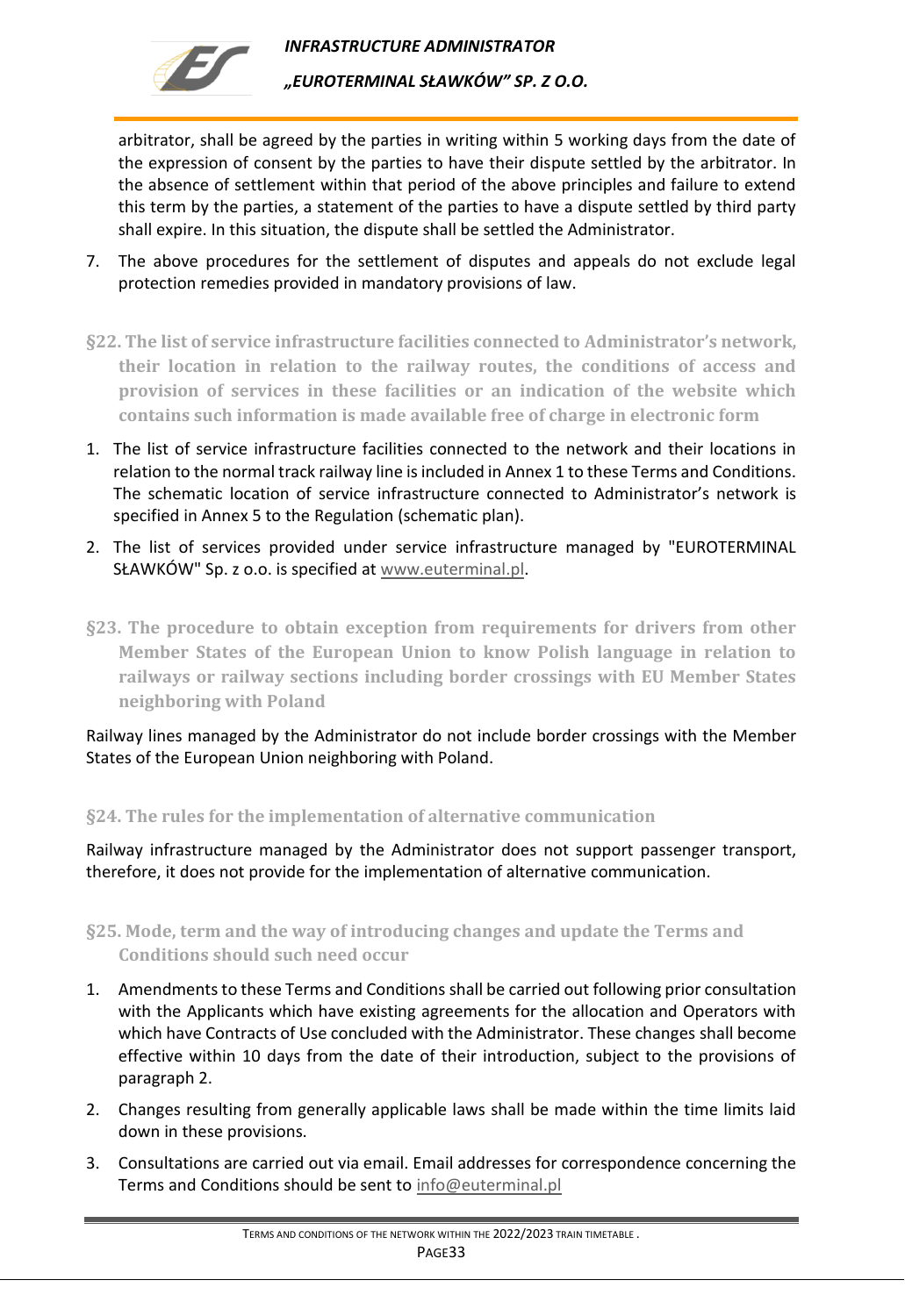

- 4. Additions and amendments to the Terms and Conditions, following consultation with Applicants and Operators, shall be announced and posted on Administrator's website [www.euterminal.pl](http://www.euterminal.pl/)
- 5. Failing to refer to a proposed change in the Terms and Conditions within 14 calendar days means its acceptance.

<span id="page-33-0"></span>**§26. The execution plan. Punctuality and contractual penalties**

- 1. The Manager checks whether trains are punctual or not.
- 2. The Manager, acting in cooperation with rail carriers, establishes train delays with division into their causes, with special regard to the following principles:
	- 2.1. The Manager, acting in cooperation with carriers, divides causes of train delays in accordance with the Resolution into the following groups: causes which the Manager is responsible for; causes which other managers or carriers are responsible for; causes which neither managers nor carriers are responsible for. If possible, the Manager assigns the cause of train delay to one entity, otherwise it shall establish percentage share of responsibility of particular entities.
	- 2.2. Subsequent to initial classification of causes of train delay, the Manager notifies the Carrier of it. If the cause of delay is established and demonstrates Carrier's responsibility in this respect, such Carrier shall be obligated to prove it is not responsible for the delay if it questions its own responsibility for given delay. Any doubts concerning the method of classifying the train delay shall be dispelled by the Manager. Before it provides the Manager with the debit note, the Carrier is obliged to arrange its value with the Manager.
- 3. The punctual trains shall be considered all Carrier's freight trains intended to transport items whose delay of arrival or departure at/from Sławków Euroterminal does not exceed 15 minutes.
- 4. In the period in which the annual train timetable applies, the percentage share of Carrier's trains which are not late for its fault in the total number of its trains, the so-called carrier's qualified punctuality must not be lower than 70%.
- 5. The compensation rate per minute of train delay is 5.86 PLN. The amount of compensation per minute of delay is determined as the quotient of direct costs in relation to the provision of infrastructure and the ratio to number of trains and the average travel time per one minute.
- 6. The compensation due to the rail carrier for train delay may be paid by the Carriers whose trains finished their journey at Sławków Euroterminal or started their journey at Euroterminal Sławków with a delay exceeding 15 minutes, excluding trains which have been launched on the basis of petitions for assignment of train routes filed later than 5 days before the scheduled train launch and excluding trains being late for reasons attributable to the carrier who launched the late train and excluding trains whose delays are not attributable to the Manager and other carriers.
- 7. To establish the number of minutes of delays entitling to receive the compensation, the difference between time of the real arrival at Sławków Euroterminal and scheduled arrival of trains which finish their journey at Sławków Euroterminal or the difference between time of real departure from Sławków Euroterminal and scheduled departure of trains which start their journey at Sławków Euroterminal shall be considered.
- 8. The Manager shall manage the compensation payout process, with special regard to the following principles: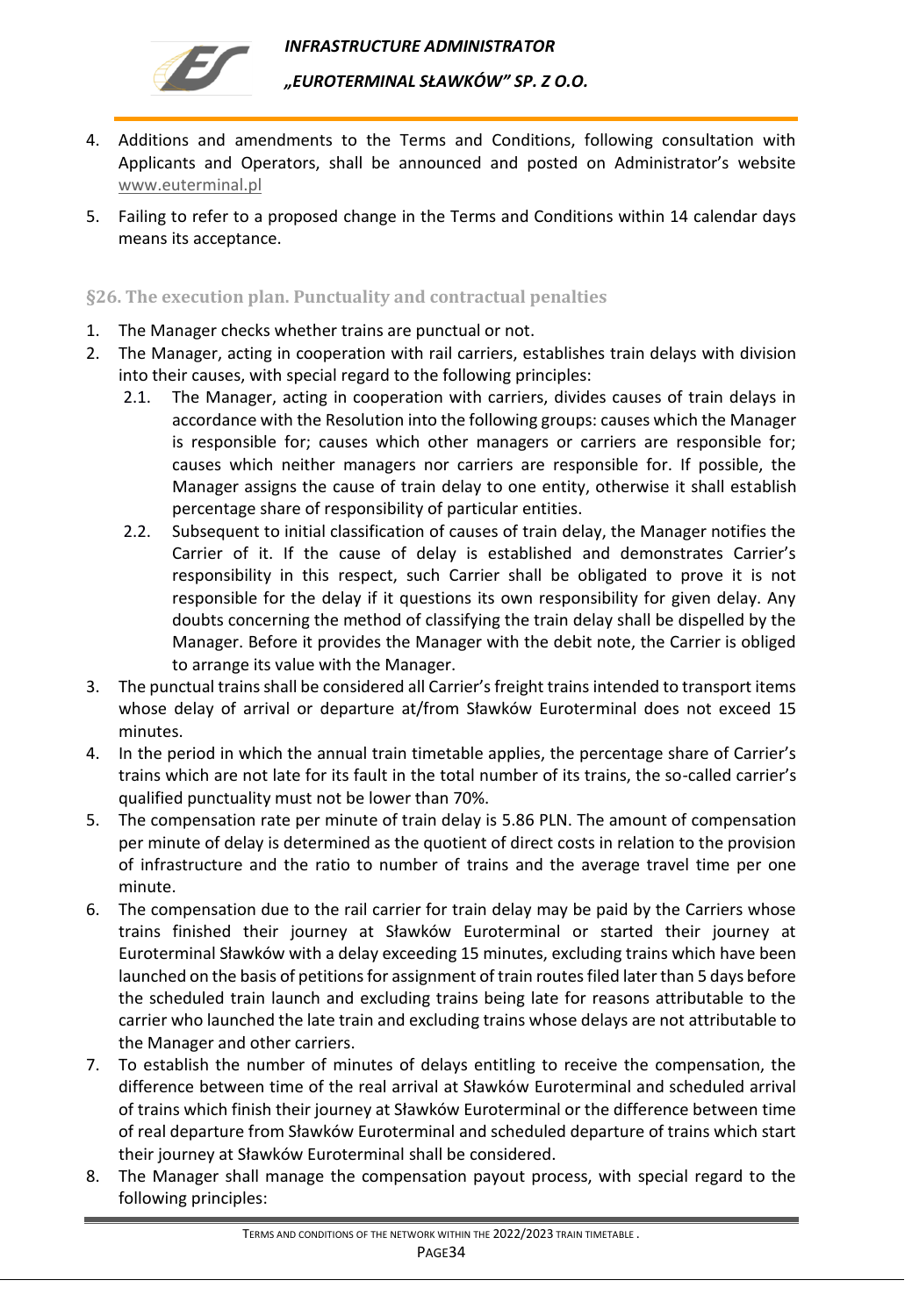

- 8.1. **Rail carrier** which causes train delay shall provide the rail carrier whose train is late with the compensation **via the manager.**
- 8.2. The Manager shall provide the carrier with compensation if carrier's trains listed in the para. 6 are late due to Manager's actions (including its subcontractors' actions). **The Manager shall provide the rail carrier whose trains satisfying the terms listed in para. 6 above are late due to actions of another rail carrier with the compensation paid to the manager by the rail carrier who causes train delay.** The requisite for compensation payment to the carrier late due to other carrier's actions is prior payment of the compensation to the Manager by delaying carrier.
- 8.3. The carrier shall provide the Manager with compensation for delays of trains of other rail carriers referred to in para. 6 above when it caused their delay.
- 8.4. According to the percentage share of train delay, as specified in para. 2, the Manager shall establish the number of minutes of delay assigned to each entity responsible for train delay in relation to the number of minutes of delay of the train specified in the para. 6 below.
- 8.5. The basis for compensation settlement for each settlement period with regard to train delays is the documentation arranged with the carrier, pursuant to the para. 2 above. In case of any disputes, the Manager's stand is binding to the Carrier.
- 8.6. Compensations shall be settled on a monthly basis.

## <span id="page-34-0"></span>**§27. Final provisions**

- 1. These Terms and Conditions were developed under Article 32 of the Act and Section 12 of the Regulation.
- 2. The use of Infrastructure Manager's services and infrastructure constitutes acceptance of these Network Statement.
- 3. Under Article 36 of the Act, the Terms and Conditions do not apply to railway infrastructure covering 1520 mm railway gauge which is managed by the Administrator.
- 4. The annexes to the Terms and Conditions shall form an integral part hereof.
- 5. The Administrator shall update characteristics of the rail infrastructure covered by the Terms and Conditions at least once a year, according to the data entered in the NRI.
- 6. Comments and inquiries regarding the Terms and Conditions can be reported to the following address:  $info@euterminal.pl$  or by phone at +48-32-7142438.

### <span id="page-34-1"></span>**§28. The terms of Agreement**

Terms and Conditions are effective during the period of the 2022/2023 timetable.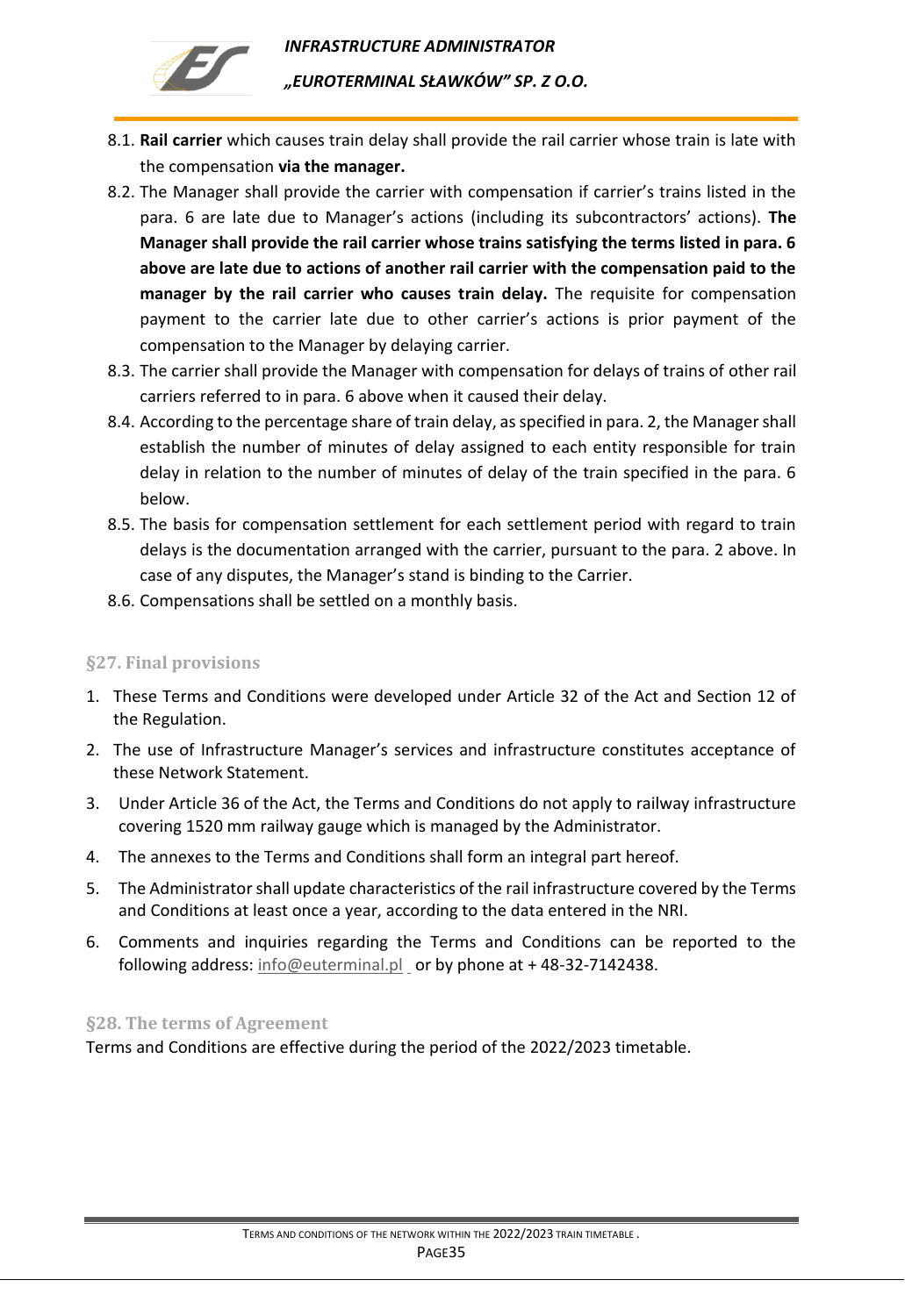

*"EUROTERMINAL SŁAWKÓW" SP. Z O.O.* 

## **Annex No 1**

<span id="page-35-0"></span>

|                |                                  |                         | <b>Overall length</b> |             |                | <b>Usable length</b> |        |                               |                            |                           |                                                 |                                                                                                                     |                   |
|----------------|----------------------------------|-------------------------|-----------------------|-------------|----------------|----------------------|--------|-------------------------------|----------------------------|---------------------------|-------------------------------------------------|---------------------------------------------------------------------------------------------------------------------|-------------------|
| No.            | Track name or its<br>destination | from                    | to                    | mb          | from           | to                   | mb     | Track category                | Permissible axle load [kN] | Permissible speed in km/h | Cargo square area / ramps<br>$[ \mathsf{m}^2 ]$ | the distance from the axis to<br>No of a position (service<br>infrastructure facility) and<br>reloading point in km | Lighting [yes/no] |
|                | $\mathbf{2}$                     | $\overline{\mathbf{3}}$ | 4                     | 5           | 6              | $\overline{7}$       | 8      | 10                            | 11                         | 12                        | 13                                              | 14                                                                                                                  | 15                |
|                |                                  |                         |                       |             |                |                      |        | Tracks with 1435 mm clearance |                            |                           |                                                 |                                                                                                                     |                   |
| 1              | communication                    | SR <sub>3</sub>         | SR121                 | 1227,4<br>7 | U113           | TM_10                | 720,62 | Secondary                     | 22.5 Mg<br>(221kN/SC)      | 30                        |                                                 | $\overline{\phantom{a}}$                                                                                            | yes               |
| 1a             | access                           | <b>R51</b>              | SR <sub>3</sub>       | 413,45      |                |                      |        | Secondary                     | 22.5 Mg<br>(221kN/SC)      | 30                        |                                                 |                                                                                                                     | yes               |
| $\overline{2}$ | arrival                          | SR <sub>3</sub>         | PR114                 | 895,64      | $U$ 7          | W4                   | 698,95 | Secondary                     | 22.5 Mg<br>(221kN/SC)      | 30                        |                                                 |                                                                                                                     | yes               |
| 3              | departure                        | PR <sub>6</sub>         | PR112                 | 743,97      | U112           | SEM_Bm               | 635,66 | Secondary                     | 22.5 Mg<br>(221kN/SC)      | 30                        |                                                 |                                                                                                                     | yes               |
| 4              | arrival                          | PR7                     | PR115                 | 881,02      | U8             | W4                   | 697,63 | Secondary                     | 22.5 Mg<br>(221kN/SC)      | 30                        |                                                 | $\overline{\phantom{a}}$                                                                                            | yes               |
| 5              | arrival                          | PR4                     | PR112                 | 825,24      | U <sub>6</sub> | W4                   | 630,24 | Secondary                     | 22.5 Mg<br>(221kN/SC)      | 30                        |                                                 | $\overline{\phantom{a}}$                                                                                            | none              |
| 6              | departure                        | SR <sub>8</sub>         | PR116                 | 864,42      | U116           | TM_Cm                | 720,98 | Secondary                     | 22.5 Mg<br>(221kN/SC)      | 30                        |                                                 | $\overline{\phantom{a}}$                                                                                            | none              |
| 8              | departure                        | PR <sub>9</sub>         | PR117                 | 875,45      | U10            | TM_Dm                | 724,98 | Secondary                     | 22.5 Mg<br>(221kN/SC)      | 30                        |                                                 |                                                                                                                     | none              |

**The list of provided tracks in Sławków Euroterminal station**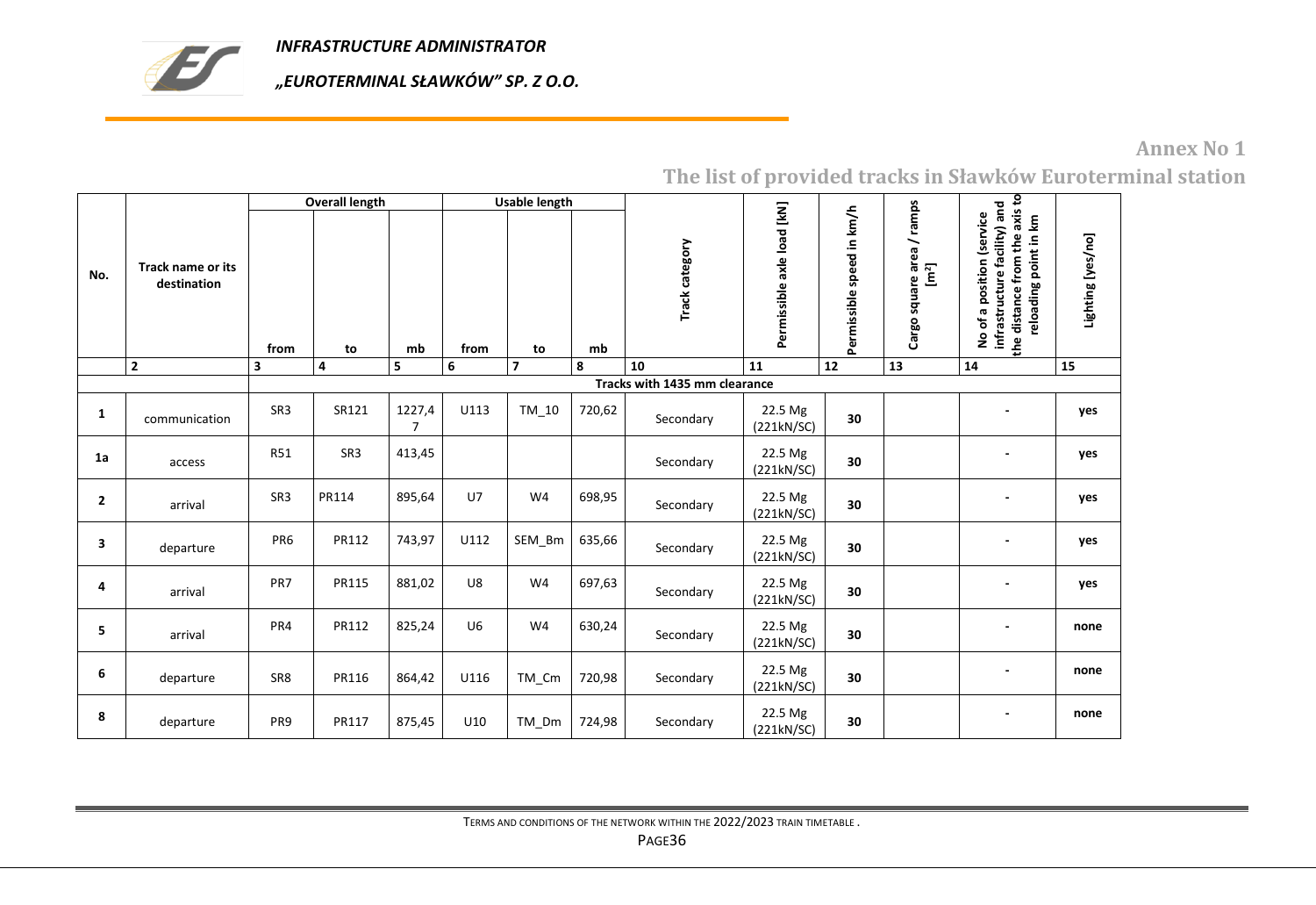

| 9   | exhaust       | SR3             | КO          | 802,74  | PP     | $TM_1$  | 368,05 | Secondary | 22.5 Mg<br>(221kN/SC) | 20 |                                                                 |                                                                                                                                                  | none |
|-----|---------------|-----------------|-------------|---------|--------|---------|--------|-----------|-----------------------|----|-----------------------------------------------------------------|--------------------------------------------------------------------------------------------------------------------------------------------------|------|
| 10  | communication | <b>PR10</b>     | PR119       | 874,92  | U118   | $TM_11$ | 709,25 | Secondary | 22.5 Mg<br>(221kN/SC) | 20 | 100                                                             | $18(2.0 -$<br>from CSR1<br>side; 1.9<br>from CSR)<br>Park Track -<br>$1.8 - from$<br>CSR1 side;<br>2.0 - from p.<br><b>CSR</b>                   | none |
| 10a | by-passing    | PR5             | <b>PR11</b> | 188,51  |        |         |        | Secondary | 22.5 Mg<br>(221kN/SC) | 20 |                                                                 | $\overline{\phantom{a}}$                                                                                                                         | none |
| 11  | cargo         | PR <sub>2</sub> | KO          | 1078,28 | $TM_9$ | PP      | 950,08 | Secondary | 22.5 Mg<br>(221kN/SC) | 20 | 33 675                                                          | $12 -$<br>Container<br>$plate - (the$<br>distance<br>from the<br>track axis<br>arrival-<br>departure to<br>the track axis<br>no. 11 - 2.0<br>km) | Yes  |
| 12  | repair        | PR118           | КO          | 613,37  | U118   | PP      | 539,41 | Secondary | 22.5 Mg<br>(221kN/SC) | 20 | Reloading<br>Bay wagon-<br>car<br>optional<br>wagon -<br>square | 19(1.6)                                                                                                                                          | none |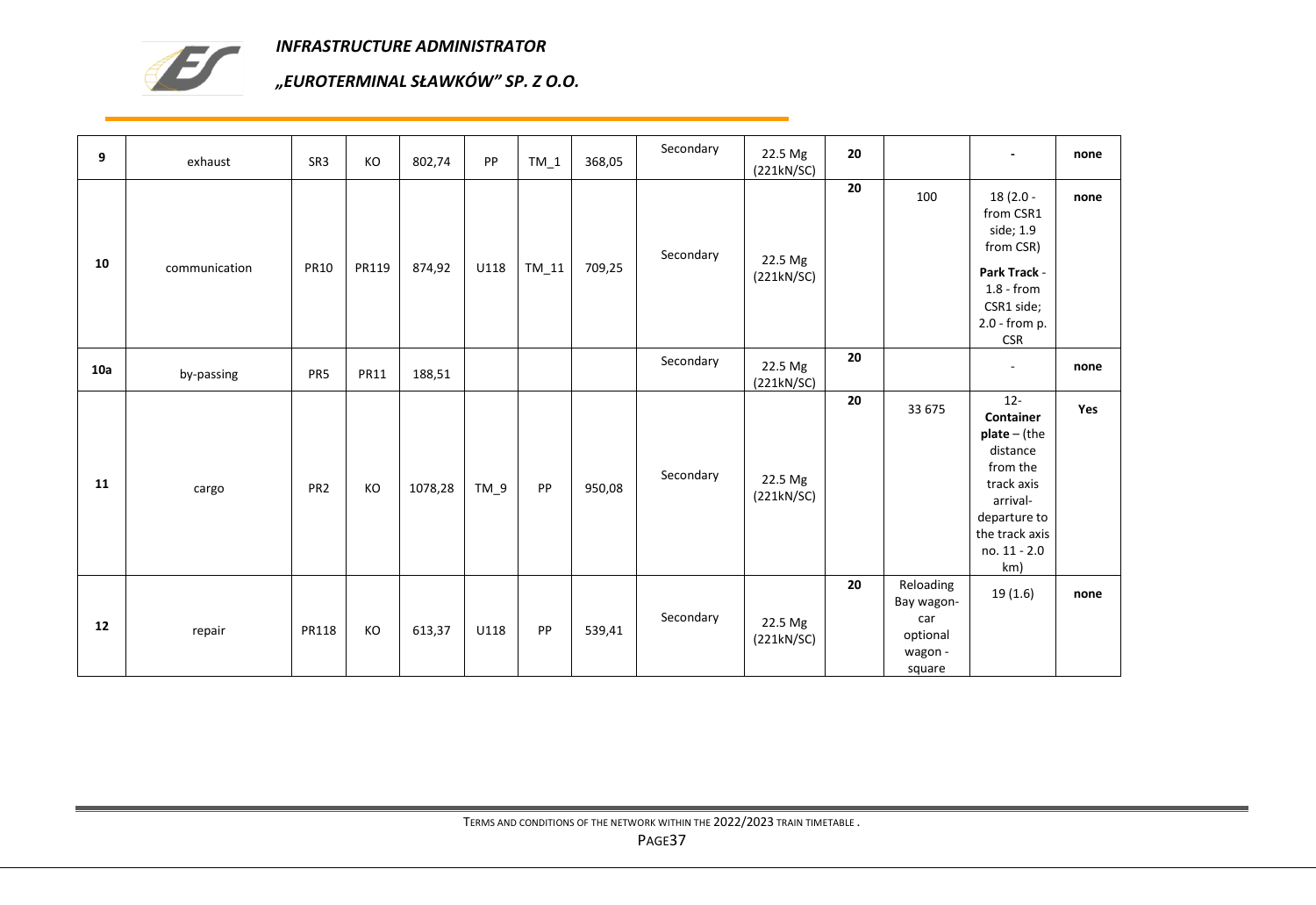

| 13              | arrival departure reloading | PR1            | <b>PR55</b> | 1258,49 | U53<br>PD        | TM_G1<br>3 <sup>m</sup><br>$TM_F1$<br>3 <sup>m</sup>   | $-856,41$<br>835,19 | Secondary | 22.5 Mg<br>(221kN/SC) | 30 | 33 675             | $12 -$<br>Container<br>$plate - (the$<br>distance<br>from the<br>track axis<br>arrival-<br>departure to<br>the axis of<br>the track no.<br>13 - 2.0 km)   | none |
|-----------------|-----------------------------|----------------|-------------|---------|------------------|--------------------------------------------------------|---------------------|-----------|-----------------------|----|--------------------|-----------------------------------------------------------------------------------------------------------------------------------------------------------|------|
| 13a             | exhaust                     | <b>PR55</b>    | <b>PR39</b> | 318,74  |                  |                                                        |                     | Secondary | 22.5 Mg<br>(221kN/SC) | 20 | 17325              | 13(2.6)<br>accessible<br>from CSR<br>side                                                                                                                 | none |
| 13 <sub>b</sub> | exhaust                     | <b>PR39</b>    | KO          | 121,52  | <b>PR39</b>      | PP                                                     | 113,04              | Secondary | 22.5 Mg<br>(221kN/SC) | 20 | 17325              | $14 - (2,8)$<br>bypass from<br>CSR side                                                                                                                   | none |
| 14              | arrival-departure reloading | <b>PR53</b>    | <b>PR55</b> | 983,94  | U53<br><b>PD</b> | $TM_G1$<br>4 <sup>m</sup><br>$TM_F1$<br>4 <sup>m</sup> | 854,39<br>833,02    | Secondary | 22.5 Mg<br>(221kN/SC) | 30 | 33 675             | $12 -$<br>Container<br>$plate - (the$<br>distance<br>from the<br>track axis<br>arrival-<br>departure to<br>the axis of<br>the track no.<br>$14 - 2,0$ km) | Yes  |
| 15              | cargo                       | <b>PR15</b>    | <b>PR30</b> | 991,81  | U236             | <b>PR30</b>                                            | 346,84              | Secondary | 22.5 Mg<br>(221kN/SC) | 20 | 6640               | $6 - (2.20)$                                                                                                                                              | Yes  |
| 15a             | communication               | <b>PR30</b>    | <b>PR39</b> | 433,82  |                  |                                                        |                     | Secondary | 22.5 Mg<br>(221kN/SC) | 20 | Reloading<br>point | $11 - (2.4)$                                                                                                                                              | none |
| 16              | communication               | R <sub>8</sub> | <b>PR12</b> | 421,92  |                  |                                                        |                     | Secondary | 22.5 Mg<br>(221kN/SC) | 20 |                    | $\overline{\phantom{a}}$                                                                                                                                  | none |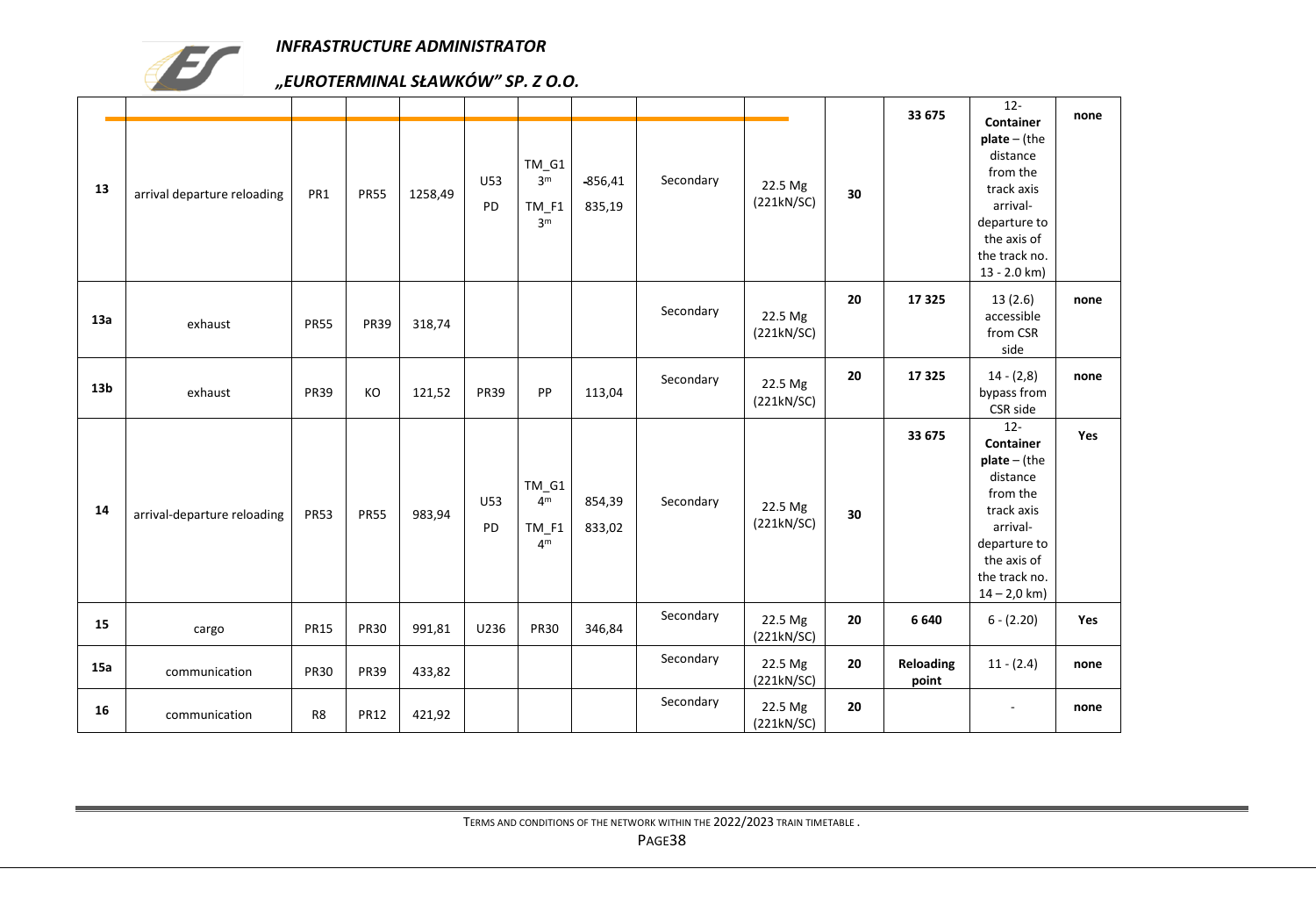

|     |        |                                  |                            |                    |             |        |         |           |                       |    | Ramp                                                             | $5-(1,6)$                                | none |
|-----|--------|----------------------------------|----------------------------|--------------------|-------------|--------|---------|-----------|-----------------------|----|------------------------------------------------------------------|------------------------------------------|------|
| 17  | cargo  | <b>PR17</b>                      | KO                         | 1494,17            | U54         | PP     | 1387,87 | Secondary | 22.5 Mg<br>(221kN/SC) | 20 | wag. reload.<br>point normal<br>track -<br>weight. wide<br>track | 7(2.0)<br>$9 - (2.5)$<br>$10-(2,8)$      |      |
|     |        |                                  |                            |                    |             |        |         |           |                       |    | 10 260                                                           |                                          | none |
| 17a | cargo  | <b>PR17</b>                      | KO                         | 419,93             | <b>PD</b>   | PP     | 197,09  | Secondary | 22.5 Mg<br>(221kN/SC) | 20 | Ramp,<br>storage 4<br>861                                        | 4- (1,7) Rail<br>& Sea                   | none |
| 18  | siding | <b>PR13</b><br>area<br><b>ES</b> | KO<br>KO                   | 704,94<br>677,11   | <b>PR12</b> | PP     | 499,04  | Secondary | 22.5 Mg<br>(221kN/SC) | 20 | 20 000                                                           | 17(1.1)                                  | none |
| 19  | cargo  | <b>PR30</b>                      | KO                         | 253,53             | PD          | KO     | 201,00  | Secondary | 22.5 Mg<br>(221kN/SC) | 20 | Warehouse 7<br>444                                               | $8 - (2, 4)$                             |      |
| 21  | cargo  | <b>PR16</b><br><b>PR16</b>       | WK21a<br>area<br><b>ES</b> | 1217,31<br>1212,86 | U18         | Wk21a  | 1046,57 | Secondary | 22.5 Mg<br>(221kN/SC) | 20 | 34 650                                                           | $1 - (2.0)$<br>$2 - (2.4)$               | none |
| 25  | cargo  | <b>PR19</b><br>area              | KT<br>ES                   | 265,55<br>180,95   | PD          | PP     | 206,56  | Secondary | 22.5 Mg<br>(221kN/SC) | 20 |                                                                  |                                          | none |
| 27  | cargo  | <b>PR18</b><br>area              | KT<br>ES                   | 487,98<br>249,54   | PD          | gr.dz. | 158,18  | Secondary | 22.5 Mg<br>(221kN/SC) | 20 |                                                                  |                                          | none |
| 32  | siding | PR104                            | KO                         | 531,28             | U103        | PP     | 388,83  | Secondary | 22.5 Mg<br>(221kN/SC) | 20 | Reloading<br>Bay wagon-<br>car<br>optional<br>wagon -<br>square  | 19(1.7)<br><b>Parking track</b><br>(1.6) | none |
| 33  | siding | PR102                            | <b>PR26</b>                | 420,86             | U102        | KO     | 317,13  | Secondary | 22.5 Mg<br>(221kN/SC) | 20 |                                                                  | <b>Parking track</b><br>(1.6)            | none |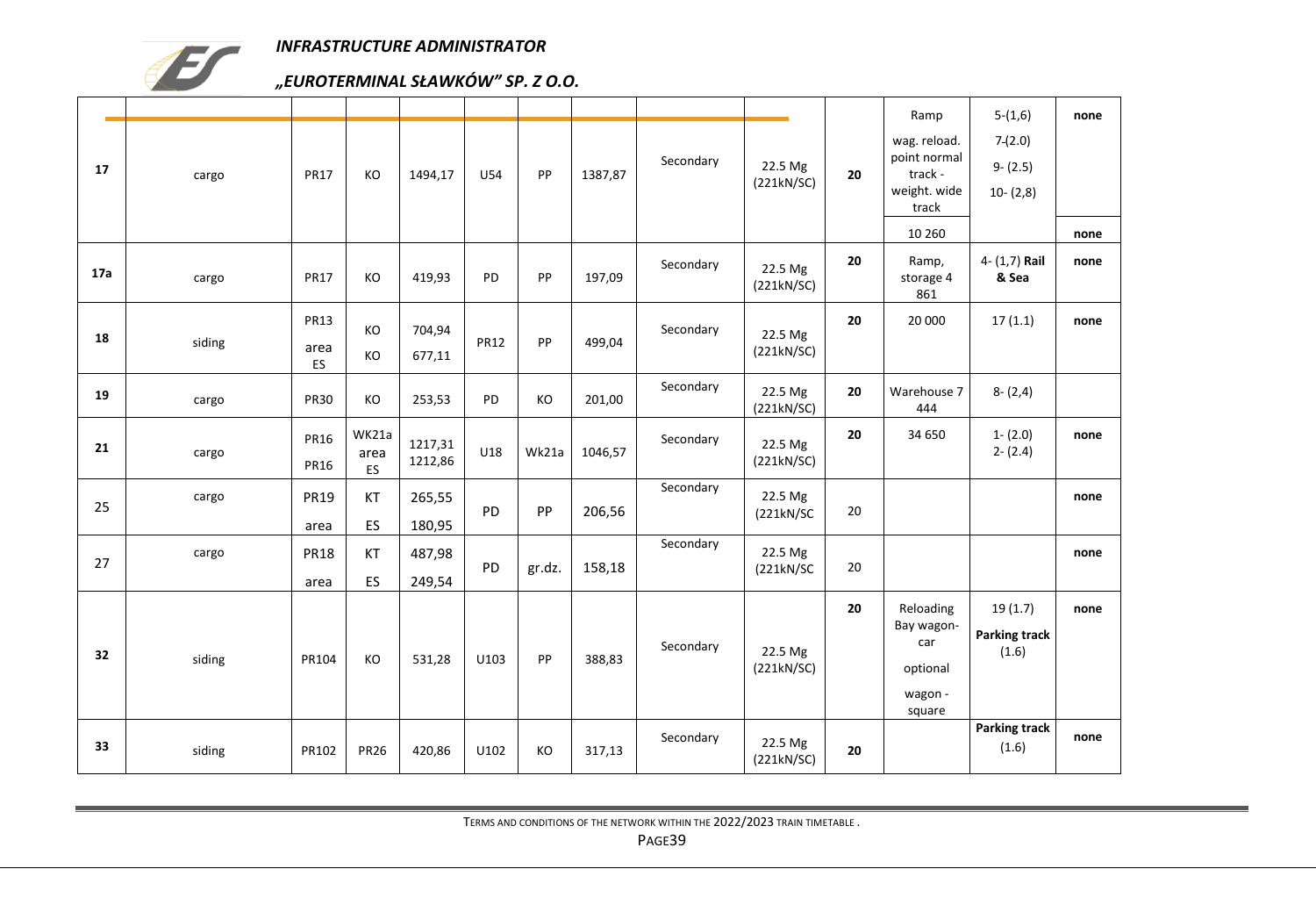

## *"EUROTERMINAL SŁAWKÓW" SP. Z O.O.*

|     |               |              |             |        |                |                          |                | Secondary                                                              |                                  | 20 |         | <b>Parking track</b>                      | none |
|-----|---------------|--------------|-------------|--------|----------------|--------------------------|----------------|------------------------------------------------------------------------|----------------------------------|----|---------|-------------------------------------------|------|
| 34  | siding        | <b>PR103</b> | KO          | 460,24 | U102           | KO                       | 317,08         |                                                                        | 22.5 <sub>Mg</sub><br>(221kN/SC) |    |         | (1.6)                                     |      |
| 36  | cargo         | <b>PR70</b>  | KO          | 255,53 | PD             | PP                       | 90,86          | Secondary                                                              | 22.5 Mg<br>(221kN/SC)            | 20 | 14 9 66 | ETG $-2,0$                                | yes  |
| 40a | weight        | SR121        | PR158       | 404,58 | $\sim$         | $\bar{a}$                | $\blacksquare$ | Secondary                                                              | 22.5 Mg<br>(221kN/SC)            | 20 |         | $\blacksquare$                            | yes  |
| 41  | communication | SR121        | PR158       | 404,64 | U121cd         | U160                     | 250,07         | Secondary                                                              | 22.5 Mg<br>(221kN/SC)            | 30 |         | $\overline{\phantom{a}}$                  | none |
| 48  | access        | PR164        | <b>PR70</b> | 171,86 | $\sim$         | $\overline{a}$           | $\sim$         | Secondary                                                              | 22.5 Mg<br>(221kN/SC)            | 20 |         | $\blacksquare$                            | none |
| 49  | cargo         | ko           | s70         | 23,60  | ä,             | $\blacksquare$           | $\blacksquare$ | Secondary                                                              | 22.5 Mg<br>(221kN/SC)            | 20 |         | $ETG - 1,9$                               | none |
| 51  | traction      | PR174        | KO          | 95,60  | U174           | КO                       | 45,75          | Secondary                                                              | 22.5 Mg<br>(221kN/SC)            | 20 |         | $\blacksquare$                            | none |
| 53  | traction      | PR160        | КO          | 345,12 | KR174          | KO                       | 91,84          | Secondary                                                              | 22.5 Mg<br>(221kN/SC)            | 20 |         | $25 - (1,7)$ the<br><b>ROUNDHOU</b><br>SE | none |
| 55  | repair        | PR168        | KO          | 255,24 | U176           | KO                       | 37,62          | Secondary                                                              | 22.5 Mg<br>(221kN/SC)            | 20 |         | ETG (1,8)                                 | none |
| 56  | repair        | PR176        | KO          | 189,38 | $\blacksquare$ | $\overline{\phantom{a}}$ | $\blacksquare$ | Secondary                                                              | 22.5 Mg<br>(221kN/SC)            | 20 |         | ETG (1,8)                                 | none |
| 100 | exhaust       | PR158        | KO          | 638,64 | U 155          | PP                       | 559,12         | Secondary                                                              | 22.5 Mg<br>(221kN/axis)          | 30 |         |                                           | none |
|     |               |              |             |        |                |                          |                | AVERAGE DISTANCE TO OPERATING POINTS "EUROTERMINAL SŁAWKÓW" SP. Z o.o. |                                  |    |         |                                           |      |
|     |               |              |             |        |                |                          |                | TRACKS IN AMERIGAS POLAND SP. Z o.o.                                   |                                  |    |         |                                           |      |
| 21a | cargo         | WK21a        | ko          | 338    | bw             | ppko                     | 296            | of local<br>importance                                                 | 22.5 Mg<br>(221kN/SC)            | 20 | 99 999  | <b>AMERIGAS</b><br>(2,9)                  | none |
|     |               |              |             |        |                |                          |                | TRACKS ON TERRACE OF HANDLING MEDIA SŁAWKÓW (TPSM)                     |                                  |    |         |                                           |      |
|     |               |              |             |        |                |                          |                |                                                                        |                                  |    |         |                                           |      |

TERMS AND CONDITIONS OF THE NETWORK WITHIN THE 2022/2023 TRAIN TIMETABLE .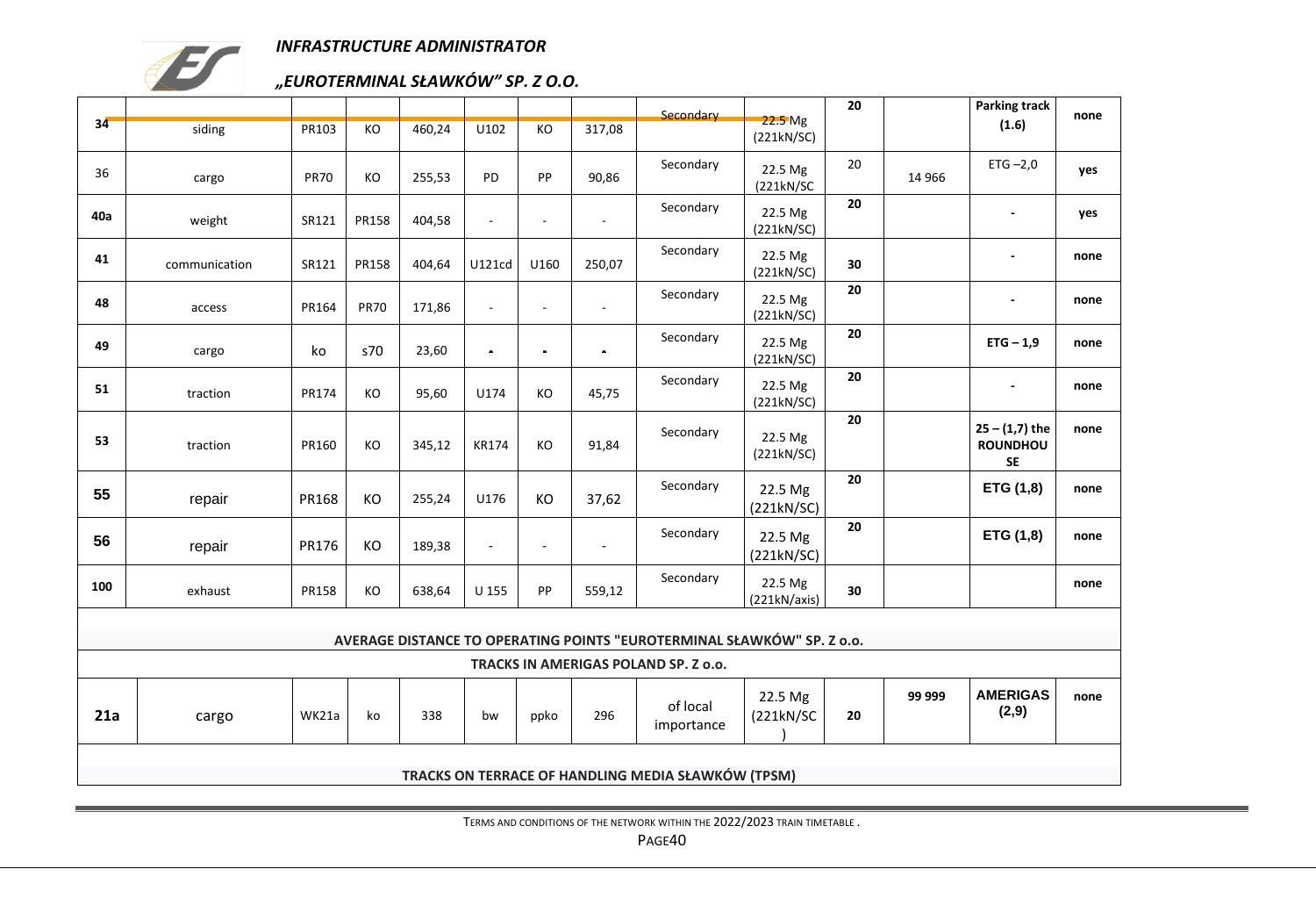

## *"EUROTERMINAL SŁAWKÓW" SP. Z O.O.*

|     |                             |                     |                   |                                       |                |                          |                | of local                                                                            | 22.5 Mg               | 20 |                                                                                                                    |                                                                           | none |
|-----|-----------------------------|---------------------|-------------------|---------------------------------------|----------------|--------------------------|----------------|-------------------------------------------------------------------------------------|-----------------------|----|--------------------------------------------------------------------------------------------------------------------|---------------------------------------------------------------------------|------|
| 18  | siding                      | <b>PR13</b><br>area | KO<br><b>TPSM</b> | 704,94<br>27,83                       | <b>PR12</b>    | PP                       | 499,04         | importance                                                                          | (221kN/SC)            |    | 20 000                                                                                                             | $17 - 1,1$ km                                                             |      |
| 22  | technological               | <b>PR13</b>         | KT                | 390,67                                | U13            | KT                       | 341,01         | of local<br>importance                                                              | 22.5 Mg<br>(221kN/SC) | 20 |                                                                                                                    | <b>TPSM (1.3)</b>                                                         | none |
| 24  | technological               | <b>PR13</b>         | KT                | 390,58                                | U13            | KT                       | 340,78         | of local<br>importance                                                              | 22.5 Mg<br>(221kN/SC) | 20 |                                                                                                                    | <b>TPSM (1.3)</b>                                                         | none |
| 330 | access                      | SR121               | PR303             | 399,92                                | $\blacksquare$ | $\overline{\phantom{a}}$ | $\blacksquare$ | of local<br>importance                                                              | 22.5 Mg<br>(221kN/SC) | 20 |                                                                                                                    | <b>TPSM (1.3)</b>                                                         | none |
|     |                             |                     |                   |                                       |                |                          |                |                                                                                     |                       | 20 | Unload.<br>channel                                                                                                 | <b>TPSM (1.3)</b>                                                         | none |
| 331 | acceptance and<br>reloading | PR303               | KO                | 1624,17                               | KR303          | PP                       | 1581,52        | of local<br>importance                                                              | 22.5 Mg<br>(221kN/SC) |    | 249,811.0<br>unload./loa<br>d. point to<br>wag.<br>reload.<br>square.<br>normal<br>track -<br>weight wide<br>track | <b>TPSM (1.3)</b>                                                         | none |
|     |                             |                     |                   |                                       |                |                          |                | AVERAGE DISTANCE TO THE OPERATIONAL POINTS OF TRANSHIPMENT TERMINALS SŁAWKÓW MEDYKA |                       |    |                                                                                                                    | 1,26                                                                      |      |
|     |                             |                     |                   | TRACKS NA TERNIE ARGALI LS SP. Z o.o. |                |                          |                |                                                                                     |                       |    |                                                                                                                    |                                                                           |      |
| 25  | cargo                       | <b>PR19</b><br>area | KT<br><b>TCC</b>  | 265,55<br>84,60                       | PD             | PP                       | 206,56         | of local<br>importance                                                              | 22.5 Mg<br>(221kN/SC) | 20 |                                                                                                                    | The<br>distance<br>from the<br>axis of SE<br>station to<br>siding $(1,6)$ | none |

TERMS AND CONDITIONS OF THE NETWORK WITHIN THE 2022/2023 TRAIN TIMETABLE .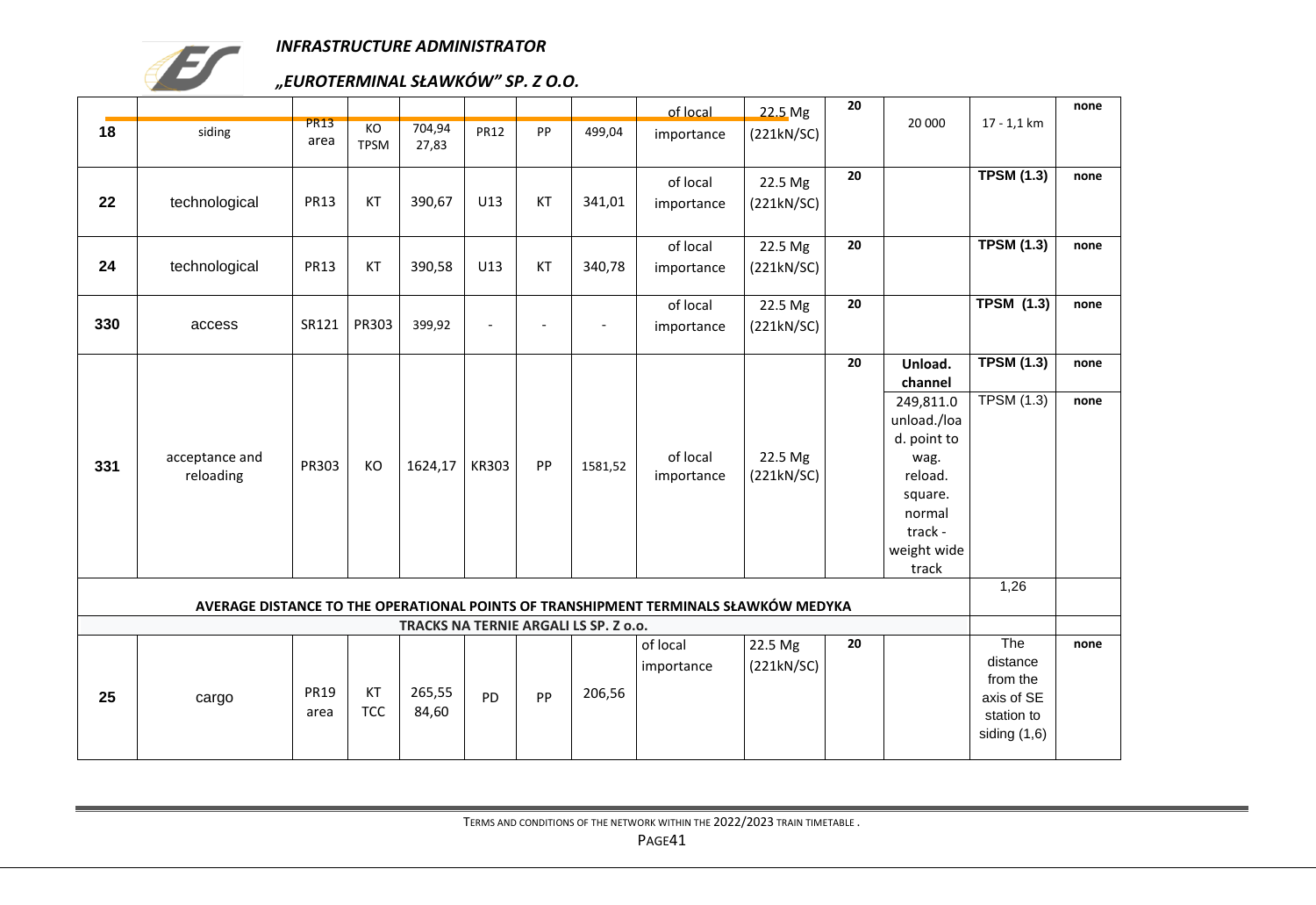

## *"EUROTERMINAL SŁAWKÓW" SP. Z O.O.*

|    |       |                     |                  |                  |           |        |                                       | of local                                          | $22.5$ Mg  | 20 | <b>The</b>                                                       | none |
|----|-------|---------------------|------------------|------------------|-----------|--------|---------------------------------------|---------------------------------------------------|------------|----|------------------------------------------------------------------|------|
| 27 | cargo | <b>PR18</b><br>area | KT<br><b>TCC</b> | 487,98<br>238,44 | <b>PD</b> | gr.dz. | 158,18                                | importance                                        | (221kN/SC) |    | distance<br>from the<br>axis of SE<br>station to<br>siding (1,7) |      |
|    |       |                     |                  |                  |           |        |                                       | AVERAGE DISTANCE TO THE SIDE ARGALI LS SP. z o.o. |            |    | 1,65                                                             |      |
|    |       |                     |                  |                  |           |        | <b>AVERAGE DISTANCE TO ALL POINTS</b> |                                                   |            |    | 2,00                                                             |      |

Legend:

- Wk -derail
- SEM -semaphore
- W4 -stop indicator
- KT -end of track
- ST -track crossing
- KR -railroad switch
- PR -start of the railroad switch
- SR -the middle of the crossover switch
- U -fouling point
- KO -buffer stop
- PP -sand bedding
- PD -road crossing
- TM -shunting signal
- SEM semaphore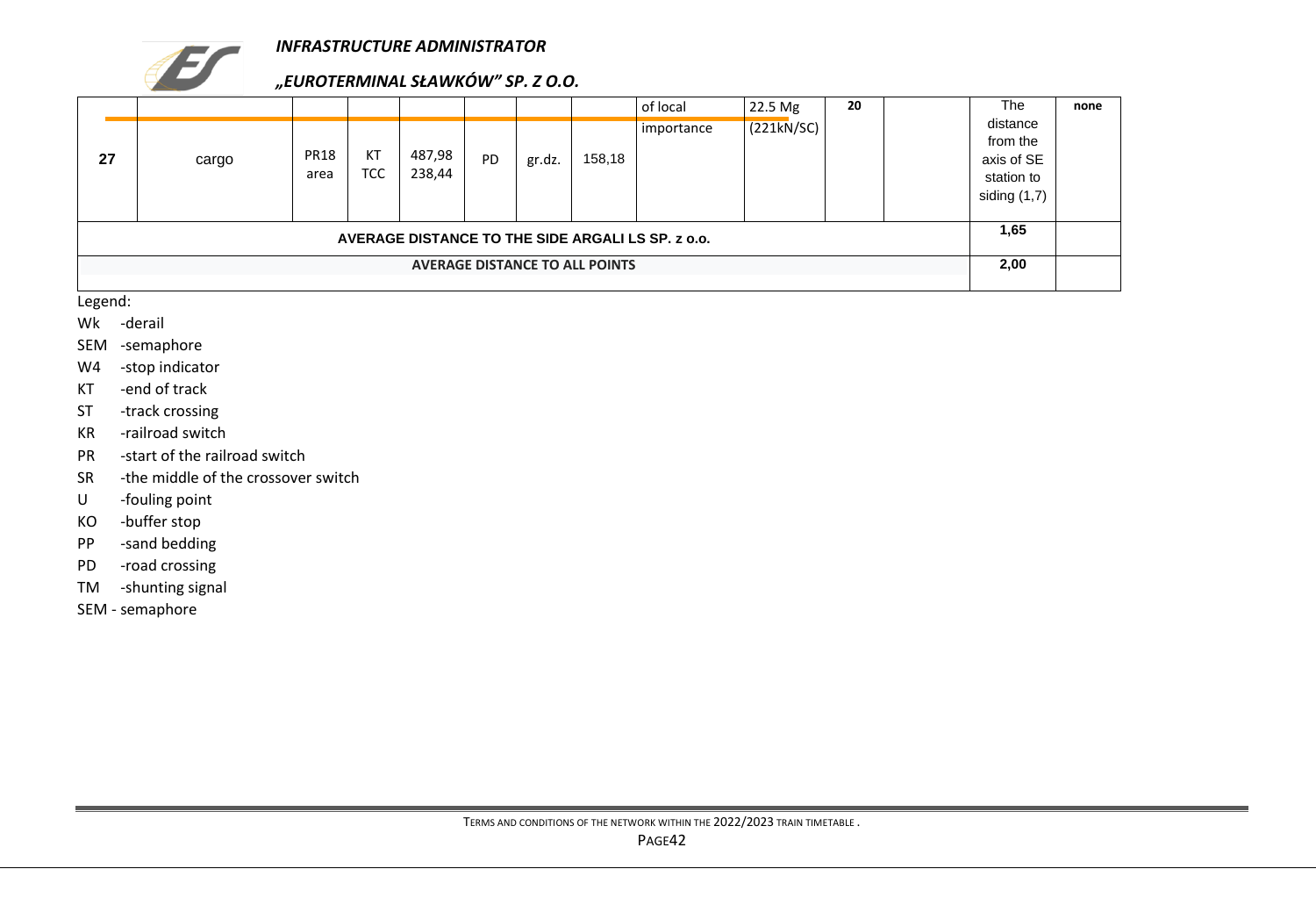



<span id="page-42-0"></span>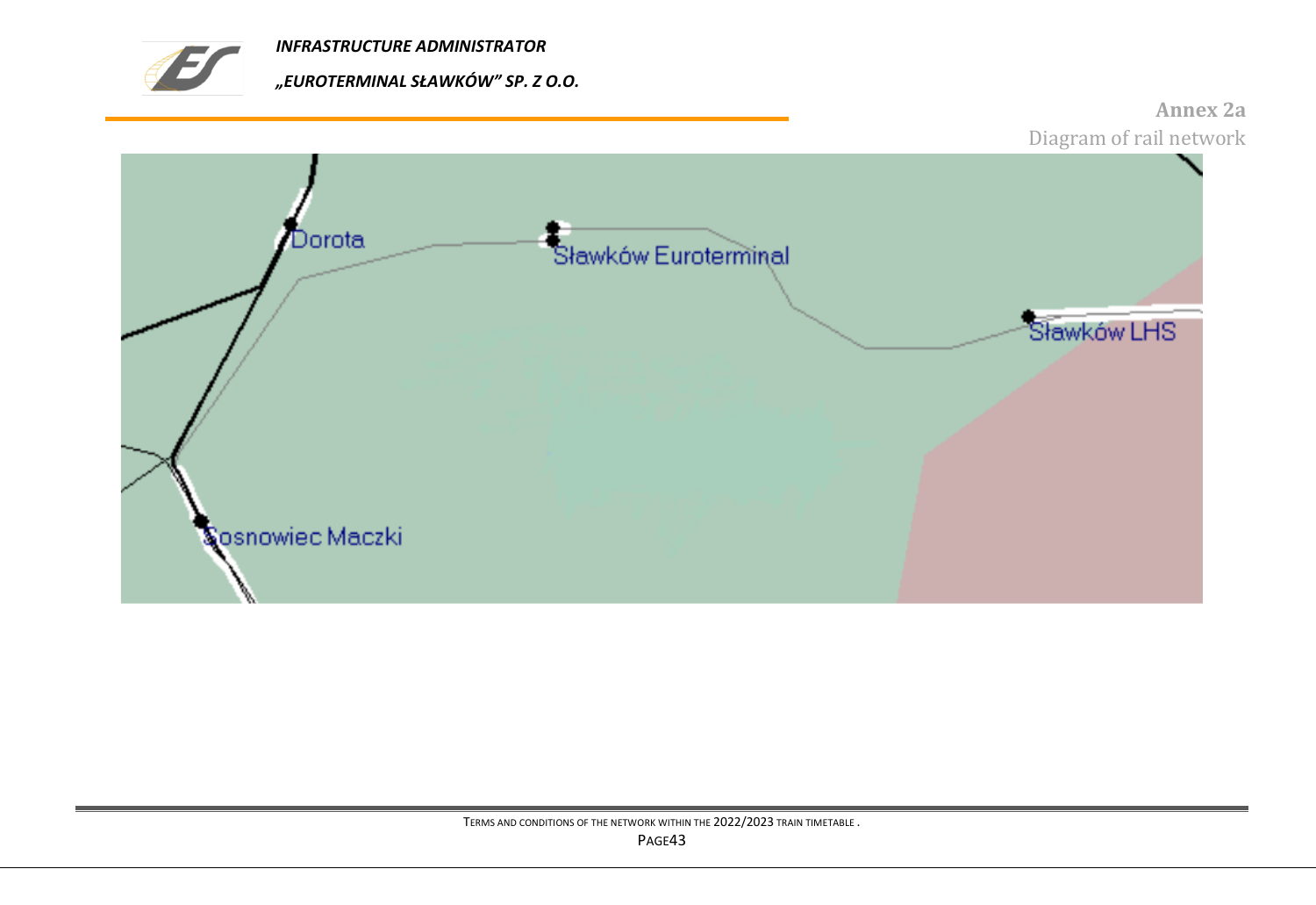

**Annex 2a**

<span id="page-43-0"></span>**Intersection points between "EUROTERMINAL SLAVKOV" SP. z o. o. routes with neighboring Administrators'.**

PUNKTY STYKU LINII ZARZĄDCY "EUROTERMINAL SLAWKÓW" SP. Z O. O.

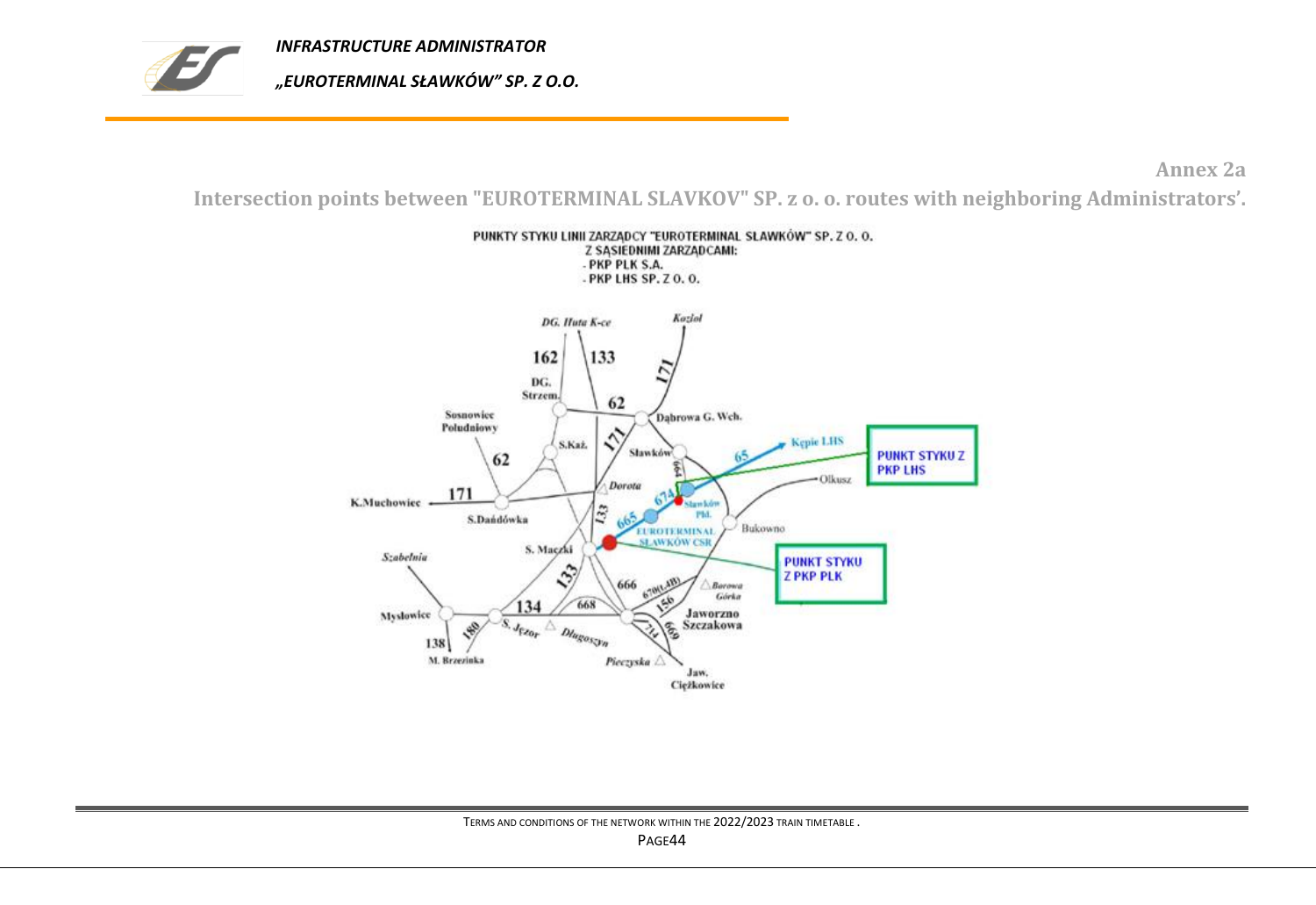

*INFRASTRUCTURE ADMINISTRATOR "EUROTERMINAL SŁAWKÓW" SP. Z O.O.* 

#### **Annex No. 3**

### **Rules for the conduct of the auction for unallocated capacity**

- <span id="page-44-0"></span>1. The auction shall be organized by staff authorized to act on behalf of the Administrator to carry out the auction. Director of Operations, who shall appoint a team to carry out the auction for unallocated capacity.
- 2. Director of Operations shall be the Chairman of the team to carry out the auction for unallocated capacity.
- 3. The subject of the auction is the amount of the unit rate increase for access to congested railway infrastructure specified in the invitation to take part in the auction.
- 4. Applicants interested in the use of congested rail infrastructure, who have made conflicting claims about the allocation of train routes, shall be invited for the auction.
- 5. The condition of admission of the Applicant to the auction is presentation to the organizer of the auction, prior to its commencement, authorisation to represent the Applicant.
- 6. The auction takes place at a place and time set in the invitation to take part in the auction.
- 7. The auction is carried out only with the participation of persons invited to take part in the auction. Written offers shall not be considered.
- 8. The auction consists in:
	- 1) determination of the basic fee increase declared by Applicants for individual train routes;
	- 2) determination of basic fee increase for train routes, for which as the result of the auction it is possible to limit exceptions from the requirements set forth in the application.
- 9. The end of auction shall be preceded by triple confirmation by the host the last bid for unit rate increase.
- 10. Auction host's duties include in particular:
	- 1) verification of the attendance of the applicants concerned and provided authorizations;
	- 2) description of the situation created after the end of the coordination process on the railway route declared to be congested;
	- 3) determination of the applicants which had routes allocated and the unit rate increase.
- 11. Train route shall be allocated to an applicant who:
	- 1) offered the highest amount of unit rate increase in the basic fee in the case of the auction;
	- 2) was the only one to take part in the auction;
	- 3) provides the largest operations on the network managed by the Administrator using this route in the absence of a proposal to increase the unit rate for the journey along congested railway infrastructure during the congestion or in the absence of the applicants concerned at the auction.
- 12. The host of the auction shall draw up minutes of the auction with an indication of the applicant which won the capacity. The minutes of the auction shall be signed by auction host representatives and representatives of the Applicant.
- 13. Bidders can make notes on the auction in the minutes of the auction.
- 14. The minutes of the auction shall be forwarded to all applicants participating in the auction.
- 15. Complaints about the auction must be submitted no later than 3 days after the receipt of the minutes of the auction to the address of the Administrator.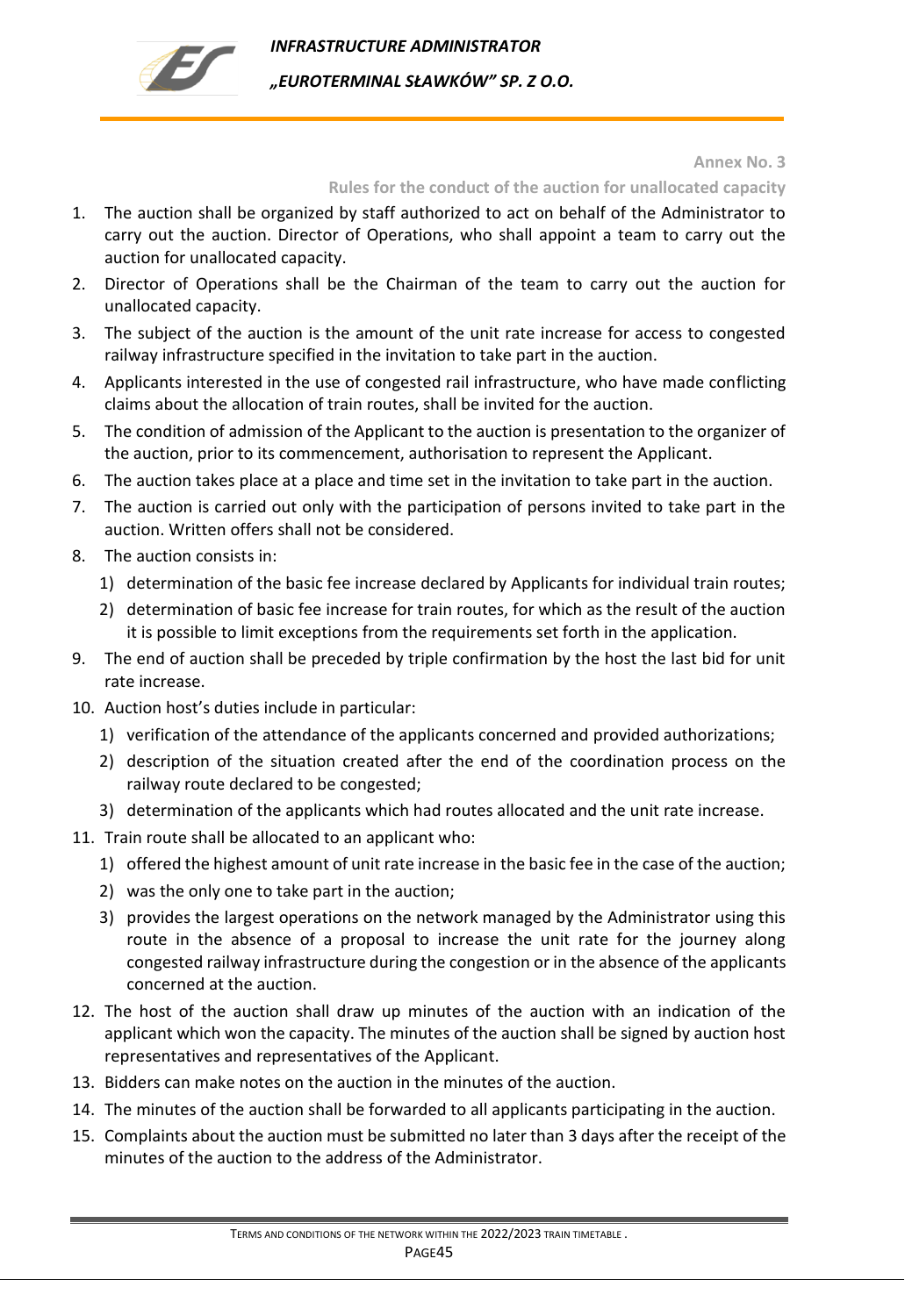

16. The amount of a unit rate increase in the basic fee for passage along the congested railway infrastructure during the congestion, set out under paragraph 13, shall be included in the contract of assignment.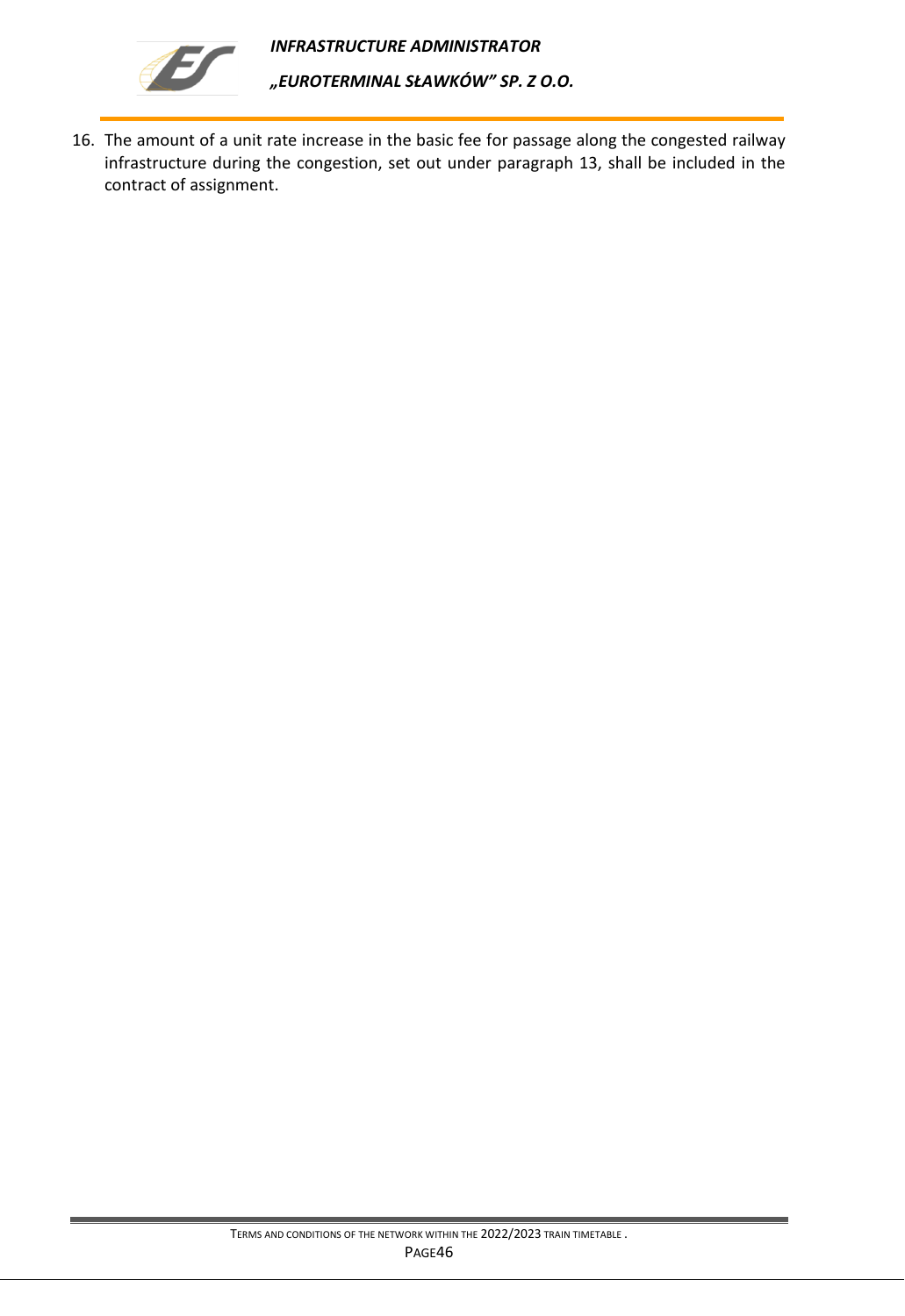<span id="page-46-0"></span>

*INFRASTRUCTURE ADMINISTRATOR "EUROTERMINAL SŁAWKÓW" SP. Z O.O.* 

## **Annex no. 4 Price list for 2022/2023 TT**

## **PRICELIST DESIGN CHARGES FOR THE USE OF 1,435 MM WIDE RAILWAY INFRASTRUCTURE MANAGED BY "EUROTERMINAL SŁAWKÓW" SP. Z O.O.**

applicable as of 11 December 2022.

### **FEES FOR APPLICATION SUPPORT**

If the rail carrier is not granted the capacity, "Euroterminal Sławków" sp. z o.o., hereinafter referred to as the ES, will charge applicants a fee for support of application for the allocation of capacity at the rate of PLN 100. The fee shall not be collected if the capacity is not allocated for reasons attributable to ES.

## **METHOD OF DETERMINATION OF THE UNIT RATE FOR BASE FEE ON THE BASIS OF PARTIAL RATES AND CORRECTION COEFFICIENTS ALONG WITH THE DETERMINATION OF THEIR VALUE**

Unit cost of a basic fee shall be determined as the sum of parts of a rate depending on the direct costs and part of the rate associated with a type of operations performed.

The basic fee for services provided under the minimum access to the railway infrastructure shall be determined as the product of mileage and unit rates specified for train ride at a distance of one kilometer.

### **The value of a factor differentiating the average rate depending on the gross weight of the train in individual ranges of train weights for one secondary category of line (1)**

| Total weight | The factor<br>differentiating av. | Total weight | The factor<br>differentiating av. | Total weight | The factor<br>differentiating av. |
|--------------|-----------------------------------|--------------|-----------------------------------|--------------|-----------------------------------|
| gross [t]    | rate                              | gross [t]    | rate                              | gross [t]    | rate                              |
| below 101    | 0,65                              | 1201-1300    | 1,28                              | 2401-2500    | 1,94                              |
| 101-200      | 0,70                              | 1301-1400    | 1,33                              | 2501-2600    | 1,99                              |
| 201-300      | 0,75                              | 1401-1500    | 1,39                              | 2601-2700    | 2,05                              |
| 301-400      | 0,80                              | 1501-1600    | 1,44                              | 2701-2800    | 2,10                              |
| 401-500      | 0,85                              | 1601-1700    | 1,50                              | 2801-2900    | 2,16                              |
| 501-600      | 0,90                              | 1701-1800    | 1,55                              | 2901-3000    | 2,21                              |
| 601-700      | 0,95                              | 1801-1900    | 1,61                              | 3001-3100    | 2,27                              |
| 701-800      | 1,00                              | 1901-2000    | 1,66                              | 3101-3200    | 2,32                              |
| 801-900      | 1,06                              | 2001-2100    | 1,72                              | 3201-3300    | 2,38                              |
| 901-1000     | 1,11                              | 2101-2200    | 1,77                              | 3301-3400    | 2,43                              |
| 1001-1100    | 1,17                              | 2201-2300    | 1,83                              | 3401-3500    | 2,49                              |
| 1101-1200    | 1,22                              | 2301-2400    | 1,88                              | Above 3501   | 2,54                              |

### Values of partial rates

Unit rates for basic fees for services performed under the minimum access to the railway infrastructure are specified only for one type of trains, because the railway line no. 665 managed by ES supports only freight trains on fuel traction.

The part of rate which depends on direct costs was established as the sum of parts of the rate depending on the weight of the train for one specified as a secondary category railway line and because ES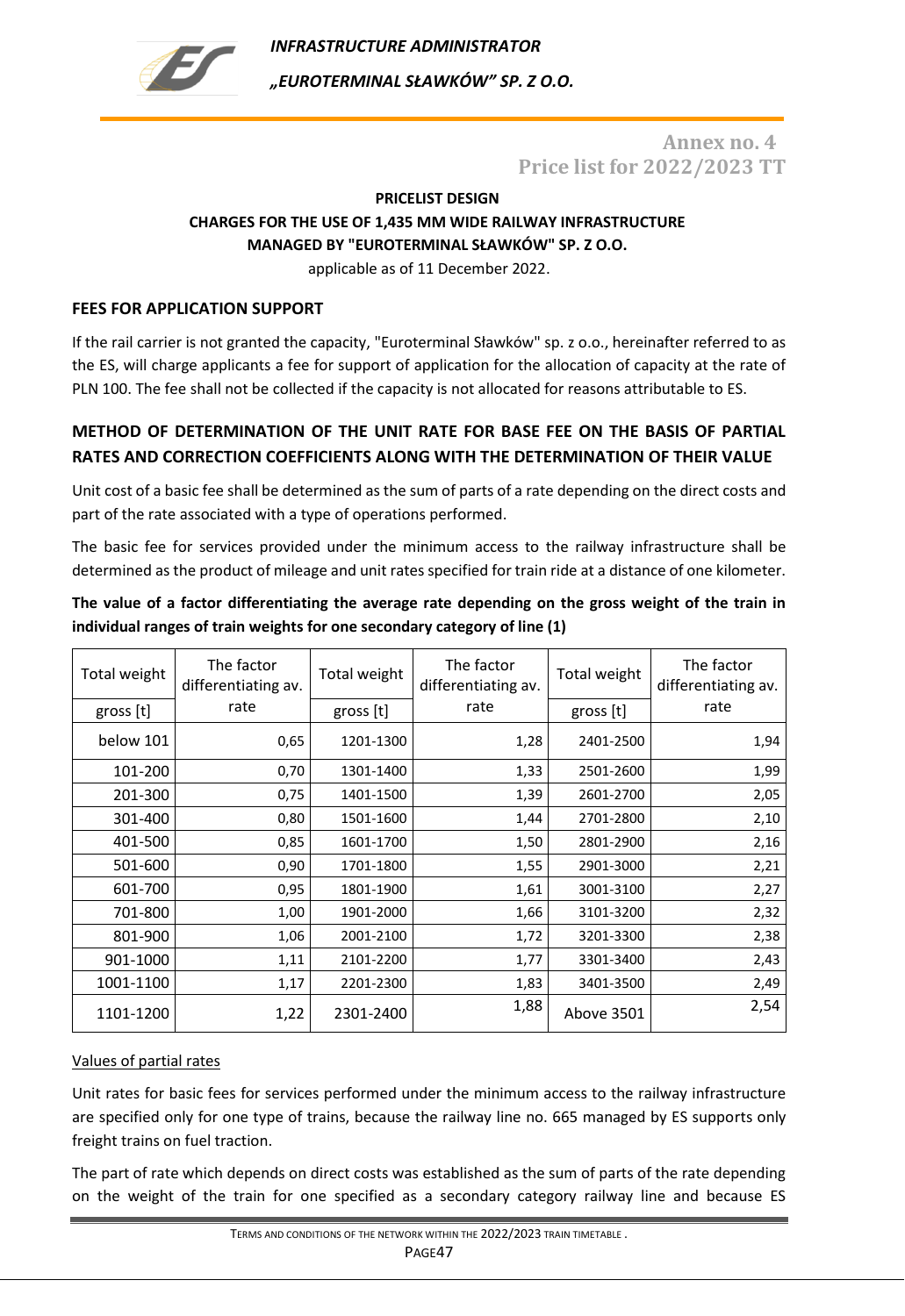

*"EUROTERMINAL SŁAWKÓW" SP. Z O.O.* 

infrastructure is not electrified, one diesel (non-electric) traction for which the value is 0 PLN/trainkilometer.

Part of the rate depending on the weight of the train and railway line categories shall be determined by multiplying the average rate depending on the weight of the train and the category of railway lines and:

- a) the factor differentiating the average rate depending on the total gross weight of the train;
- b) the factor differentiating the average rate depending on the category of railway lines, which for ES is 1 because of the specific one secondary category of the railway line.

The average rate depending on the weight of the train and railway line categories is **79.07** /tkm for which the average weight of a train is 741,64 t.

The administrator took advantage of his right specified in § 21 para. 19. of the Regulation and withdrew from performing a market analysis in order to determine the scope of application of the values of the component associated with the type of services to be performed, taking the value of that component at 0 PLN/tkm.

The performed calculations allowed to obtain values of unit rates of a basic fee for a minimum access to railway infrastructure (PLN/tkm) for one category of line on the track with 1,435 mm clearance.

| <b>Total</b><br>gross weight<br>[t] | <b>Basic fee rate</b> | <b>Total weight</b><br>gross weight<br>$[t] % \centering % {\includegraphics[width=0.9\textwidth]{figs-mitto1.pdf}} \caption{The figure shows the results of the estimators in the left hand side.} \label{fig:mitto1} %$ | <b>Basic fee rate</b> | <b>Total weight</b><br>gross weight<br>[t] | <b>Basic fee rate</b> |
|-------------------------------------|-----------------------|---------------------------------------------------------------------------------------------------------------------------------------------------------------------------------------------------------------------------|-----------------------|--------------------------------------------|-----------------------|
| below 101                           | 51,78                 | 1201-1300                                                                                                                                                                                                                 | 100,86                | 2401-2500                                  | 153,16                |
| 101-200                             | 55,68                 | 1301-1400                                                                                                                                                                                                                 | 105,22                | 2501-2600                                  | 157,53                |
| 201-300                             | 59,58                 | 1401-1500                                                                                                                                                                                                                 | 109,58                | 2601-2700                                  | 161,89                |
| 301-400                             | 63,48                 | 1501-1600                                                                                                                                                                                                                 | 113,94                | 2701-2800                                  | 166,24                |
| 401-500                             | 67,38                 | 1601-1700                                                                                                                                                                                                                 | 118,30                | 2801-2900                                  | 170,60                |
| 501-600                             | 71,28                 | 1701-1800                                                                                                                                                                                                                 | 122,66                | 2901-3000                                  | 174,96                |
| 601-700                             | 75,17                 | 1801-1900                                                                                                                                                                                                                 | 127,02                | 3001-3100                                  | 179,32                |
| 701-800                             | 79,07                 | 1901-2000                                                                                                                                                                                                                 | 131,37                | 3101-3200                                  | 183,67                |
| 801-900                             | 83,43                 | 2001-2100                                                                                                                                                                                                                 | 135,74                | 3201-3300                                  | 188,03                |
| 901-1000                            | 87,79                 | 2101-2200                                                                                                                                                                                                                 | 140,09                | 3301-3400                                  | 192,39                |
| 1001-1100                           | 92,15                 | 2201-2300                                                                                                                                                                                                                 | 144,44                | 3401-3500                                  | 196,74                |
| 1101-1200                           | 96,51                 | 2301-2400                                                                                                                                                                                                                 | 148,81                | Above 3501                                 | 201,12                |

### **METHOD OF DETERMINATION OF THE UNIT RATE FOR SHUNTING CHARGE**

The average rate depending on the weight and the category of railway line shall be determined as the quotient of the planned direct costs and planned in-service work.

The value of the average rate depending on weight is: PLN **131.42** /tkm for which the average value of the weight of the stock is 741,64 t.

ES has established one line category - secondary (labeled 1), and the same category is specified for all railway infrastructure shared.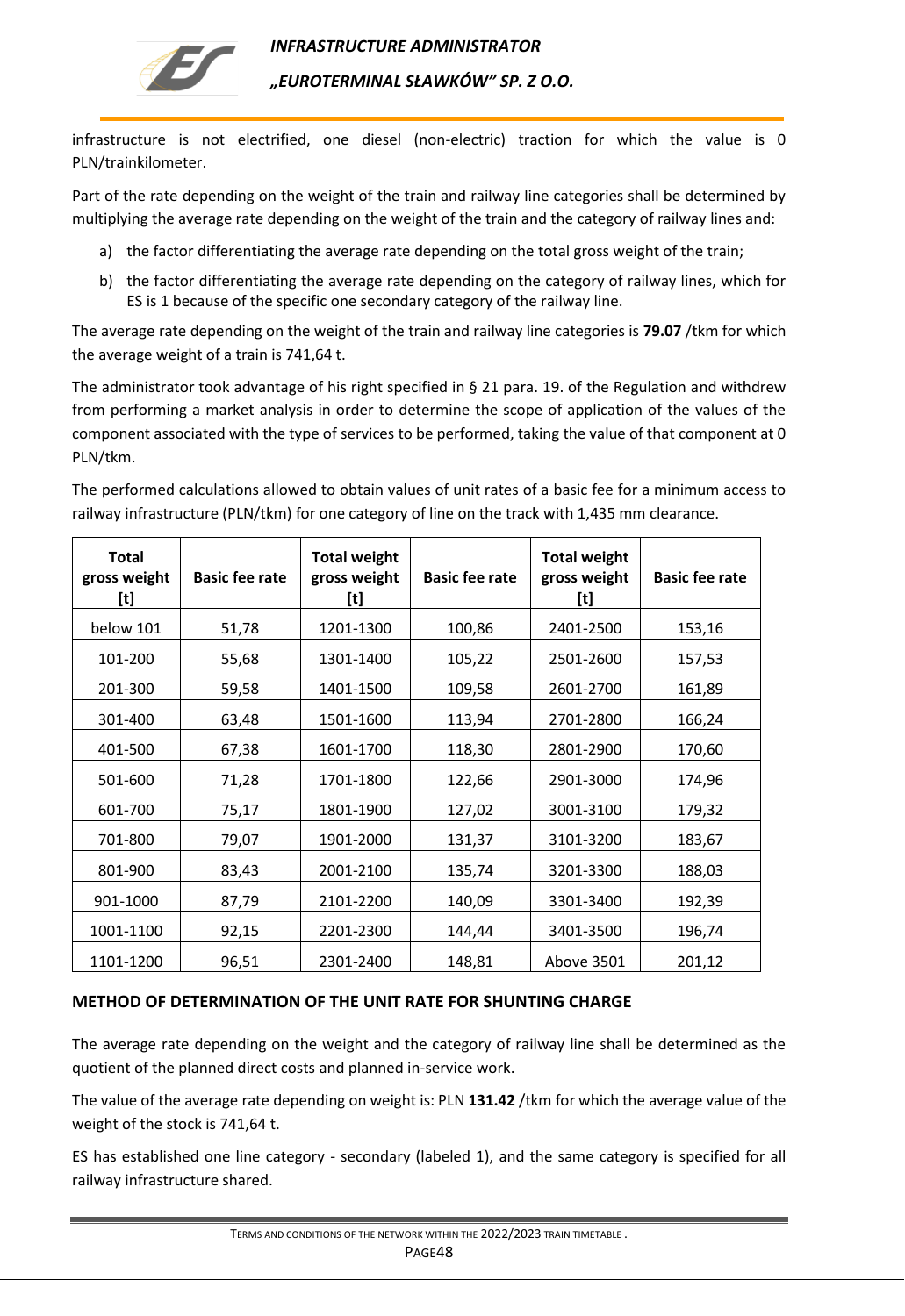

*"EUROTERMINAL SŁAWKÓW" SP. Z O.O.* 

The same, as for the basic fee, equal ranges for gross weights have been established every 100 tonnes, with the first range that is less than 101 tonnes and last one above 3,501 tonnes for one secondary line category.

The values of the factor differentiating average rate depending on the gross weight in the different ranges of weights for one secondary line category have been established in the same way as for a basic fee.

The value of the part of the rate associated with a type of carriage performed is 0 PLN/tkm.

The value of the part of the rate associated with execution of one kind of freight only on one - diesel traction is 0 PLN/tkm.

The values of the factor differentiating average rate depending on the gross weight in the different ranges of weights for one secondary line category are identical as for a basic fee.

The performed calculations allowed to obtain values of unit rates of a shunting fee for services performed within a minimum access to railway infrastructure, related to shunting performed (PLN/tkm) for one category of line on the track with 1,435 mm clearance.

| <b>Total weight</b><br>gross weight [t] | The rate of<br>shunting charge | <b>Total weight</b><br>gross weight [t] | The rate of<br>shunting charge | <b>Total weight</b><br>gross weight [t] | The rate of<br>shunting charge |
|-----------------------------------------|--------------------------------|-----------------------------------------|--------------------------------|-----------------------------------------|--------------------------------|
| below 101                               | 86,06                          | 1201-1300                               | 167,64                         | 2401-2500                               | 254,56                         |
| 101-200                                 | 92,54                          | 1301-1400                               | 174,88                         | 2501-2600                               | 261,81                         |
| 201-300                                 | 99,02                          | 1401-1500                               | 182,13                         | 2601-2700                               | 269,05                         |
| 301-400                                 | 105,50                         | 1501-1600                               | 189,37                         | 2701-2800                               | 276,30                         |
| 401-500                                 | 111,98                         | 1601-1700                               | 196,61                         | 2801-2900                               | 283,54                         |
| 501-600                                 | 118,46                         | 1701-1800                               | 203,86                         | 2901-3000                               | 290,78                         |
| 601-700                                 | 124,94                         | 1801-1900                               | 211,10                         | 3001-3100                               | 298,03                         |
| 701-800                                 | 131,42                         | 1901-2000                               | 218,34                         | 3101-3200                               | 305,27                         |
| 801-900                                 | 138,66                         | 2001-2100                               | 225,59                         | 3201-3300                               | 312,51                         |
| 901-1000                                | 145,91                         | 2101-2200                               | 232,83                         | 3301-3400                               | 319,76                         |
| 1001-1100                               | 153,15                         | 2201-2300                               | 240,08                         | 3401-3500                               | 327,00                         |
| 1101-1200                               | 160,39                         | 2301-2400                               | 247,32                         | Above 3501                              | 334,25                         |

The shunting fee for services provided under the minimum access to the railway infrastructure related to shunting performed shall be determined as the product of shunting stock journey and average distance indicated in the terms and conditions and unit rate depending on the weight determined for a ride at a distance of one kilometer..

## **METHOD OF DETERMINING RESERVATION FEES**

### **The reservation fee shall be charged from applicants for non-utilisation of allocated capacity**

The reservation fee is collected from applicants for non-utilisation of allocated capacity, if the applicant does not indicate the rail carrier that is to use the allocated capacity, or a railway carrier indicated by the applicant does not conclude a contract to use the capacity with ES in the amount of 100% of the basic fee for the planned ride, not less than PLN 1,000.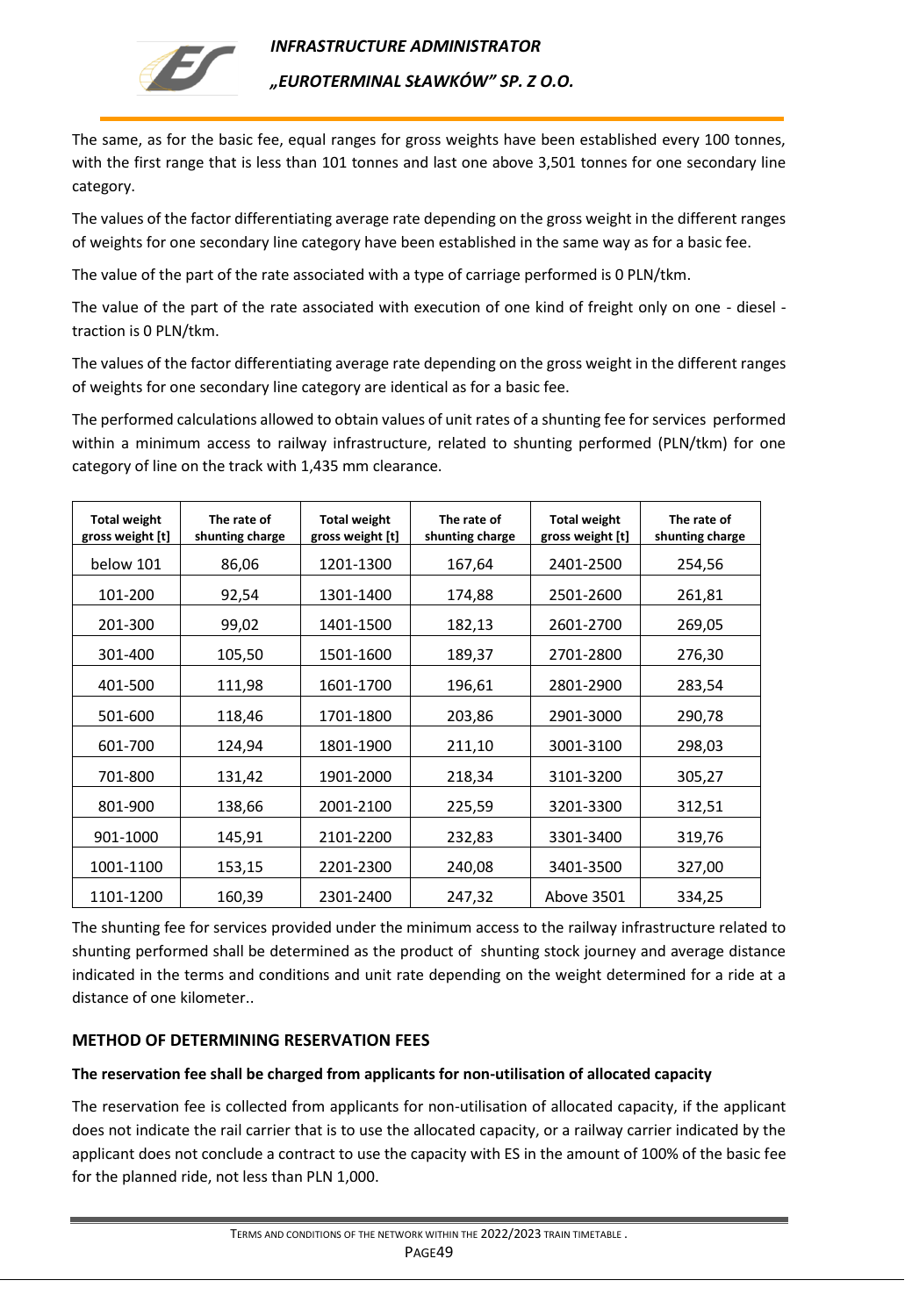



*"EUROTERMINAL SŁAWKÓW" SP. Z O.O.* 

#### **The reservation fee for the unused train route**

- 1. If a carrier, for reasons attributable to the carrier, does not use the whole or part of the train route allocated under the annual timetable, ES shall charge a reservation fee for the unused section of the allocated train route in the amount of:
	- 1) 25% of the basic fee for a planned train ride:
		- a. in the absence of a resignation from the assigned route
		- b. for the period from the date of submission of the cancellation to the day preceding the implementation of the changes to the timetable of trains, for which the application deadline has not yet expired;
	- 2) 5% of the basic fee for a planned train ride in the event of resignation from the assigned route for a period from the date of implementation of the changes to the train timetable for which the application deadline has not yet expired, until the end of the period of validity of the annual train timetable.
- 2. There is no fee for the period in which the train schedule was changed at the request of ES.
- 3. If the carrier, for reasons attributable to the carrier, does not use the whole or part of the train route allocated in a mode other than adopted for the annual timetable of trains, ES shall charge a reservation fee for the unused section of the allocated train route in the amount of:
	- 1) 25% of the basic fee for a planned train ride in the absence of a resignation from the assigned route or when the resignation is submitted in less than 12 hours before the scheduled launch of the train;
	- 2) 20% of the basic fee for a planned train ride when the resignation from the assigned route is submitted in no less than 12 hours before the scheduled launch of the train and less than 36 hours before the launch of the train;
	- 3) 20% of the basic fee for a planned train ride when the resignation from the assigned route is submitted in no less than 36 hours and less than 72 hours before the launch of the train;
	- 4) 10% of the basic fee for a planned train ride when the resignation from the assigned route is submitted in no less than 72 hours before the scheduled launch of the train and no longer than 30 days before the launch of the train;
- 4. Reservation fees shall not be collected if the failure to use the train route follows the request to allocate a train route concerning modification of the allocated train route submitted as part of the changes to the train timetable.
- 5. In the event of failure to use part of the allocated capacity as a result of reduction of the expected weight train by the carrier, the administrator shall charge a reservation fee amounting to 50% of the basic fee.

#### **METHOD TO DETERMINE FEES FOR PARKING OF RAIL VEHICLES**

The maximum stopover time of railway vehicles within the minimum access to the railway infrastructure for which there is no charge for the allocated capacity for parking needs of railway vehicles is 2 hours prior to scheduled departure of train and 2 hours after the arrival of the train. The free of charge time (normative) is the time necessary to perform the operational activities.

The fee for parking of rail vehicles on RS tracks that lasts over 2 hours is determined as the product of the duration of the stopover and the unit rate of PLN **14.28 per railway vehicle.**

**The fee shall be charged for each exceeded parking time (from 2hrs on) also on the tracks that do not belong to service infrastructure object.**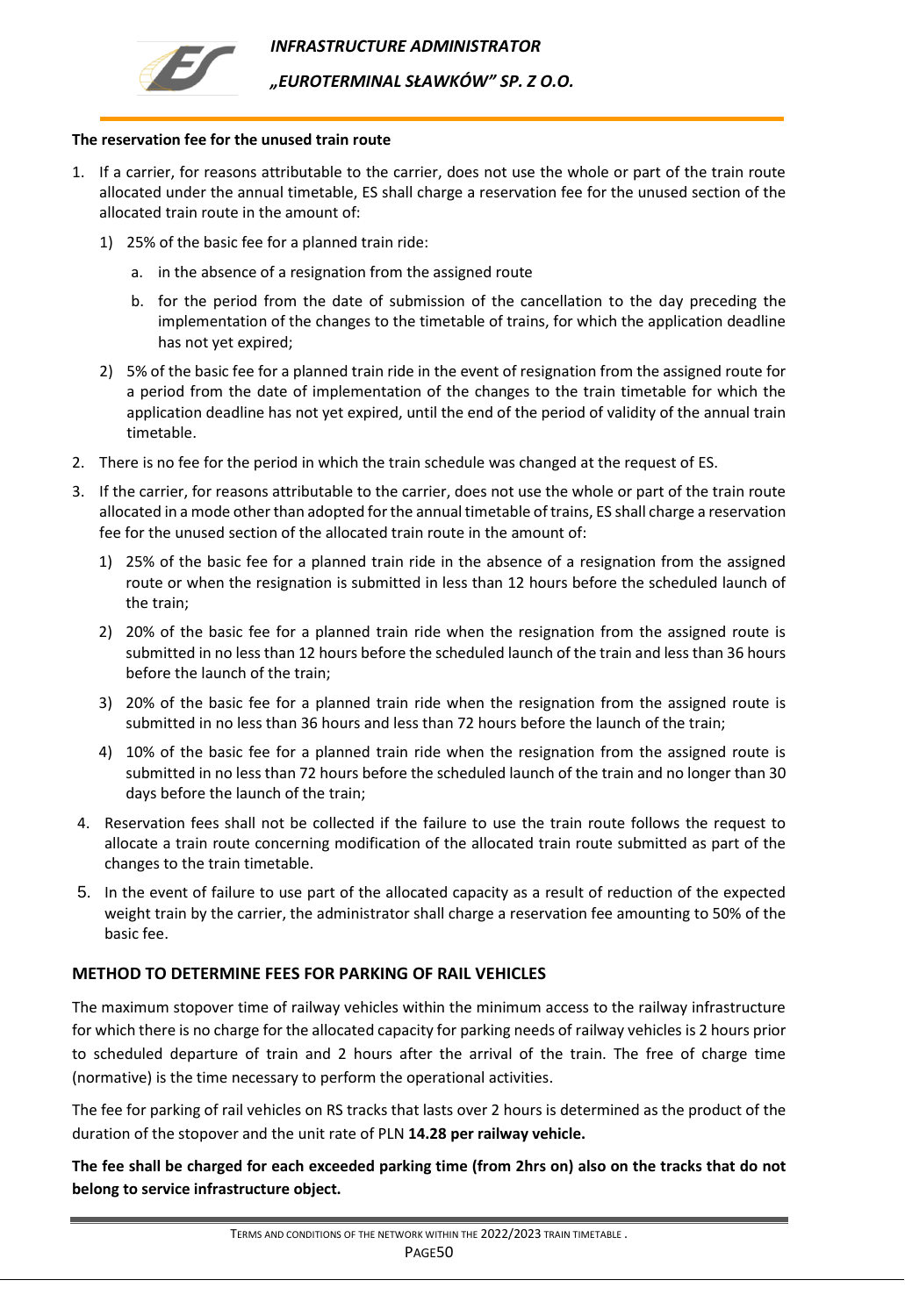

*INFRASTRUCTURE ADMINISTRATOR "EUROTERMINAL SŁAWKÓW" SP. Z O.O.* 

Excessive parking of rail vehicles is calculated according to the following periods of time:

- I. parking for up two hours free of charge parking time,
- II. above the second hour until the fifth hour charge is PLN 14.28/railway vehicle.
- III. above five hours until the tenth hour charged twice the rate for vehicles parking, i.e. 28.56/railway vehicle,
- IV. above tenth hours PLN 14.28 for every hour/railway vehicle.

A railway vehicle should be understood as a vehicle with up to 4 axles, the fee for a vehicle with more than 4 axles will be calculated as a fee for two vehicles.

Fees for rail vehicles parking shall not be charged when the stop is due for reasons attributable to the administrator.

### **FEES FOR SERVICES THAT CAN BE PROVIDED TO RAILWAY CARRIERS**

ES provides auxiliary services for railway carriers for which it charges a fee according to the following rates:

| No. | Name of the service                                                                                                                                                                                            | Unit rates                   |
|-----|----------------------------------------------------------------------------------------------------------------------------------------------------------------------------------------------------------------|------------------------------|
| 1   | Shunting locomotive work with personnel                                                                                                                                                                        | PLN 695.00 per hour.         |
| 2   | Other services provided to support devices - wagon scales                                                                                                                                                      | PLN 38.00/railway<br>vehicle |
| 3   | Services provided on the basis of agreements tailored to<br>individual needs of the rail carrier concerning the transfer of<br>information and train observation with a shipment containing<br>dangerous goods | PLN 68.00 per hour.          |
| 4   | Services provided on the basis of agreements tailored to<br>individual needs of the rail carrier concerning supervision of<br>extraordinary shipments                                                          | PLN 63.00 /h.                |
| 5   | Provision of supplementary information                                                                                                                                                                         | PLN 63.00 /h.                |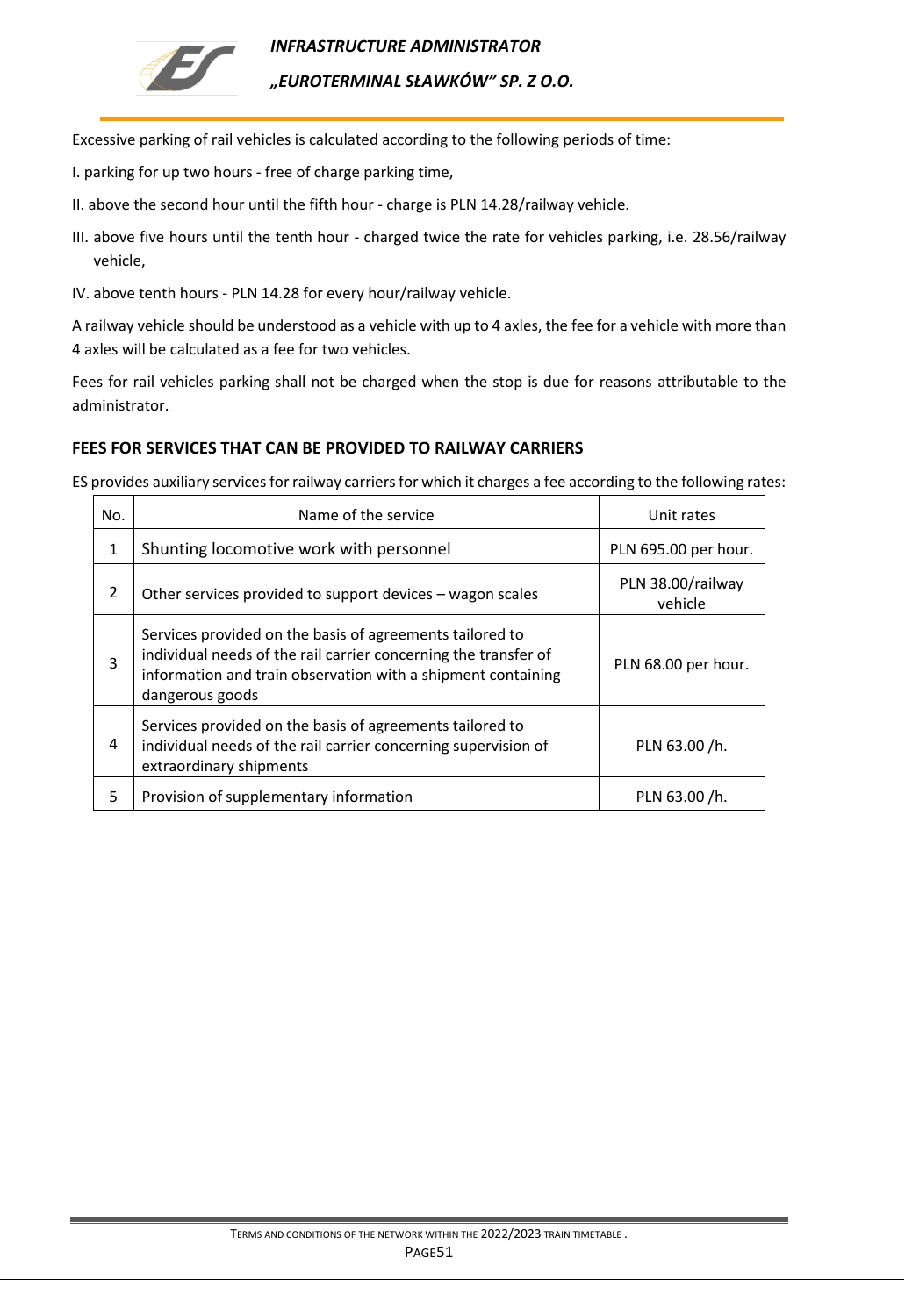

**Annex no. 5 Schematic plan of Euroterminal Station**

<span id="page-51-0"></span>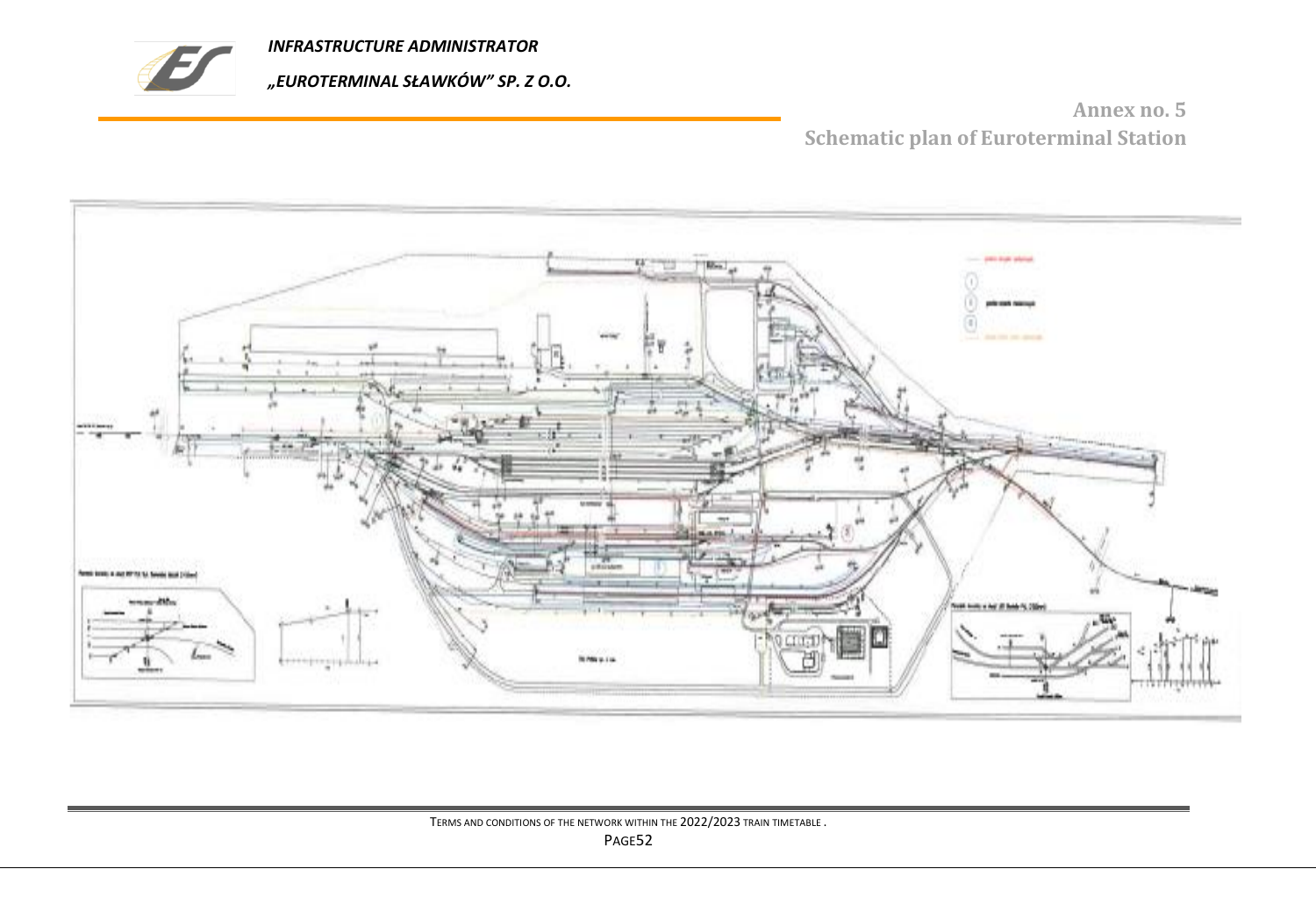

**Annex No 6**

<span id="page-52-0"></span>**Template of an application for the allocation of capacity to shunting, parking railway vehicles**

| Application for the allocation of capacity to shunting, parking railway vehicles                                                                |                                                                                                     |                   |  |                                    |  |  |
|-------------------------------------------------------------------------------------------------------------------------------------------------|-----------------------------------------------------------------------------------------------------|-------------------|--|------------------------------------|--|--|
| <b>Application no:</b>                                                                                                                          | Received by "EUROTERMINAL SLAVKOV" SP.<br>Z O.O.                                                    |                   |  | Date:<br>Time:                     |  |  |
| No/month/year                                                                                                                                   | Acknowledgement of receipt of an<br>application by a "EUROTERMINAL<br>SŁAWKÓW" SP. z o. o. employee |                   |  | <b>Company stamp and signature</b> |  |  |
|                                                                                                                                                 |                                                                                                     | <b>Applicant:</b> |  |                                    |  |  |
| "EUROTERMINAL SŁAWKÓW" Sp. z o.<br>ο.                                                                                                           |                                                                                                     | Name:             |  |                                    |  |  |
| <b>Dispatching Office</b>                                                                                                                       |                                                                                                     | <b>Address:</b>   |  |                                    |  |  |
| 41-260 Sławków, ul Groniec 1<br>Tel. 32 714 24 64                                                                                               |                                                                                                     | Phone:            |  |                                    |  |  |
| Fax: 32 714 24 04<br>email: dyspozytor@euterminal.pl                                                                                            |                                                                                                     | Fax:              |  |                                    |  |  |
|                                                                                                                                                 |                                                                                                     | e-mail:           |  |                                    |  |  |
| <b>Service description:</b>                                                                                                                     |                                                                                                     |                   |  | Data:                              |  |  |
|                                                                                                                                                 | <b>SHUNTING WORK</b>                                                                                |                   |  |                                    |  |  |
| The aim of shunting,                                                                                                                            |                                                                                                     |                   |  |                                    |  |  |
| Place of shunting performance -<br>determination of service infrastructure<br>facility or sidings adjacent to<br>Administrator's infrastructure |                                                                                                     |                   |  |                                    |  |  |
| Type of maneuvering vehicles.                                                                                                                   |                                                                                                     |                   |  |                                    |  |  |
| SENDER/ RECEIVER                                                                                                                                |                                                                                                     |                   |  |                                    |  |  |
| Gross mass of train/railway vehicles,                                                                                                           |                                                                                                     |                   |  |                                    |  |  |
| Deadline for maneuvers                                                                                                                          |                                                                                                     |                   |  |                                    |  |  |
| Number of wagons;                                                                                                                               |                                                                                                     |                   |  |                                    |  |  |
| It runs on days of the week                                                                                                                     |                                                                                                     |                   |  |                                    |  |  |
| Other                                                                                                                                           |                                                                                                     |                   |  |                                    |  |  |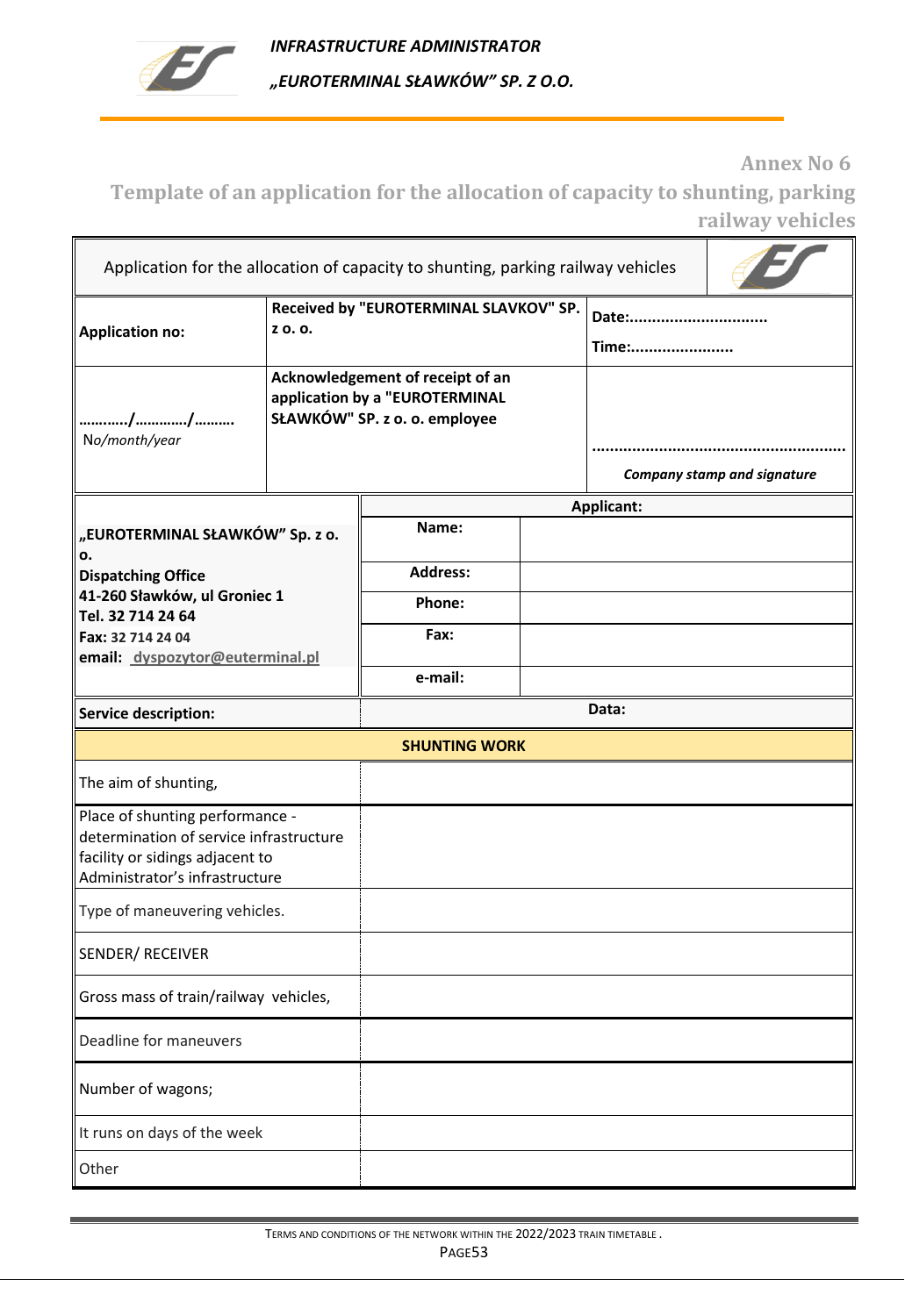

|                                            |  | <b>STABLING OF RAILWAY VEHICLES</b>             |      |  |  |
|--------------------------------------------|--|-------------------------------------------------|------|--|--|
| Location of railway vehicles parking       |  |                                                 |      |  |  |
| spot,                                      |  |                                                 |      |  |  |
| The maximum length of railway              |  |                                                 |      |  |  |
| vehicles,                                  |  |                                                 |      |  |  |
| Parking time for railway vehicles;         |  |                                                 |      |  |  |
| Date of stop                               |  |                                                 |      |  |  |
| Reason/ cause for stabling wagons          |  |                                                 |      |  |  |
| Applicant's<br>Signature<br>of<br>the      |  |                                                 | Date |  |  |
| submitting<br>the<br>representative        |  |                                                 |      |  |  |
| application                                |  | <b>Company stamp and signature</b>              |      |  |  |
|                                            |  | <b>Contact details to Applicant's employee</b>  |      |  |  |
| <b>First name and last name</b>            |  |                                                 |      |  |  |
| Phone:                                     |  |                                                 |      |  |  |
| Fax:                                       |  |                                                 |      |  |  |
| e-mail:                                    |  |                                                 |      |  |  |
|                                            |  | "EUROTERMINAL SŁAWKÓW" Sp. z o. o. information  |      |  |  |
| Application adopted for the implementation |  | <b>Application rejected</b>                     |      |  |  |
| Information about the allocated capacity   |  | The reason for the rejection of the application |      |  |  |
|                                            |  |                                                 |      |  |  |
| Date: time:                                |  | Date: time:                                     |      |  |  |
| <b>Signature of employee</b>               |  | <b>Signature of employee</b>                    |      |  |  |
| <b>Company stamp and signature</b>         |  | <b>Company stamp and signature</b>              |      |  |  |
| The RESIGNATION of the allocated capacity  |  |                                                 |      |  |  |
| Date of resignation                        |  | Date of receipt of resignation                  |      |  |  |
| time                                       |  | time                                            |      |  |  |
| <b>Signature of Applicant's employee</b>   |  | Signature of Administrator's employee           |      |  |  |
| <b>Company stamp and signature</b>         |  | <b>Company stamp and signature</b>              |      |  |  |